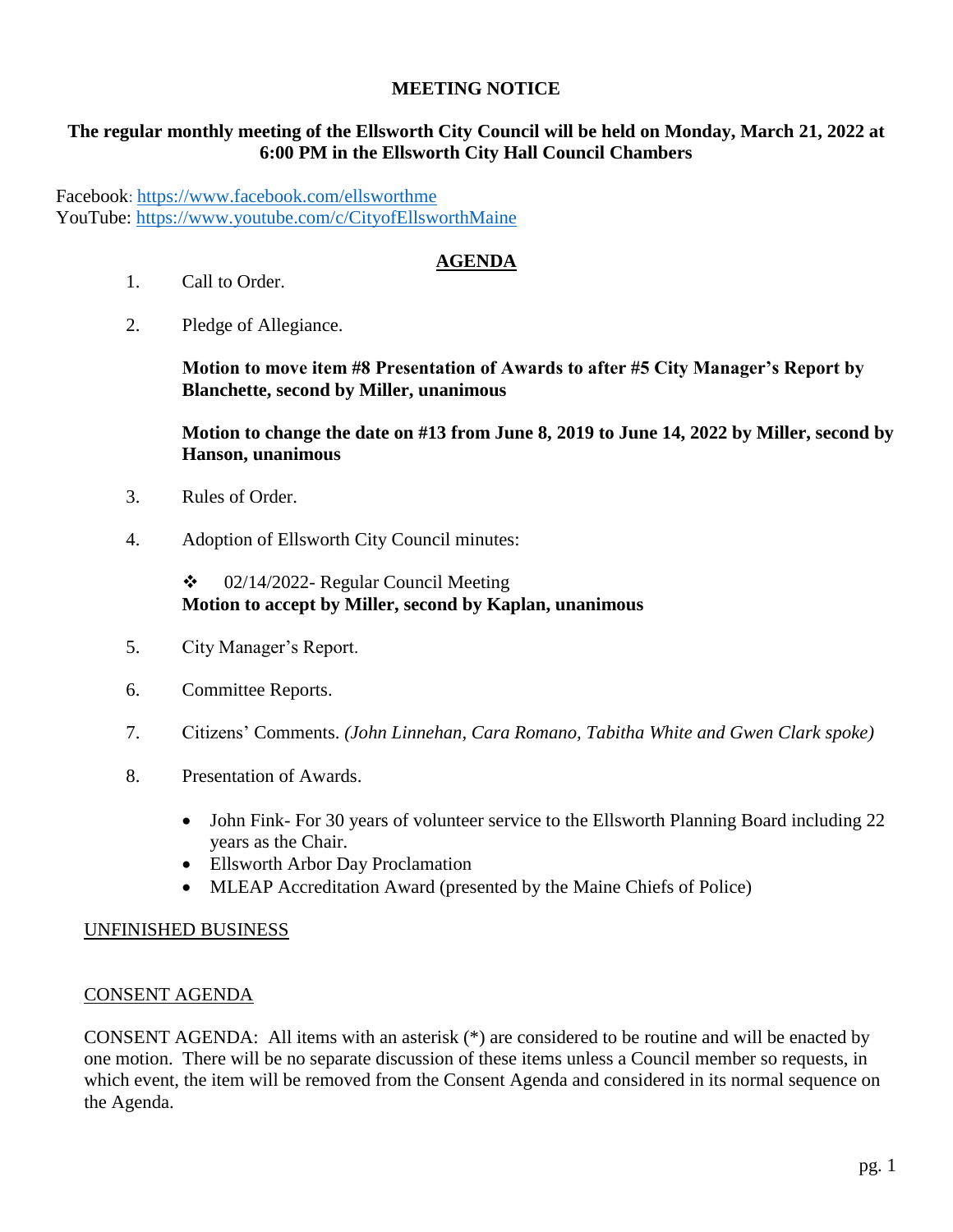- 9. Council Order #032100, Reservation of the City of Ellsworth's right to harvest alewives.
- 10. Council Order #032101 Request of the Tax Collector for approval of a Real Estate Purchase Installment Contract between the City of Ellsworth and Peter Cabanillas.
- 11. Council Order #032102 Request of the Tax Collector to release properties redeemed during the 30 day redemption period ending March 15, 2022 through Quit-Claim Deeds (the complete list is available in the City Clerk's Office) and authorize the City Manager to release said properties through Municipal Quit-Claim Deeds.
- 12. Acceptance of the resignation of Planning Board member John Fink
- 13. Council Order #032103, Request of the City Manager to hold a Special Municipal School Budget Validation Referendum Election on June 08, 2021, for the purpose of validating the school budget.
- 14. Council Order #032104 Promotion of Molly Friedland from Alternate to Regular Planning Board Member

# **Motion to approve all Consent Agenda items by Blanchette, second by Miller, unanimous**

### NEW BUSINESS

- 15. Public hearing and action on the issuance of Business License (s):
	- The Eagles Lodge, Inc., 278 High Street, for renewal of a City Lodging House License. **Motion to approve by Blanchette, second by Miller, unanimous**
	- Colonial I, LLC d/b/a Colonial Inn, 321 High Street, for renewal of a City Lodging House License
		- **Motion to approve by Kaplan, second by Lyons, unanimous**
	- Asset Management Inc. d/b/a Riverside Café, 151 Main Street, for renewal of a City Class C License (Victualer and Liquor) and renewal of a State Restaurant (Class I, II, III, IV) Malt, Spirituous, and Vinous Liquor License.
		- **Motion to approve by Miller, second by Kaplan, unanimous**
	- Ellsworth Moose Lodge #2698, 47 Foster Street, renewal of a City Class B License (Amusement/pool tables, Liquor, and Victualer) and renewal of a State Class V, Club w/o Catering Malt, Spirituous, and Vinous Liquor License. **Motion to approve by Kaplan, second by Lyons, unanimous**
	- Josie's Country Store d/b/a Josie's Country Store 126 Surry Road for renewal of a City Class C License (Victualer/Liquor) and renewal of a State Restaurant (Class I, II, III and IV) Malt Liquor, Wine, and Spirits Liquor License. **Motion to approve by Blanchette, second by Kaplan, unanimous**
	- Morse, LL d/b/a Tag's Sports Bar for renewal of a City Class A License (Amusement, Liquor, Arcade and Victualer) and renewal of a State Class XI, Restaurant/Lounge Malt, Spirituous and Vinous Liquor **Motion to approve by Hanson, second by Kaplan, unanimous**
- 16. Council Order #032105, Request of the Public Works Director to extend the contract for center and sideline striping and authorize the City Manager to sign the contract. **Motion to approve by Kaplan, second by Lyons, unanimous**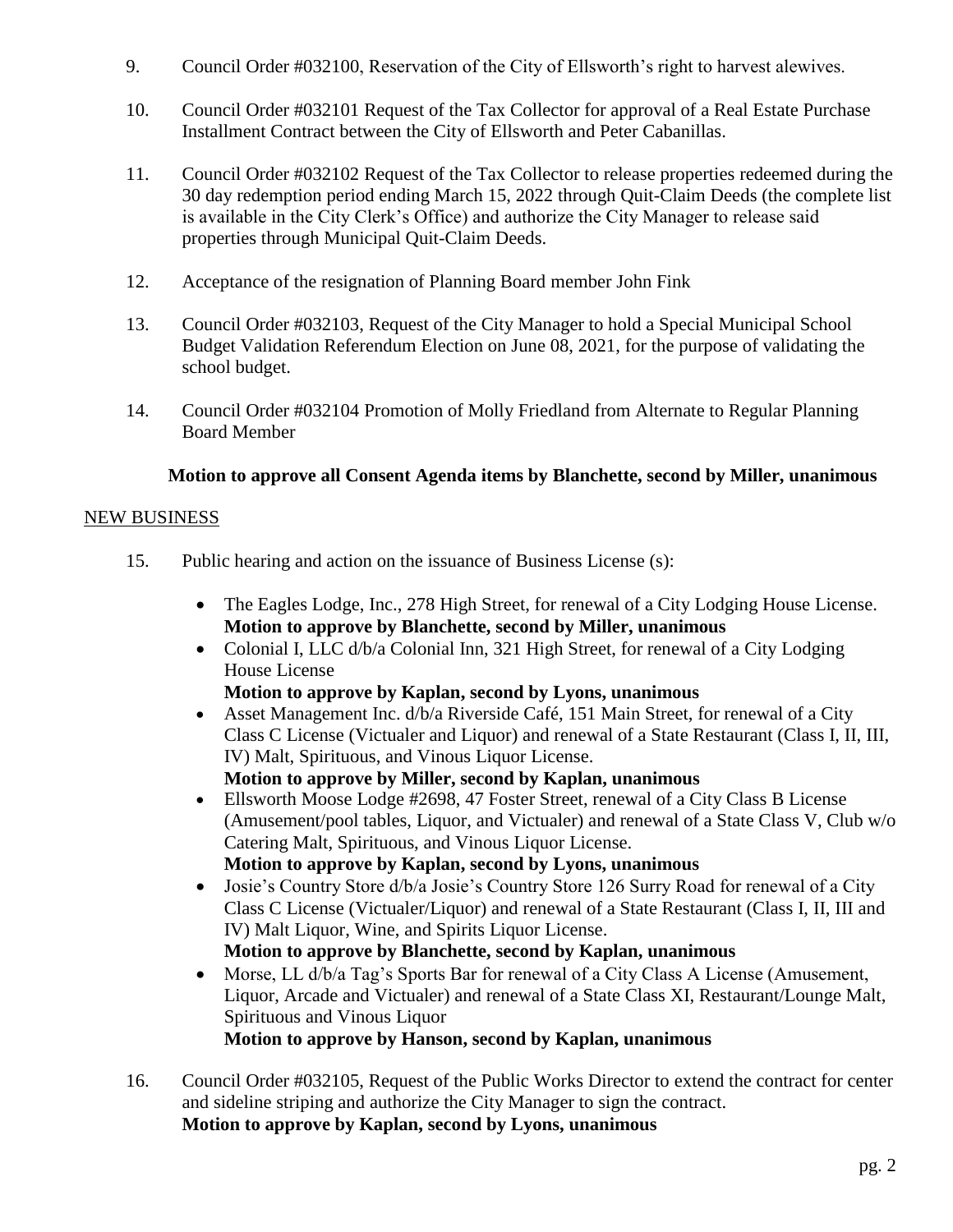# City Council Minutes March 21, 2022

### **Dale Hamilton**

I call to order this March 21 meeting of the Ellsworth City Council. First order: Pledge of Allegiance.

### **Marc Blanchette**

Mr. Chairman, can I make a motion to move the presentation of awards number eight, right after number five, the city manager's report.

# **Dale Hamilton**

So a motion to move item eight to number after number five. Is there a second? Any discussion? All those in favor? Unanimous. We'll move eight after five.

# **Robert Miller**

like to make a motion to change the date on item 13 From June 8 2021 to June 14 2022.

# **Dale Hamilton**

Is a motion is there a second?

# **Casey Hanson**

Second?

### **Dale Hamilton**

Any discussion? All those in favor? Unanimous.

# **#3-Rules of Order and #4 Approval of Minutes**

### **Dale Hamilton**

All right, item three rules of order. We follow Robert's Rules of Order and then any other rules that we might adopt during the organization planning meeting. Item four adoption of Ellsworth City Council meetings 2/14/2022 regular council meeting.

### **Robert Miller**

Make a motion to accept the minutes.

### **Michelle Kaplan**

Second.

### **Dale Hamilton**

Motion a second. Any discussion? All those in favor? Unanimous. Item five city manager's report.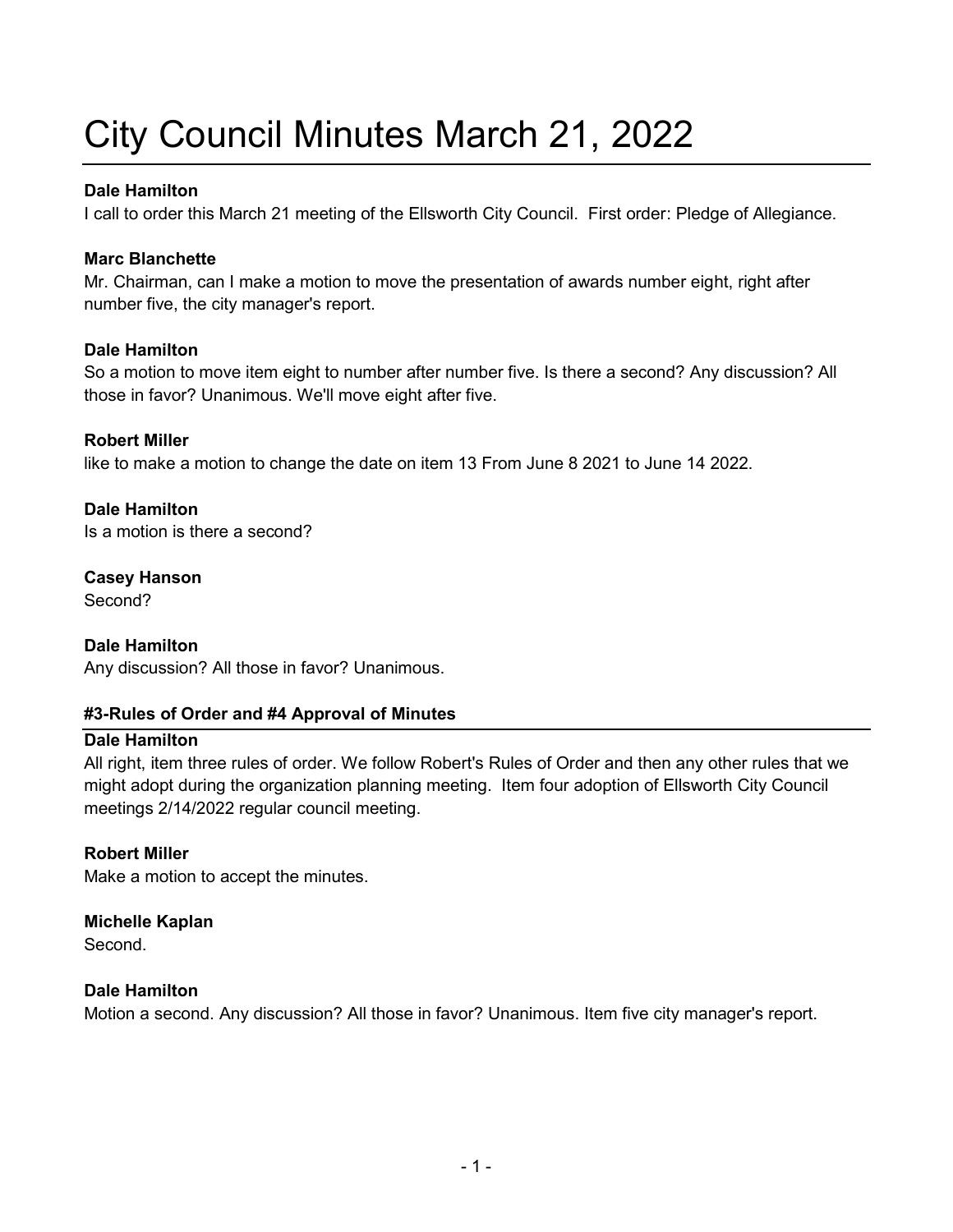### **#5 City Manager's Report**

### **Glenn Moshier**

Thank you, Chair Hamilton. So just a couple of quick announcements and then a couple of more lengthy announcements that I'll try to be quick with. Just to let folks know that street sweeping has begun. So you should be checking the city website for specifics on updated scheduling for your area. Also just wanted to make a quick announcement that as of yesterday, the excuse me as a Friday the basketball courts have been open for the season. So sure sign that spring is upon us at least, we'd like to think so. So just a couple of other quick announcements just have a little bit more detail to them but I'm very pleased to announce that the city is sponsoring a donation drive for items needed desperately in the Ukraine. So the city of Ellsworth is providing a collection point for those seeking to donate supplies to displaced people in Ukraine. The donated items will be transported and shipped overseas by NU-DAY a New Hampshire based nonprofit organization. The city is accepting these donations to be dropped off during the normal business hours or after hours and weekends at the Ellsworth Fire department, which is downstairs here at City Hall. Items will be collected through 8pm On Thursday, March 24. Monetary donations are also accepted online at www.NUDAYsyria.ORG/Ukraine or via mail at Post Office Box 521. Windham, New Hampshire 03087. Other needed items include generators, solar chargers and flashlights, food such as baby food, canned items, dried goods, granola bars and so on. Other items and supplies are listed on the city of Ellsworth webpage. And at Ellsworthmaine.gov/Ukraine. NU-DAY request items to be new, unexpired and not packaged in glass. NU-DAY also has a list of its most needed items on amazon.com. Ukraine emergency list. For more information about the collection, you can feel free to contact City Hall, specifically Janna Richards or Elena Piekut. And the second announcement that I'd like to make is also something that is I'm excited to announce that the Ellsworth Police Department in conjunction with healthy Acadia, and with the good graces of Helen's restaurant will be hosting a Tip a Cop fundraising event on Monday April 11 at 5 to 7 pm to raise funds for our Downeast Project Hope. For those of you who may or may not be familiar with Project Hope it's a heroin based prevention effort. It's police led initiative and the community wide effort that works to connect area residents seeking treatment with recovery resources and treatment they need locally and or out of state. We initiated the program in 2016. And at this point, our funding, which has come in the forms of local donations and private donations, as well as grant funding has reached a point where there's not a lot left. So we're looking for folks to come out and enjoy a good meal with some probably not so great service and donate to a very, very worthy cause. If you'd like to learn more about Project Hope you can connect with the Ellsworth Police Department or contact Tracy Crossman at Healthy Acadia. And if you'd like to make a financial contribution to Project Hope, and are unable to attend Helens, you can always do that at the Ellsworth Police Department or through Healthy Acadia. So those are my two items that I wanted to report out on. And then real quickly, I just want to circle back around on an issue that Councilor O'Halloran had brought forward regarding excise tax just to let the citizens know and also Mr. O'Halloran that we followed up after that conversation with the Bureau of Motor Vehicles to do a little research into the issue, and hopefully bring some closure as to what transpired and bring the excise tax income back here to the City of Ellsworth. And through that transaction, and through that communication with the Bureau of Motor Vehicles. We found that all of the applications listed on the mailing had a mailing address of P O Box 592 in Ellsworth. And these are the vehicles registered to Mr. O'Halloran and under the business of P. E. O'Halloran, Inc. All vehicles registered listed the same Ellsworth mailing address, but gave a legal residence of 81 McCaw Road in Hampden. So as a result, there was some more research put into that address the meaning of that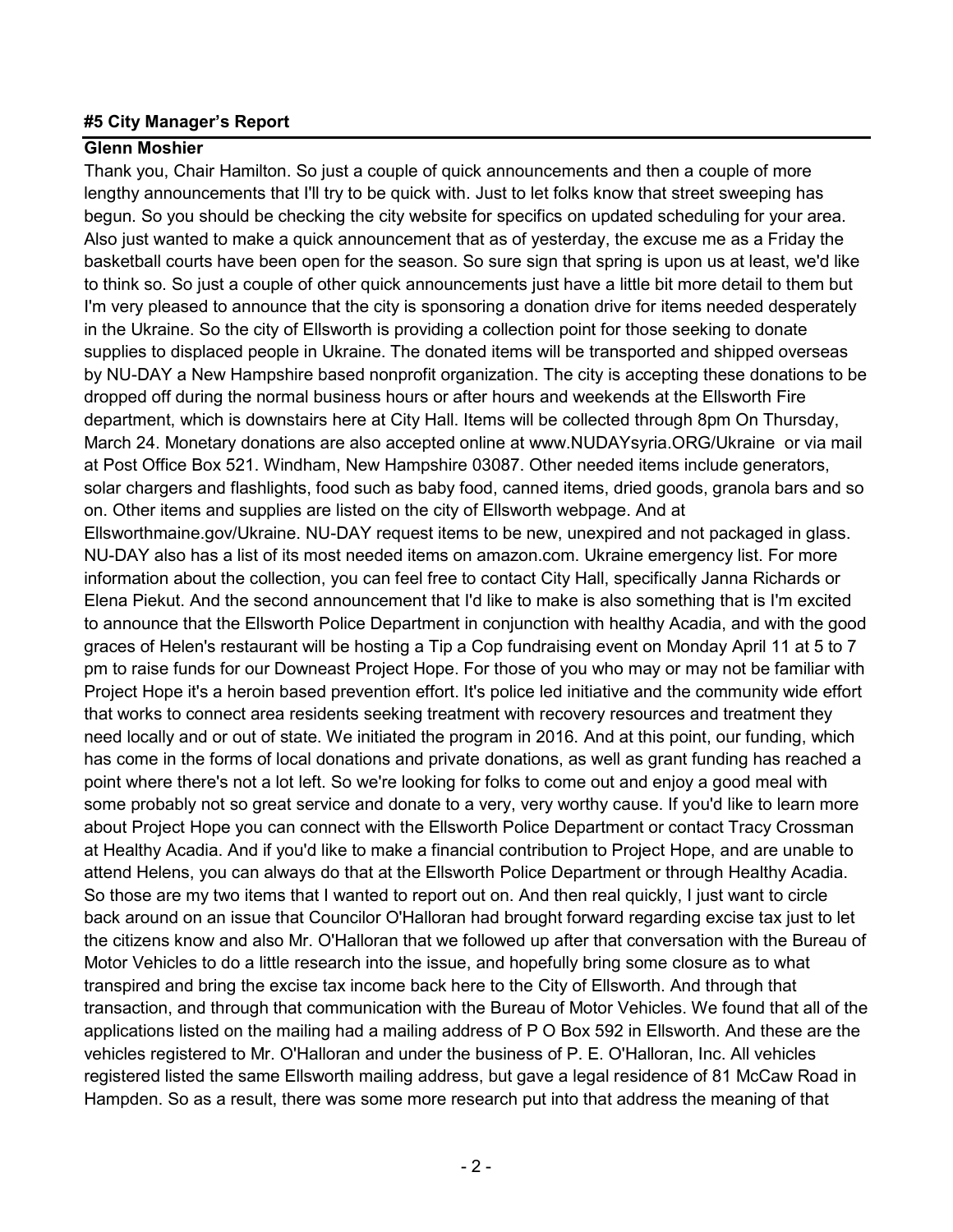address and the specifics around the collection of excise tax. And according to title 36, part two chapter 111, subsection 1484 place of payment 3-C, the excise tax on a motor vehicle owned by a corporation or a partnership must be paid to the place in which the owners registered or main office is located except that if the owner has an additional payment excuse me, additional permanent place of business where motor vehicle are customary kept the taxes on these vehicles must be paid to the place where the permanent place of business is located. Through the research, the inspector was contacted the Bureau of Corporation Elections and Commissions, and inquired about the most current address used by P. E. O'Halloran, Inc, and found that the corporation address is listed as being physically located at 525 Bangor Road and Ellsworth with a peel box of 592 and Ellsworth, the same as listed on the title application submitted by the business. He was unable to find any specific business place of business for PE O'Halloran listed in Hampden. So as a result of all that, the good news is Mr. O'Halloran has recently registered two vehicles in Ellsworth, I'm assuming without any complications. And going forward, there is recourse for the city of Ellsworth within three years from the date of excise tax levy, under the authority of this paragraph, a municipality, county or motor vehicle owner that feels the excise tax has been improperly leveraged may request a determination of this question by the State tax assessor. So the city we will be following up on that request and seeing what, if any monies we can recover from the town of Hampden, that should rightfully have been paid here to the city of Ellsworth. And that concludes my report, sir.

# **Dale Hamilton**

Thank you. Any questions?

# **Steven O'Halloran**

I just like to say thank you for looking into that and making it available to me to register in my own town. Thank you.

# **#8 Presentation of Awards**

### **Dale Hamilton**

Other questions? All right. Well, now we move number eight up so we will now do the presentation of awards. And the first presentation Goes to an individual that

(and I hit this mic and I'm gonna get in trouble) to an individual who has really provided some outstanding service to Ellsworth for many, many years so I want to call up John Fink. (presentation to Mr. Fink). And I have a official proclamation in recognition of Arbor Day. This is something that we have presented in the past and we're renewing that this year as well. A copy will be available to the public as needed. So that that's been signed. And then the MLEAP accreditation award presented by the Maine Chiefs of Police.

# **Jim Willis**

Good evening, my name is Jim Willis. I'm the Police Chief from Bar Harbor and Town of Mount Desert. I'm here representing the Maine Chiefs of Police Association. I used to be the president of it. And I'm currently the chairman of our MLEAP which is the Maine Law Enforcement Accreditation program. A little bit about the program. It's a voluntary process, which was developed by law enforcement professionals in Maine to assist agencies in the efficient and effective delivery of law enforcement services and the protection of individuals rights. Accredited agencies reduce risk, liability, and enjoy a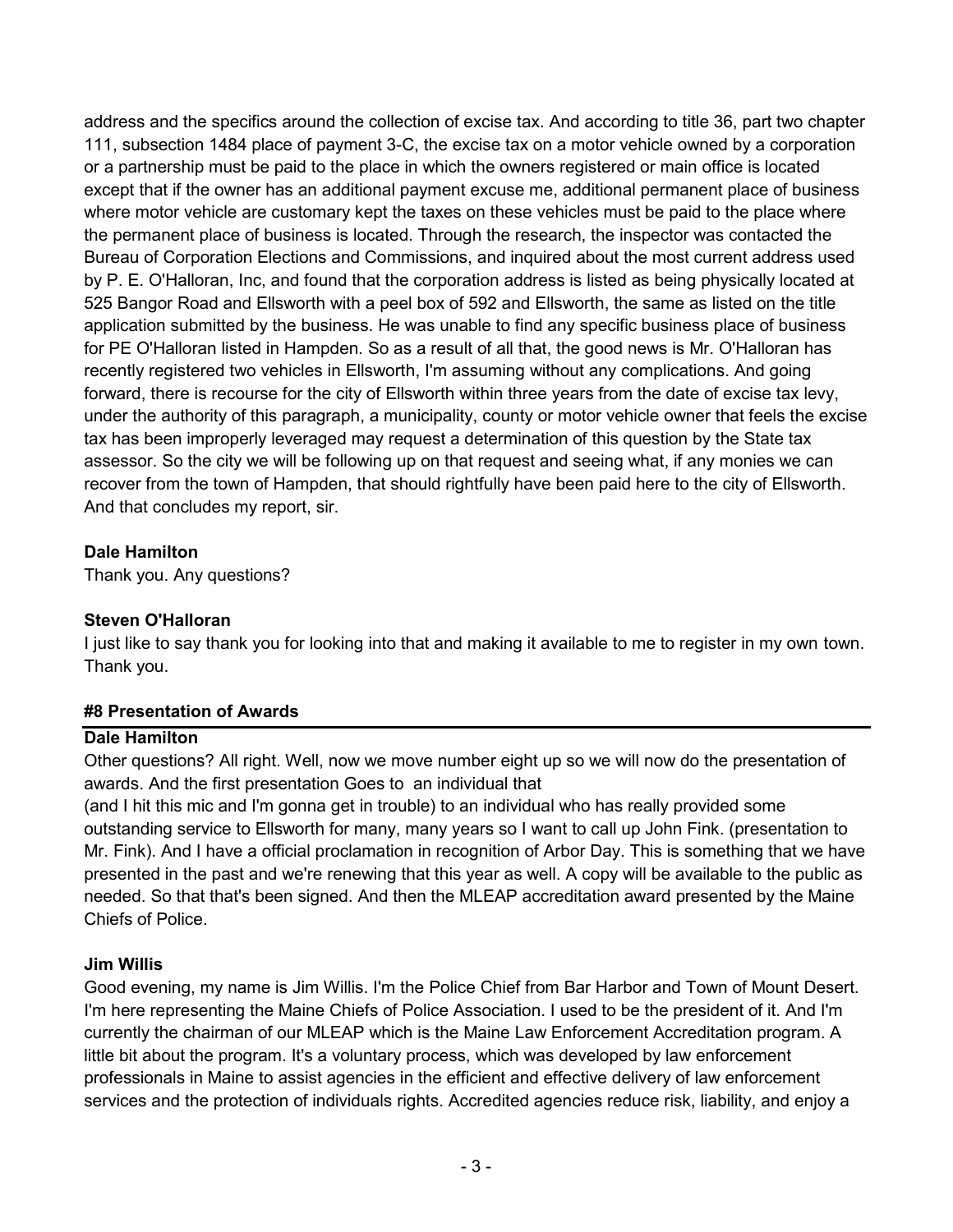15% discount from our liability insurance carrier. MLEAP contains about 160 standards dependent on how the agency is run. Contained in eight different chapters. Chapters include administration and organization, professional standards and conduct, training, personnel, records and information management, use of force, law enforcement operations, unusual situations, communications, processing and transportation, court security if it's applicable, and property and evidence management. The Ellsworth Police Department started preparing for their accreditation process more than two years ago. Their entire policy manual has been redone to fit the standards of our program. Officers had to be retrained, new procedures put into place. The Ellsworth Police Department is the fourth agency in the state of Maine to go through this process. It's quite an accomplishment formally Chief Moshier formally signed up for the assessment for Ellsworth on November 4 of last year. They use a platform software platform we call powered EMS, which really helps streamline the process. Much of the assessment was able to be done remotely by our assessors. Our assessors were here on site on February 22. And everything went just beautiful. So on behalf of the Maine Chiefs of Police Association, I'm proud to present you with your accreditation status.

### **#6 Committee Reports**

### **Dale Hamilton**

Okay. Committee reports any councilors attended any committees.

### **Marc Blanchette**

Mr. Chairman, attended the third and final meeting of the local roads committee. Before we begin the budget process, that committee will be making the recommendation to the entire council, amounting to \$1.75 million in roads, repair and maintenance this year, largest amount that we've ever offered up. And for all intents, it's still not a drop in the bucket. Costs have gone up tremendously. Even in some cases, finding crews finding companies to even bid on the work much less do it is getting more and more difficult. But it was certainly was driven into our head, the main thing that we have to pay attention to going forward is drainage. There's no sense in fixing the road on the surface, if the drainage underneath it is inadequate, because it will just fail. So we'll see how that goes. And the as we work our way through the budget process.

### **Dale Hamilton**

Other councilors attend any committees. Councilor Miller and I attended the Recreation Commission. And the Recreation Commission is going to be getting back to the process that they've used prior to the pandemic in terms of reviewing requests for funding for this year. So they're going to be having, they've sent out the information to all the entities that have submitted requests, asking them to participate in and present in person on April 12, for a five minute presentation, so that they can then make recommendations to the city council in terms of requests for recreational items. They also in the meeting, they reviewed the parade and the tree lighting ceremony to look at what went well and where improvements could be made. So they're looking at some planning to start even earlier this year and to make that event or those events larger as they go forward. And the meeting will be now is taking place on the third Tuesday at six o'clock. I also want to present to the Council for discussion and hopefully agreements to be able to schedule the budget workshops. What I'd like to propose if Monday's work let me just start with that as a general statement, do Monday's generally work for at six o'clock. Yes. Okay. So if we schedule them starting April 25 and then follow all the Mondays so be April 25th, May 2, May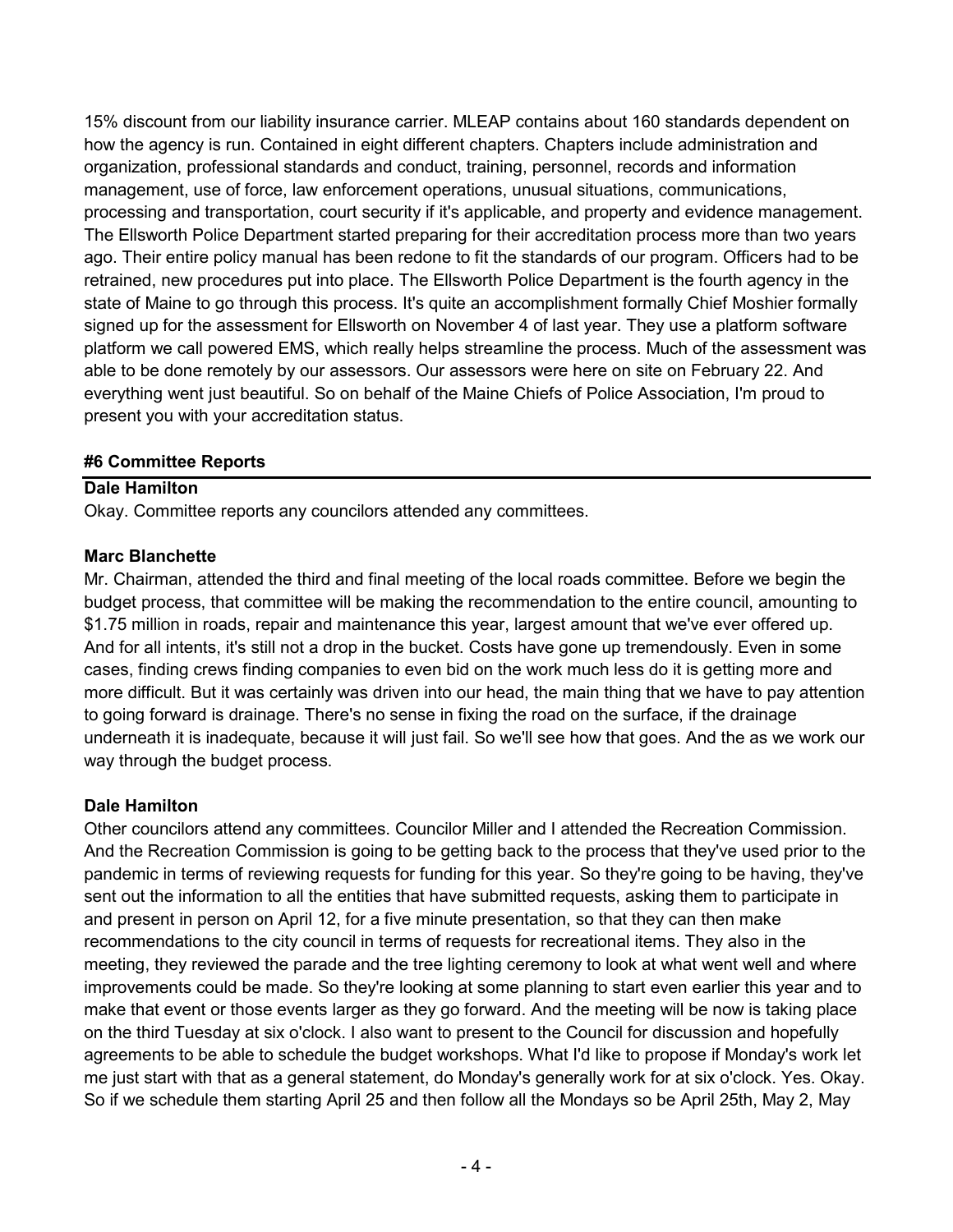9, the 16th we have a regular council meeting, and then we would resume the budget meetings on May 23 and May 30. We may not need the 30th in terms of all of it, but it would give us at least the two Mondays in June to wrap things up if we need to, but it would give us enough buffer that we can take our time have thorough discussions, bring items back. So if we start on that April and plan to work all those Mondays, we can make adjustments as we go. But it certainly will give us enough time before we vote on the final budget at that at our June meeting.

### **Michelle Kaplan**

Is there a way we can have that put in the Outlook calendar?

# **Dale Hamilton**

Yes, yes. Yeah. What Manager Moshier will do is then schedule the actual, once he has the dates, he'll look at which make which groups make sense to on which nights to present and to move that forward so that the school board is going to have to present earlier in the process. And so that will be on the docket. And come we'll just move forward, if that works. All right. Okay, then that's what we will do. Any other committees? All right. Citizens comments. So this is part of the agenda where citizens can make comments. If it's if there's an agenda item are listed, you'll have an opportunity at that time to talk about an agenda item. But any other items that you wish to speak to you can. We are this evening, obviously, we have a lot of items, a lot of interest. We are limiting all comments this evening to three minutes. Councilor Miller will be timing that when when you reach three minutes, I'm going to say time's up. And so move to the mechanic period at the end of your your last word. And, and that way we'll be able to treat everybody fairly. So we don't end up in a situation where somebody keeps going for another minute or so we'll we'll cut off at three minutes. When you speak please introduce yourself and the town you're from. We like to have Ellsworth residents go first. And then if you're not an Ellsworth resident, you can speak afterwards. So with that said, Would anybody like to make citizens comments?

### **#7 Citizen's Comments**

### **John Linnehan**

Good evening councilors. I'm John Linnehan, I live here in Ellsworth. I just like to make an observation. I'm 73 years old was born here lived here all my life raised my family here, owned a lot of businesses through the years, a lot of real estate through the years. And I've talked with a bunch of business people over the last one, probably, I'd say, two to three months. And I'm concerned that there's a very serious problem of over regulation in our community, against the business community. I know we'd like to bill ourselves with being business friendly, and all that. But from what I've observed from watching some of the things in the newspaper, when I've talked to people over there, I believe, when not this is friendly the way we used to be. And I would like to see us take a stand when things come in. And we really look at ordinances closely. I don't think we need the ones we have. And I think we're over regulated, it makes it very productive and had to businesses to produce small businesses, the energy that drives our country. It's been the same here in Ellsworth, and I believe it's hurting our economy here. It's not providing jobs for young people. And I think it's crippling the tide. There's several areas I want to deal with. And I'm going to deal with the appropriate divisions personally on it. I want to be a good neighbor. I don't want to be a hard guy to get along with. But, you know, I want to make sure that this is a good place that my family is left now one's in Indiana because of the Maine situation here and one's in Bangor, but I'd like to see him come back to this community make it the way it was when I was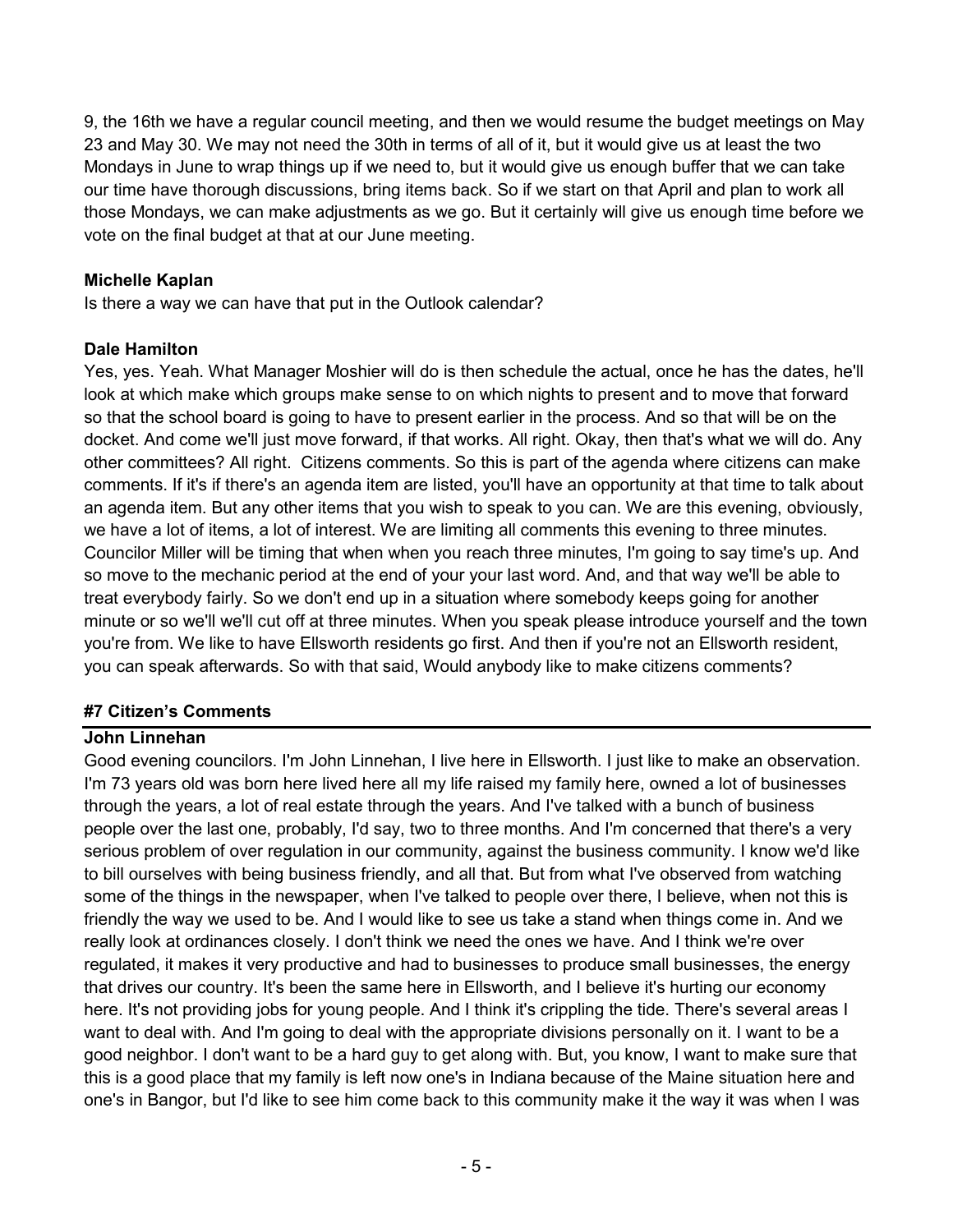growing up. So that's my goal. And I'll be talking about different departments within the city of Ellsworth, again, as a good neighbor, not as a guy trying to be a jerk to give people a hard time. Thank you very much.

# **Cara Romano- Heart of Ellsworth**

Good evening. My name is Carl Romano. I'm the director of heart of Ellsworth, our downtown organization. I'm here very quickly this evening to make counselors and the attending residents here in Ellsworth aware of a project that we're working on, called asset mapping. We're working to sort of assess the downtown assets, potential gaps and opportunities in our community. And this study that we're working on is very focused on the downtown. We are working in concert with Franklin Savings Bank, main Community Foundation, of course heart of Ellsworth and the city of Ellsworth to bring a organization, a group here called hub collective. And the project is to the project goal is to set a strategic direction for heart of Ellsworth, the city of Ellsworth and downtown businesses. We're looking to align current programs that are entrepreneurial based that heart of Ellsworth operates and to make those sort of line up nicely with revitalization projects that are happening in and around the downtown district. We're really looking to sort of highlight the Entrepreneurship programming that we have been working on for the past few years. And to sort of really figure out how we are able to arise from the COVID related issues that have come for small businesses, as well as community members, we are really looking to foster stability and growth and to meet the ever evolving needs of both the business and the community here in Ellsworth, from April 13, to the 15th, hub collective will make a visit here to downtown Ellsworth. And the title of the workshops are called manifesting Maine, where including on site visits to downtown businesses, and we're hosting a variety of discussion based community groups to collect data and information on what folks want to see in the next five to 10 years of their downtown. So we're looking to capture clear common vision and to sort of create an approach that's going to serve everyone and identifying, as I said earlier, the assets and potential gaps in our community. And we're trying to make our downtown that's already wonderful, sort of even more of a welcoming place for businesses and community. And then we'll be trying to figure out how we can turn some of those deficits into assets for our community. The end product is that we'll be creating a tool that is both engaging, easy to understand and helpful for all levels of decision making that's involving the downtown Ellsworth community. And the concept is to really have this activity be a preamble to the 2023 comprehensive plan that is slated to happen next year. Each of the counselors I gave you a three page packet that had both the press release, as well as a lot more detailed information about the study. And the last piece of exciting news is this concept that I just put in front of you is the first phase, the second phase or time. Okay, thank you.

### **Dale Hamilton**

See, and that's how you put a period on the. Thank you.

# **Tabitha White**

I have a feeling I may be cut off too. But Hi, my name is Tabitha White. I'm a certified arborist and a green Ellsworth and Garden Club volunteer. I'm here today in anticipation of the proclamation being signed for Arbor Day. And we wanted to thank the city council for signing that and kind of share what are the some of the accomplishments we've done over the past couple years. And we let's see here the 2021 we actually Ruth Foster of the garden club member raised over \$16,000 and to the for individual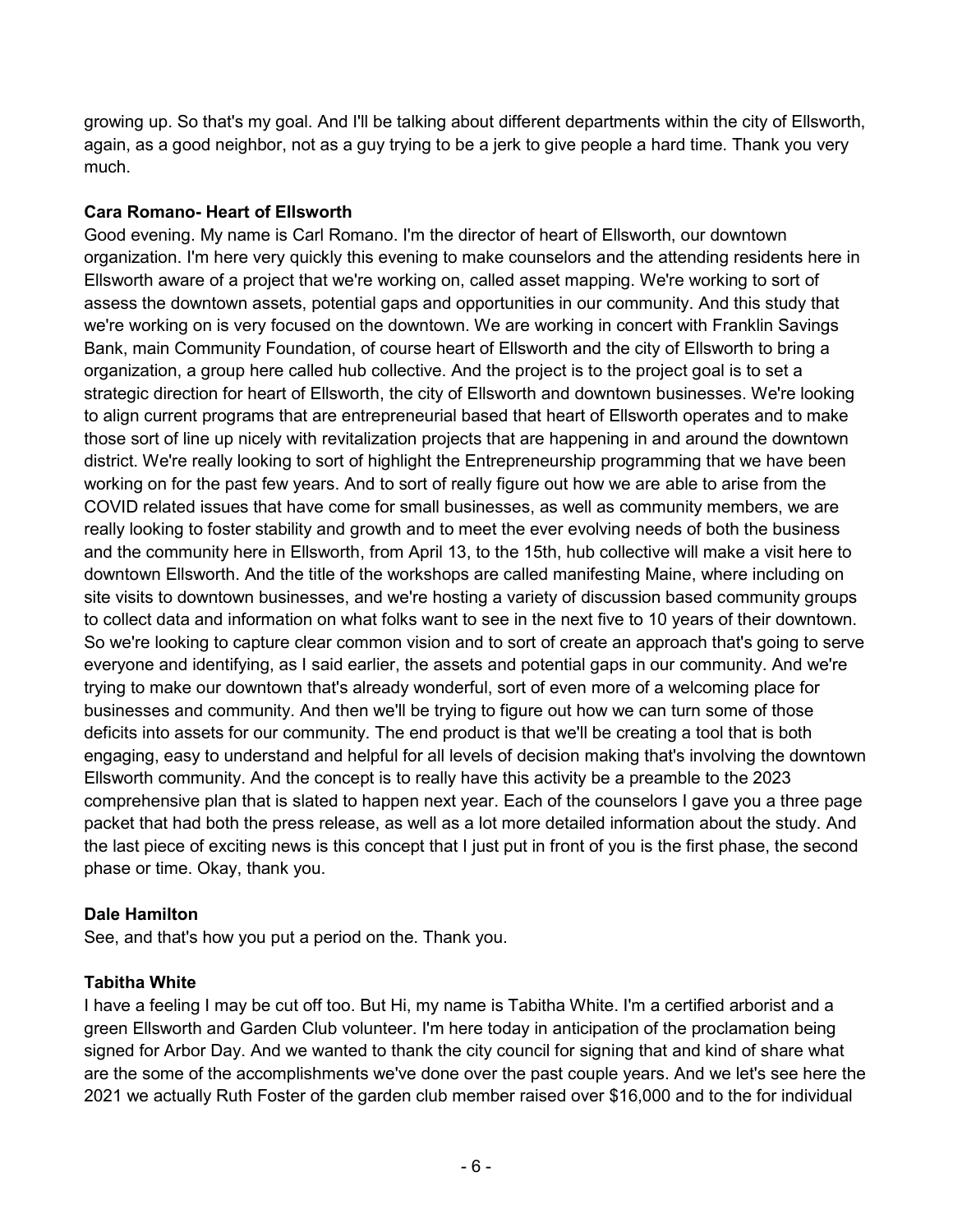and commercial donations to support the tree pruning, replanting and landscaping around City Hall and city manager Moshier support for this effort was a really important part of the process. In November, Lisa and Adam of the Public Works Department along with a crew or a volunteer crew from Green Ellsworth and Garden Club and the community did a pilot planting program of eight maple trees across from the McDonald's on high streets. Those 16 volunteers who came out at 8am on a cold November morning when raving, or left raving about how great the process went and was really eager to do more tree plantings here in the future. Also in 2021, the Frenchman Bay Conservancy, he broke ground on a new community tree nursery that will allow us to buy smaller trees for a much cheaper price and grow them on to ensure that we have better quality and success with plants or trees when they get planted out in our community. The ground of the Jordan homestead preserve was prepared and amended and posts for protective fencing were set in anticipation of planting the first 80 trees in the nursery that will happen this spring, which will be our Arbor Day event the last Friday of April. Working on this planting will be volunteers from the Frenchman Bay conservancy the Ellsworth Garden Club green Ellsworth, Downeast's Trout Unlimited and teachers and students from the Ellsworth Elementary School. On the strength of all this work our community now qualifies to be recognized by Tree City USA. And green Ellsworth has developed the application for us to receive that designation shortly, which includes signs that we get to post all over our city. So we wanted to thank again the city of Ellsworth and our partners and donors and volunteers for being able to achieve that this year. So thank you and

### **Dale Hamilton**

and you had 40 seconds yeah.

# **Steven O'Halloran**

My name is Steve O'Halloran. I've been a resident of this city for 57 years. Last month, I spoke about an experience I had. And I'd like to thank Mr. Moshier, for working with me to get that problem solved so I can register or pay excise in the town that I live in. The second point I'd like to remind everybody in this room, every citizen, every committee member, every council member, is every dollar we spend, somebody somewhere had to earn \$1.34 had approximately 25 cents 25% taken from their check, they net \$1 They brought that to City Hall. And they gave it to City Hall. They still don't have any money themselves. I just like to point that out that every dollar we spend somebody somewhere had to earn \$1.34 Thank you.

# **Gwen Clark**

My name is Gwen Clark, and I'm used to getting gavel down even before I start, so this will be a new experience. I'm here addressing the Ellsworth city council to encourage the councillors to hold the school board to a standard of transparency and accountability to the city of Ellsworth to the taxpayers and to the parents of the and the Ellsworth schools children. The other schools receive money from numerous surrounding communities for those communities to have a school for those communities children's to attend. And not only does Ellsworth get this money, but for the past two years Ellsworth schools have received \$20 million in eser funds \$20 million. These this money is not included in the school budgets in either amounts, what was purchased, or how it was spent. Ellsworth students have been behind in state standards for over three years. 20% of that money is to be used to bring students up to the learning level. There is no transparency within the school budget. Taxpayers and parents should know where or how this money was put to use. And the city council has the ability to bring these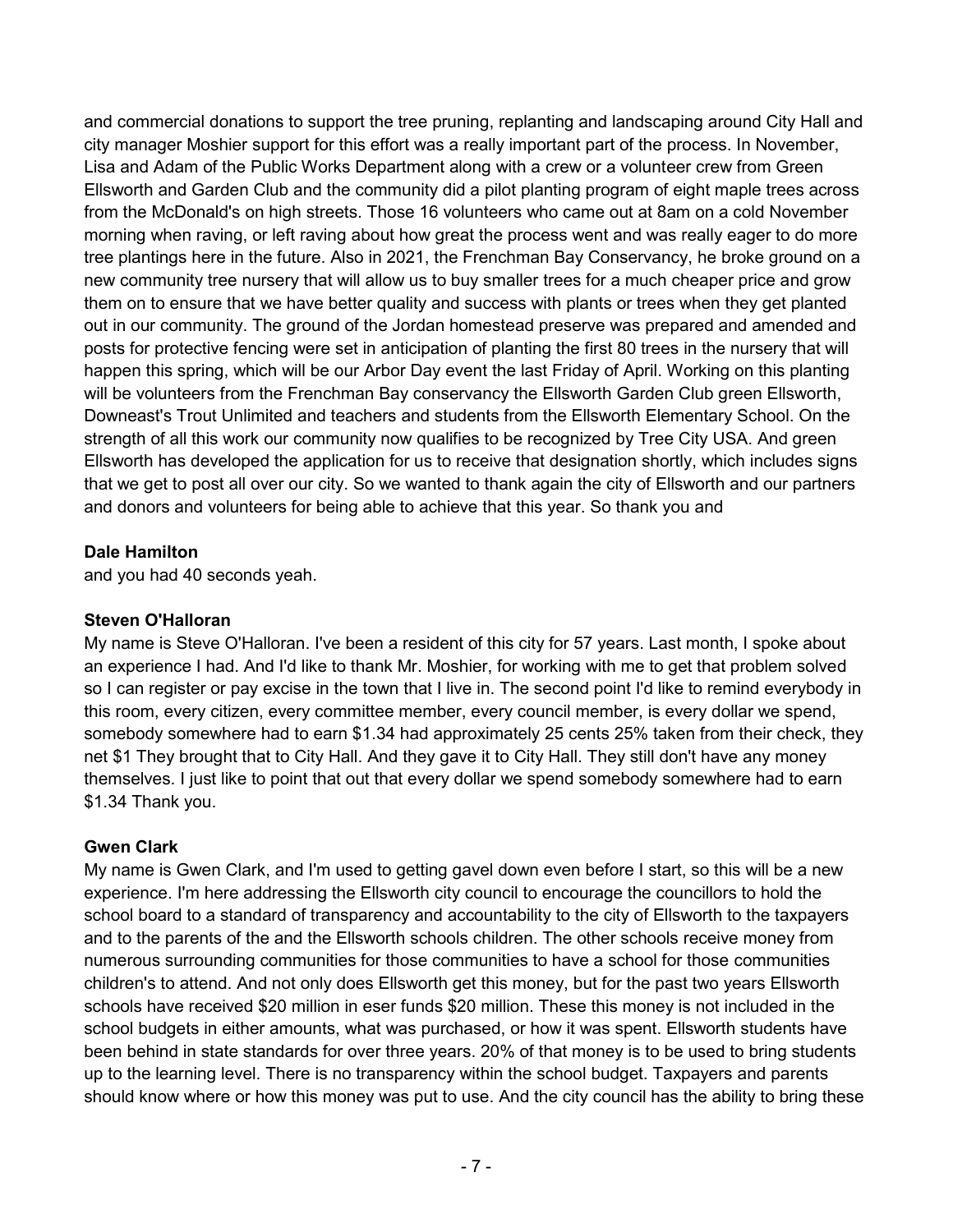funds to the light of the city. They get 4 million in the first eser funds. 16 million in the second eser funds and our students are still behind I have one more thing. The rainbow crosswalks. I have friends and relatives in the LG

### **Consent Agenda #9-#14**

### **Dale Hamilton**

That's gonna that's on an agenda item so you can speak at that time on that item. All right. You'll have three minutes. Anyone else like to make citizens comments? Seeing none, we will move on the Consent Agenda. All Items with an asterisk are considered to be routine will be enacted by one motion there'll be no separate discussion of these items unless a council member so requests in which event the item will be removed from the consent agenda and considered in its normal sequence on the agenda. Item nine Council order number 032100 reservation of the city of Ellsworth right to harvest alewives. Number 10. Council order number 032101 requests of the tax collector for approval of real estate purchase installment contract between the city of Ellsworth and Peter Cabinillas. Item 11 Council order number 032102 requests of the tax collected to release properties redeemed during the 30 day redemption period ending March 15 2022 through quitclaim deeds. The complete list is available in the city clerk's office and authorize the city manager to release said properties through municipal quitclaim deeds. Item 12 acceptance of the resignation of planning board member, John think. Item 13 Council order number 032103 requests of the city manager to hold a special municipal school budget validation referendum election on June 14 2021 For the purpose of validating the school budget and item 14 Council order number 032104. promotion of Molly Friedland from all alternate to regular Planning Board member. Would any council members like to remove any of those items? Oh, I misspoke. On item 13. Let me just read it again. Council order number 032103. request to the city manager to hold a special municipal school budget validation referendum election on June 8 2022. For the purpose of validating the school budget. Thank you Council.

### **Marc Blanchette**

Approval. Mr. Chairman

### **Robert Miller**

second,

### **Dale Hamilton**

have a motion a second any discussion? All those in

### **Gene Lyons**

Number 10. installment contract who is sell somebody some land purchase?

### **Glenn Moshier**

is Sue here. Sue's probably better suited. It's a repic Correct.

#### **Sue McLean**

It's a REPIC, Yeah. It's it's just allowing this person to pay off their taxes.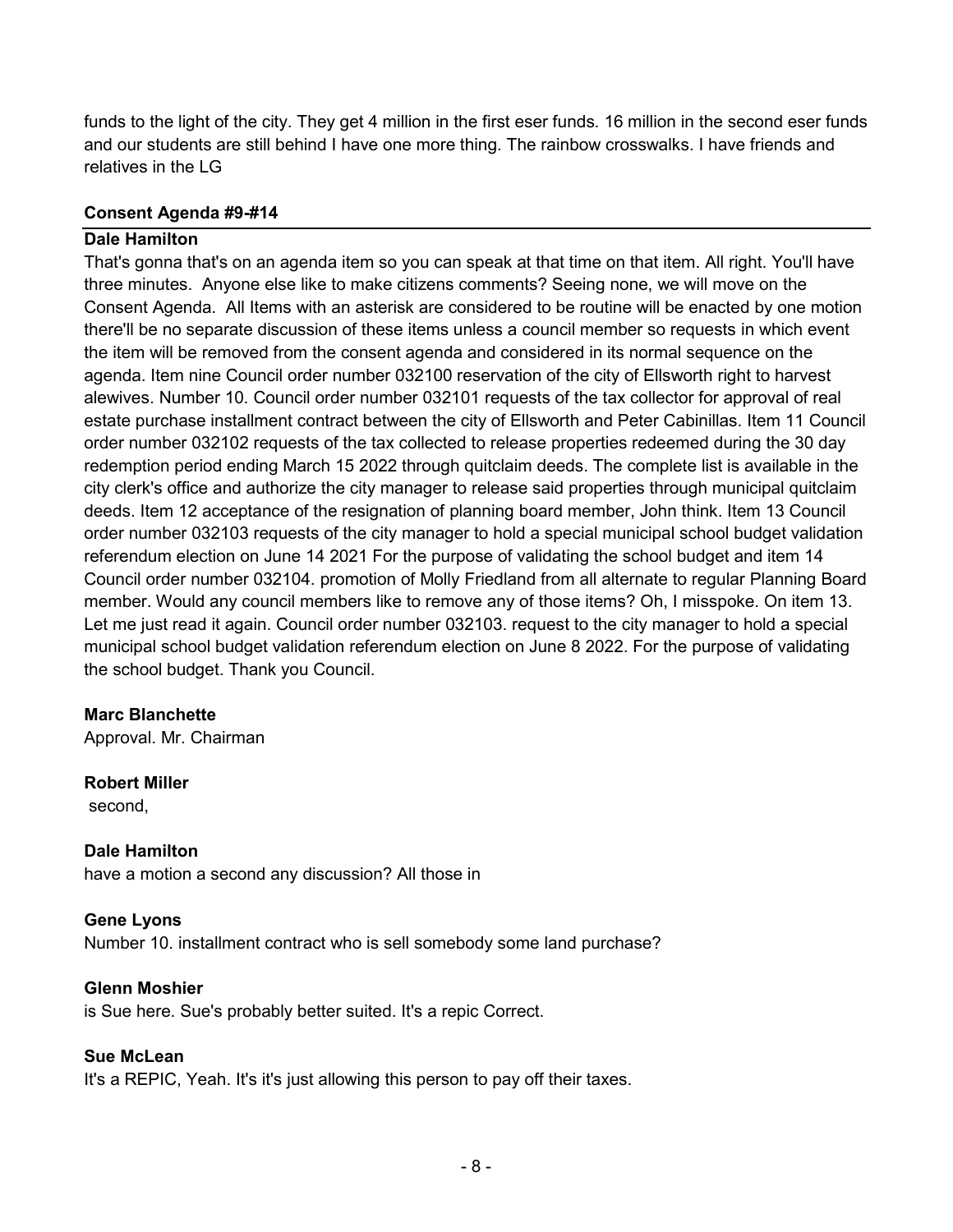### **Dale Hamilton**

All right. motion a second. Any other discussion?

### **Gene Lyons**

And the person that's going to Molly Friedland. She here? Yes. To regular so you're already on alternate? You're just gonna work full time.

### **Molly Friedland**

The regular voting Planning Board.

### **Gene Lyons**

And how long does that? Does that go like until November when you have an election to elect somebody or

#### **Dale Hamilton**

the it's an appointed position. So the it gets reappointed annually by the by the council. Okay. You have to stay for 30 years. That's a new rule. Motion Second. Any other discussion? All those in favor? Unanimous. New business. Item 15. Public Hearing and action on the issuance of business licenses, Madam Clerk, everything in order.

#### **#15 Public Hearing and action on business licenses**

#### **Toni Dyer**

All except for the last one Morse LLC DBA tags. Theirs has not been inspected yet, is slated for this week. So should you approve that it will be conditional on their approval and the passing of their code and fire inspection will not be issued if they did not.

### **Dale Hamilton**

So in terms of approving that we should add language at that time a motion to conditional

#### **Michelle Kaplan**

should be amended to include that language on the actual order.

#### **Dale Hamilton**

Yes, when we get to it, somebody will need to make that Alright, so public hearing The Eagles lodge incorporated to 78 High Street for renewal of a city lodging house license. This public meeting so open the public meeting. Public Meeting is open. Would anybody like to make a comment? I was all excited first time. Alright, close the public hearing. Public hearings close.

### **Marc Blanchette**

Any comments? Approval, Mr. Chairman.

### **Robert Miller**

A second.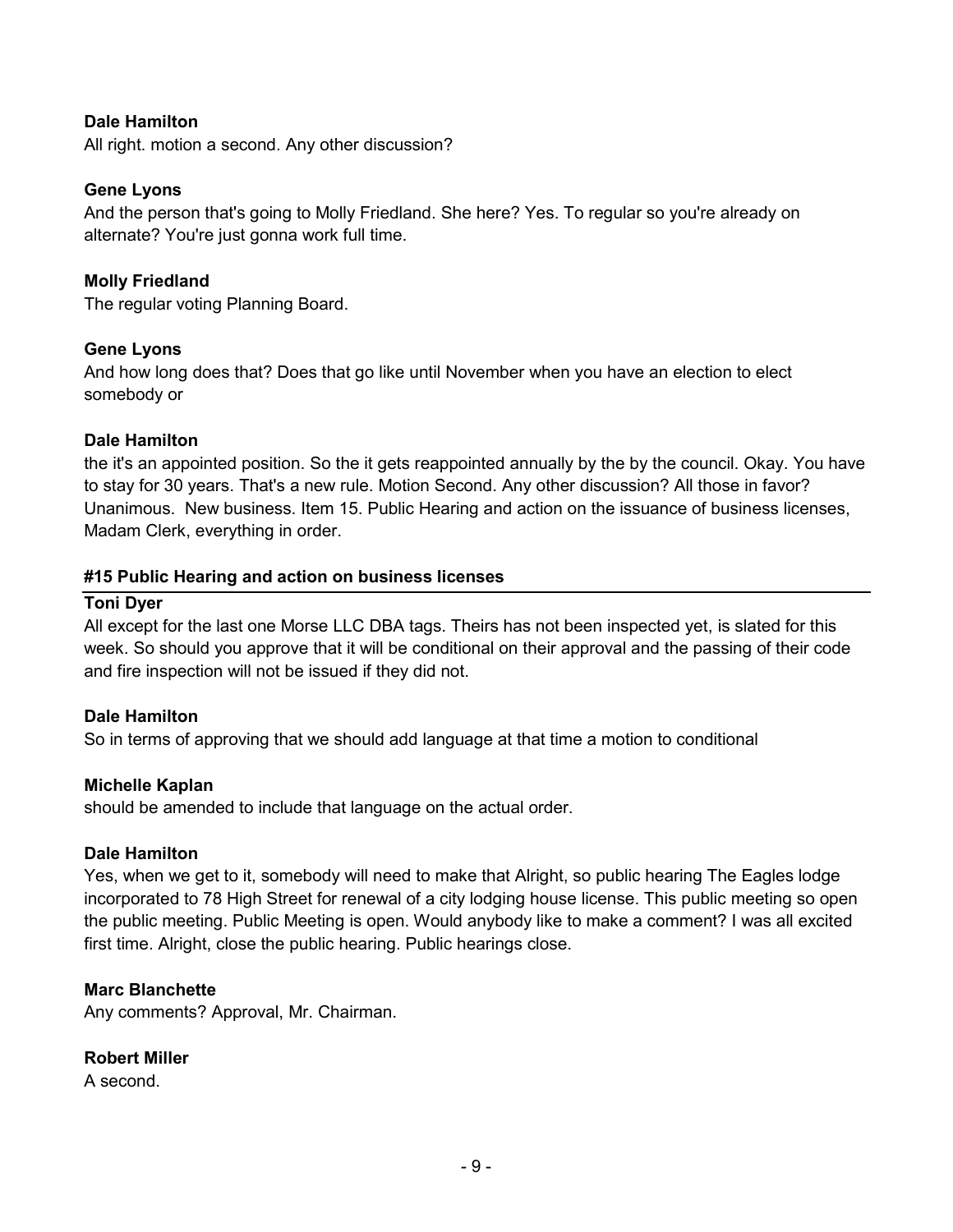### **Dale Hamilton**

All in favor? Unanimous. Colonial Inn LLC DBA. Colonial in 321. High Street for renewal of a city lodging house license. So public hearing. I'll open the public hearing. Public Hearing is open. And we like to make a comment. I will close the public hearing public hearing is closed

### **Michelle Kaplan**

Chairman Move approval.

### **Gene Lyons**

Second.

### **Dale Hamilton**

Motion Second. Any discussion? All those in favor? Unanimous

### **Michelle Kaplan**

Asset Management incorporated DBA Riverside cafe 151 Main Street for renewal of a city Class C license Victrola and liquor and renewal of a state restaurant class 1234 mile Spirituous and Vinous liquor license. So public hearing open public hearing. Public Hearing is open. Any comments? Public Hearing is closed.

### **Robert Miller**

Move to approve Mr. Chair

### **Michelle Kaplan**

Second

### **Dale Hamilton**

motion a second. Any discussion? All those in favor? Unanimous. Ellsworth Moose Lodge number 2698 47 Foster street renewal of a city Class B license amusement pool table liquor and Victualer and renewal of a state class five club without catering malt spirituous and vinous. Liquor license. Public Hearing open public hearing. Public Hearing is open. Public Hearing is closed.

### **Michelle Kaplan**

Chairman approval

### **Gene Lyons**

**Second** 

### **Dale Hamilton**

Motion in seconds all those are any discussion? All those in favor? Unanimous. Josie is Country Store DBA Josie's Country store 126 heavy road for renewal of a city Class C license Victualer liquor and renewal of a state restaurant class 123 and four malt liquor Wine and Spirits liquor license. This is a public hearing open the public hearing. Public Hearing is open. Anybody wish to comment? Public Hearing is closed.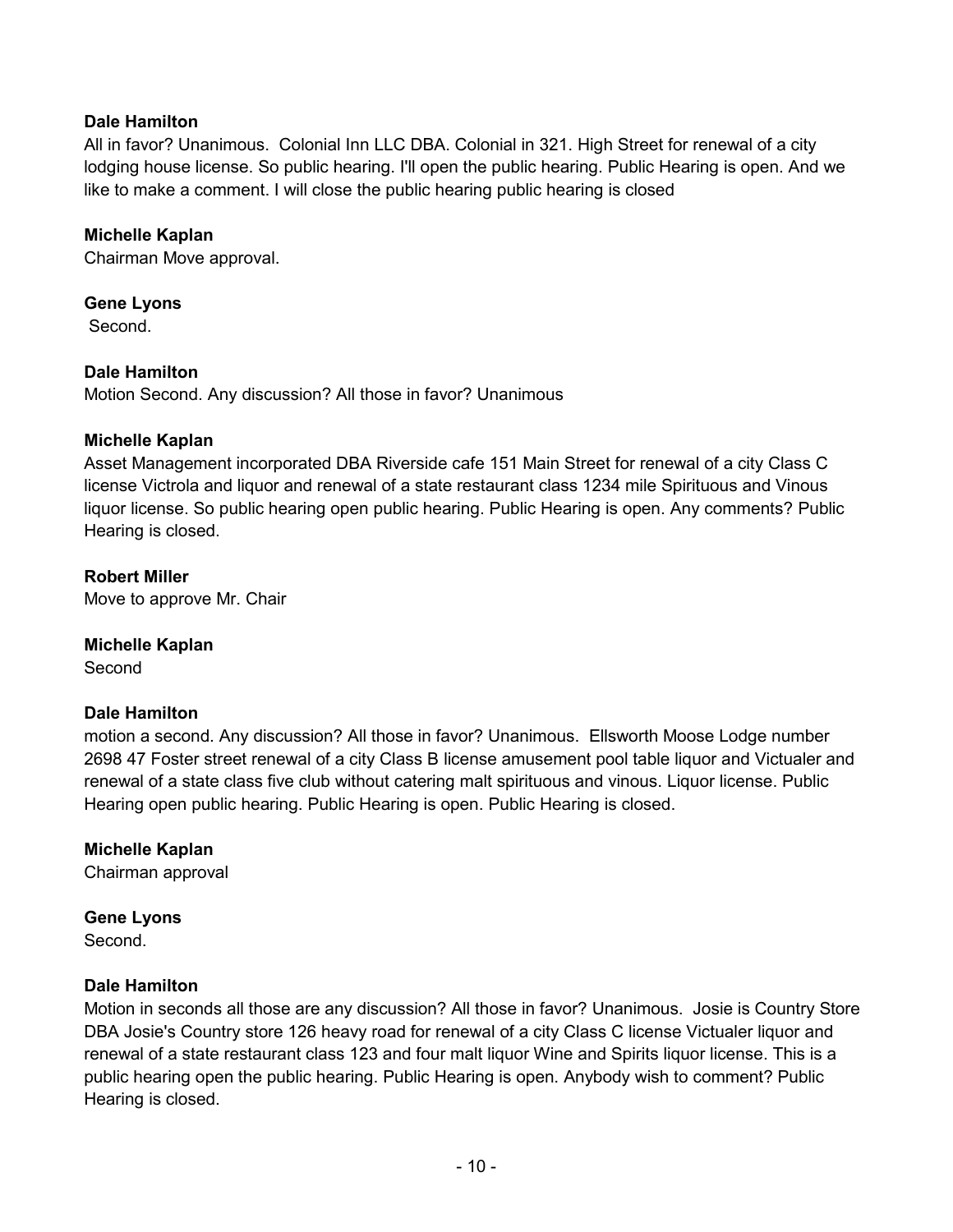### **Marc Blanchette**

Approval Josie's Mr. Chairman.

### **Michelle Kaplan**

Second

### **Dale Hamilton**

motion a second. Any discussion? All those in favor? Unanimous. Morse LLC DBA a tag sports bar for renewal of a city Class A license amusement liquor arcade in Victualer and renewal of a state class 11. Restaurant lounge malt Spirituous and Vinous liquor. It's public hearing public hearing is open. Public Hearing is closed.

### **Casey Hanson**

Motion to approve with the addition of approval contingent on passing inspection on Thursday.

### **Michelle Kaplan**

**Second** 

### **Dale Hamilton**

There's a motion a second any discussion? All those in favor? Unanimous.

### **#16- Sideline Striping**

### **Dale Hamilton**

Item 16. Council order number 032105 request to the public works director to extend the contract for center and sideline striping and authorize the city manager to sign the contract.

### **Lisa Sekulich**

Good evening all Lisa Sekulich public works director I got a few of the next ones on the agenda. So let's get on it. So this one is asking as usual every year to extend the contract for to Lucas striping to do our long line. So that's the skips and the double yellows and the white long lines throughout the city. They've done it for years. So since before I've been here, and I would like to continue it with a an increase this year due to the cost of materials which has increased significantly over previous years.

### **Dale Hamilton**

Questions. Action.

### **Michelle Kaplan**

Chairman Move to approve as presented.

**Gene Lyons Second**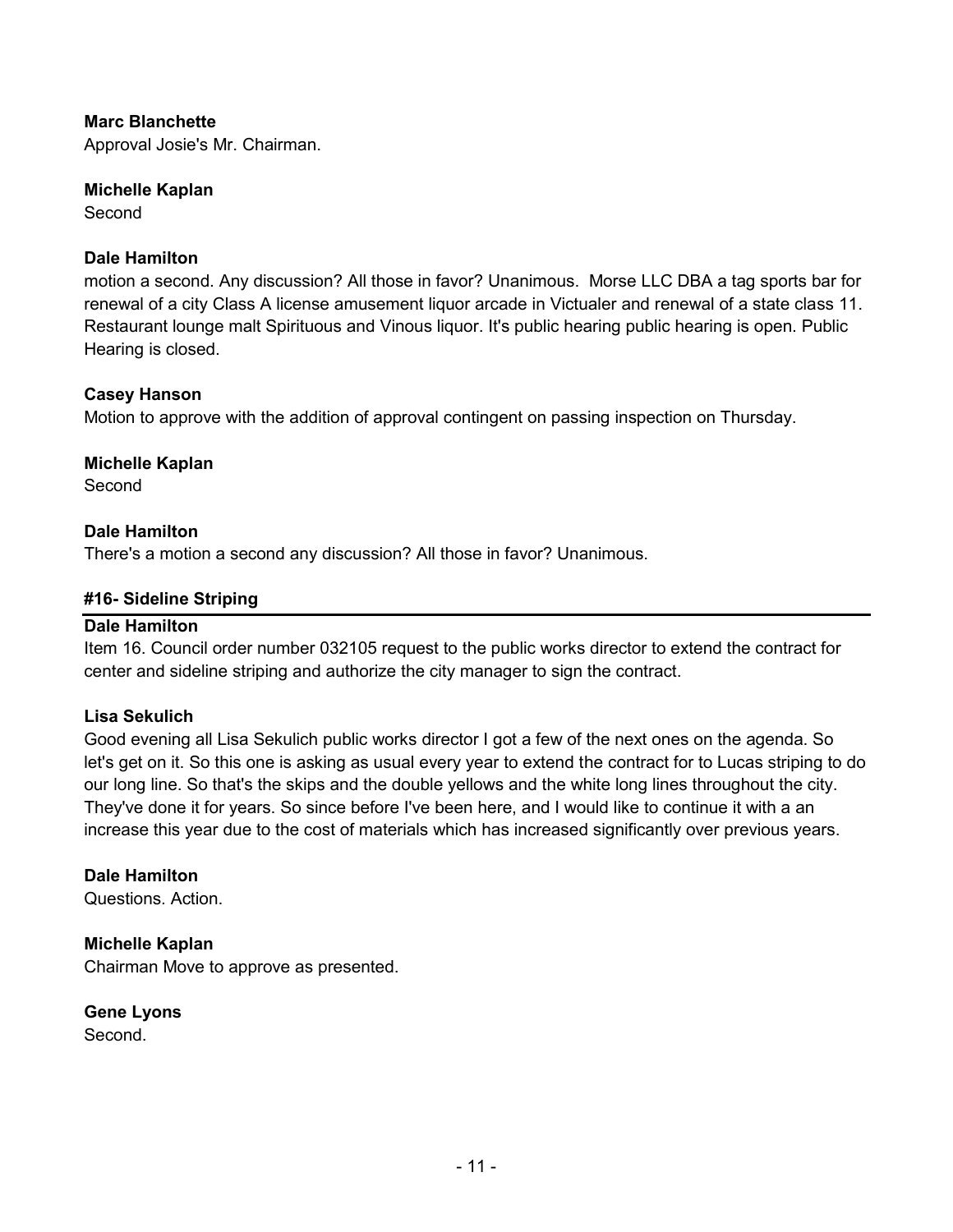### **#17- Marking road symbols**

### **Dale Hamilton**

Motion a second. Any discussion? All those in favor? Unanimous Item 17. Council order number 032106. requested the public works director to extend the contract for marking words, symbols, stop bars, parking lines, crosswalks, and authorize the city manager to sign the contract.

### **Lisa Sekulich**

Same type of thing except this time it's stop bars or crosswalks are only and arrows. city wide. We had a contract or we put it out for RFP last year. And with the potential to extend it for an additional two years, one year at a time. And so I'm asking at this time to extend it with Newman ground effects with again a price increase due to material costs over previous years.

### **Marc Blanchette**

with this 25% price increase can be looked at doing any vinyl on any of the crosswalks arrows.

### **Lisa Sekulich**

Yeah, the as we discussed last time, it would be almost double the cost to do .

### **Marc Blanchette**

But the life is at least double if not triple

#### **Lisa Sekulich**

depending upon the condition of the roadway in which you put them on.

### **Marc Blanchette**

The crosswalks downtown. Right now they're gone.

### **Lisa Sekulich**

Correct. So there's a couple things to keep in mind the price, a whole number of things last year. I don't know if any of you remember there was a shortage of urea because of the Texas plants that got frozen. There was some catastrophic, frozen freezing thing down in Texas which caused problems with getting paint so there was paint shortage last year, including the D O T that didn't get a lot of things painted last year. So he painted with what he could get last year not necessarily what we would want but what he could get. This year, he is looking at using a better quality product and hopes that it would last longer. And then there's also the option of doing touch up paint in the fall for certain areas that have worn off. You know, certain high traffic areas are worn off, and we want to redo them, we can do them a second time. If they were like,

#### **Marc Blanchette**

What would be the problem with putting in 1,2,3,4 of them as a test.

### **Lisa Sekulich**

So here's the problem. If we do 2,3,4 of them, your price per each is going to be extraordinary. If you're going to bring them up here, you have to like two companies that can do it. One of them's out of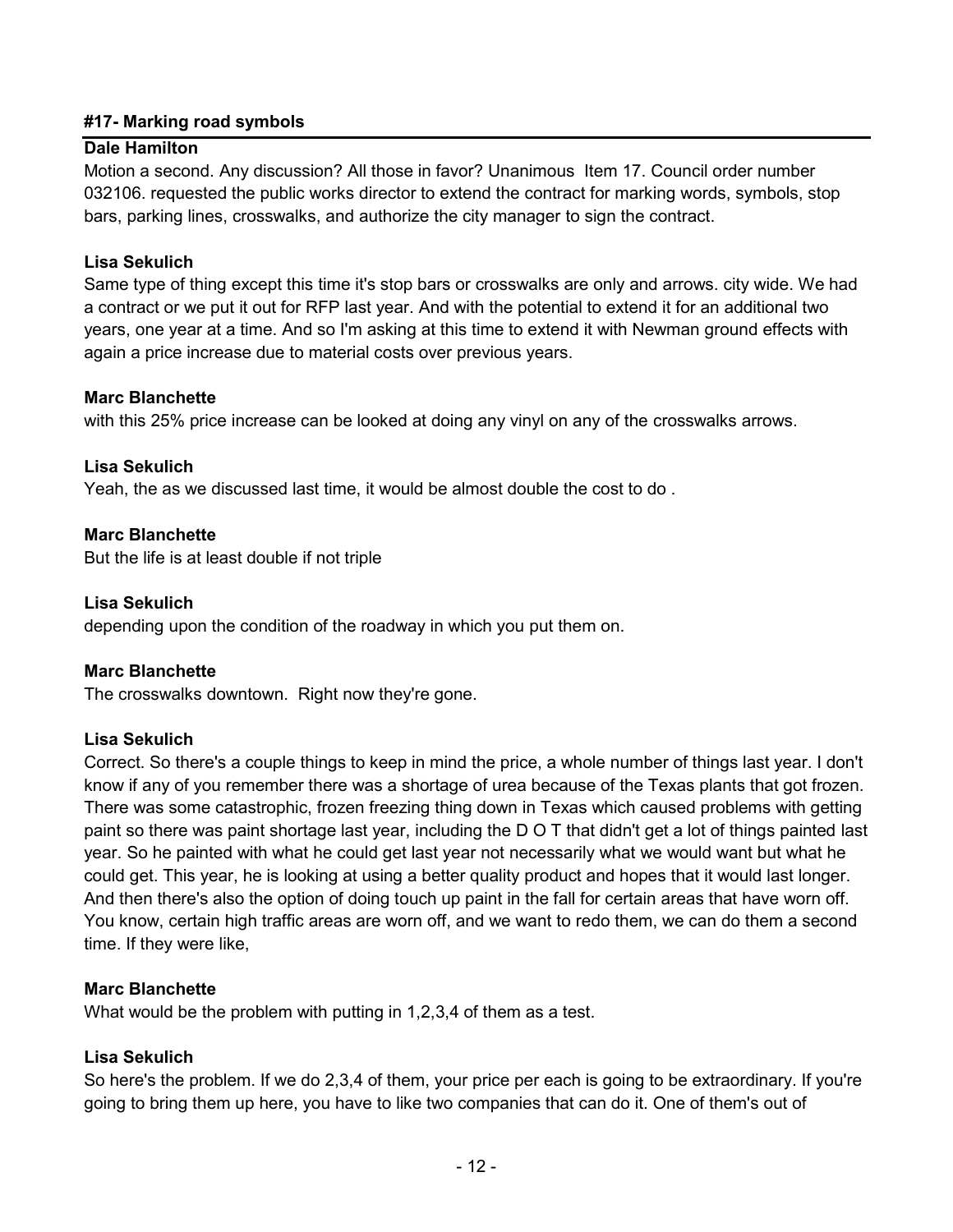Vermont, I believe. And then the other one is out of North of Bangor, I can't think of where it is. So there's one reasonably close problem is is we are small compared to the cities and towns that they do these kinds of things for the D O T, to get them here, it's going to cost us a lot of money. If we're going to get them here and pay the money to get them here, you might as well do enough that it makes sense to there's a mobilization costs, right? So if you're going to mobilize and pay that mobilization costs, you might as well have them do a handful of them. Or more than a handful of them. I'm sorry,

### **Marc Blanchette**

we don't know until we try rather than paying.

### **Lisa Sekulich**

For the problem also being Marc that if we go that option, I'm not sure how quickly I'm going to get them here at this point in time. So we could be waiting till June or July. And I don't think we want to do that.

### **Marc Blanchette**

Then might I suggest then, if we want to run a test, and the time is going to be shaky. Let's try it up on the walking path. For instance, the crossing behind EBS,

### **Lisa Sekulich**

right, but that's not going to give you a true test for what they can endure a walking path doesn't have the vehicle or traffic that's going to show you the longevity of it. I think it wouldn't be worth it and wouldn't be a good

### **Marc Blanchette**

we have to try something sometime. And then if we put it when we put it down in mid to late May, if we're lucky. By September, they're pretty much gone. And if we can get the vinyl the inlaid vinyl to last couple of years and be able to be seen whether it's a stop bar whether it's a crosswalk, an arrow whatever, year round and only have to do it every other year for instance. To me that's a win win. And I think we'd be remiss not to try it that the company north of Bangor

### **Lisa Sekulich**

they won't even return my calls when I called them the only people that returned to my calls was the one in Vermont.

#### **Marc Blanchette**

Well, I have a phone too I know how to call them

### **Michelle Kaplan**

because this is this price gonna change at all depending on what we've decided for item number 23.

### **Lisa Sekulich**

No, I mean it'll be one less crosswalk but it's pennies and pennies on the dollar essentially. Oh, yeah, he would still do the white. Yeah, sure. Right. Sorry.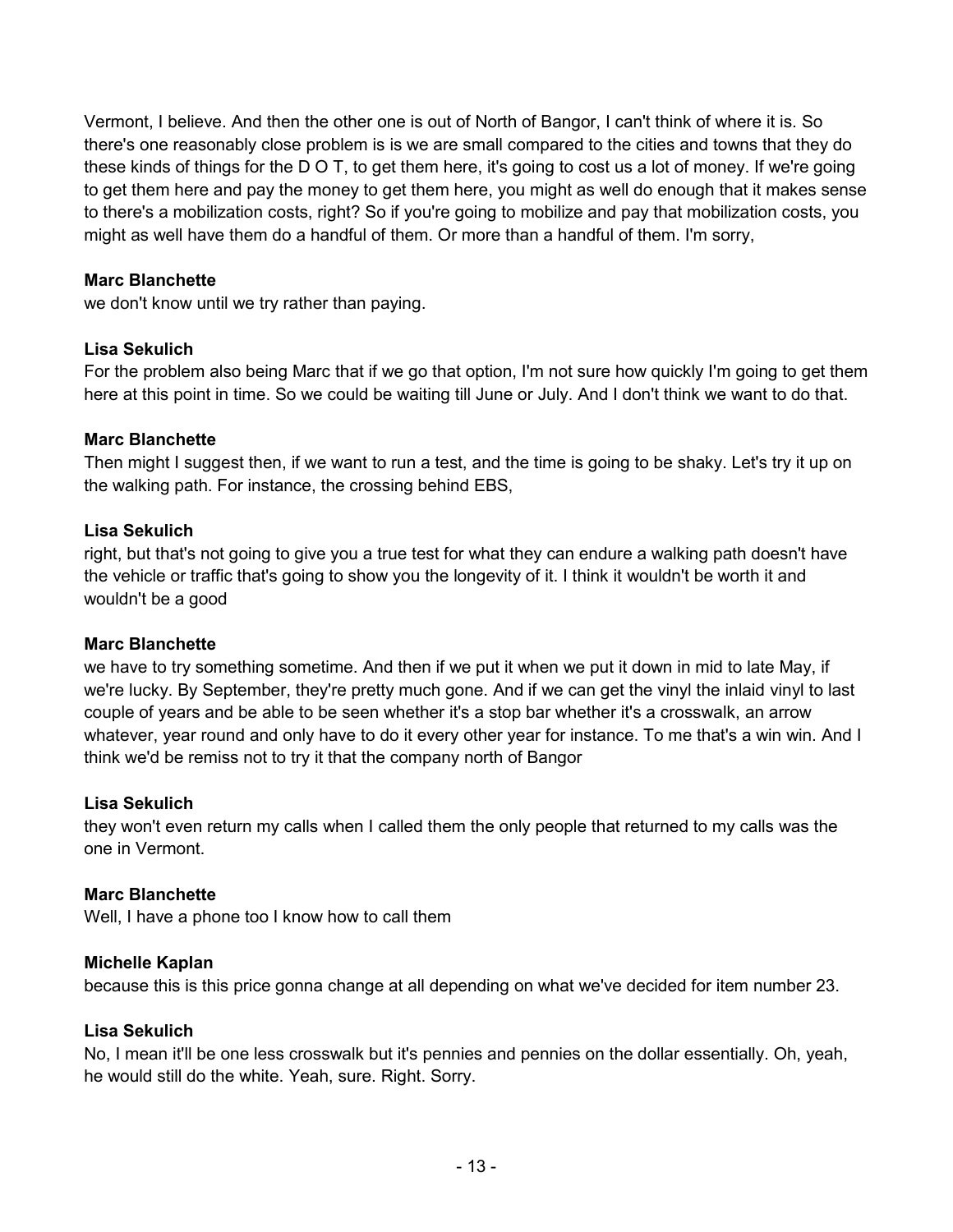### **Gene Lyons**

So, like red, they're wiped away. Now. That's because he was like an inferior paint last year, obviously. Right? So how long do they usually

### **Lisa Sekulich**

like gonna get they're gonna get wiped out every winter no matter what.

### **Gene Lyons**

Right? We use vinyl with the plows going over them and everything. I know

### **Lisa Sekulich**

vinyl with the plows, the differences is their ground. They grind out the pavement and they're inset so the plows, the plows will have a couple of years where they're scraping. I mean, every year you lose an eighth to a quarter of an inch of pavement depending on how much we're scraping the ground every year. So depending upon the year and how much plowing we do at some point, we will be scraping off the plastics in the problem. And the discussion I had with the people from Vermont is that when you do these plastic inlay as they normally do on when you have brand new pavement because everything's smooth, everything's level, they come in, they grind everything. You know, as we plow, everything's fairly smooth. You do a main street where you've already got ruts and you're trying to you're gonna grind And then you're gonna have high spots, you're gonna have low spots, so it will grind. plows are going to hit the top and you're going to take out sections of it and it just becomes less beneficial to do it on existing roads that have cracks, bumps, heaves, tire

### **Gene Lyons**

good. This wide of a place where the cars travel here, it pushes it down and you got little humps and right, those probably get ground on a lot more than the

### **Steven O'Halloran**

So this vinyl inlay stuff, yeah, we get this straight. We pay good money for pavement and then we pay someone to come in and grind it up.

### **Lisa Sekulich**

Right they come in and they do just like it's called micro grind. And they grind just a little bit. You know, they grind quarter to a half inch into the pavement and then they it's it's thermoplastic so it's essentially heated plastic that melts to the pavement

### **Steven O'Halloran**

I'm not in favor of paying for pavement and paying to grind it

### **Michelle Kaplan**

Move to approve the request of the public works director to extend the agreement for arrows Lane designation stop bars, crosswalks striping and Newman ground effects at the new 2022 unit prices per the attached.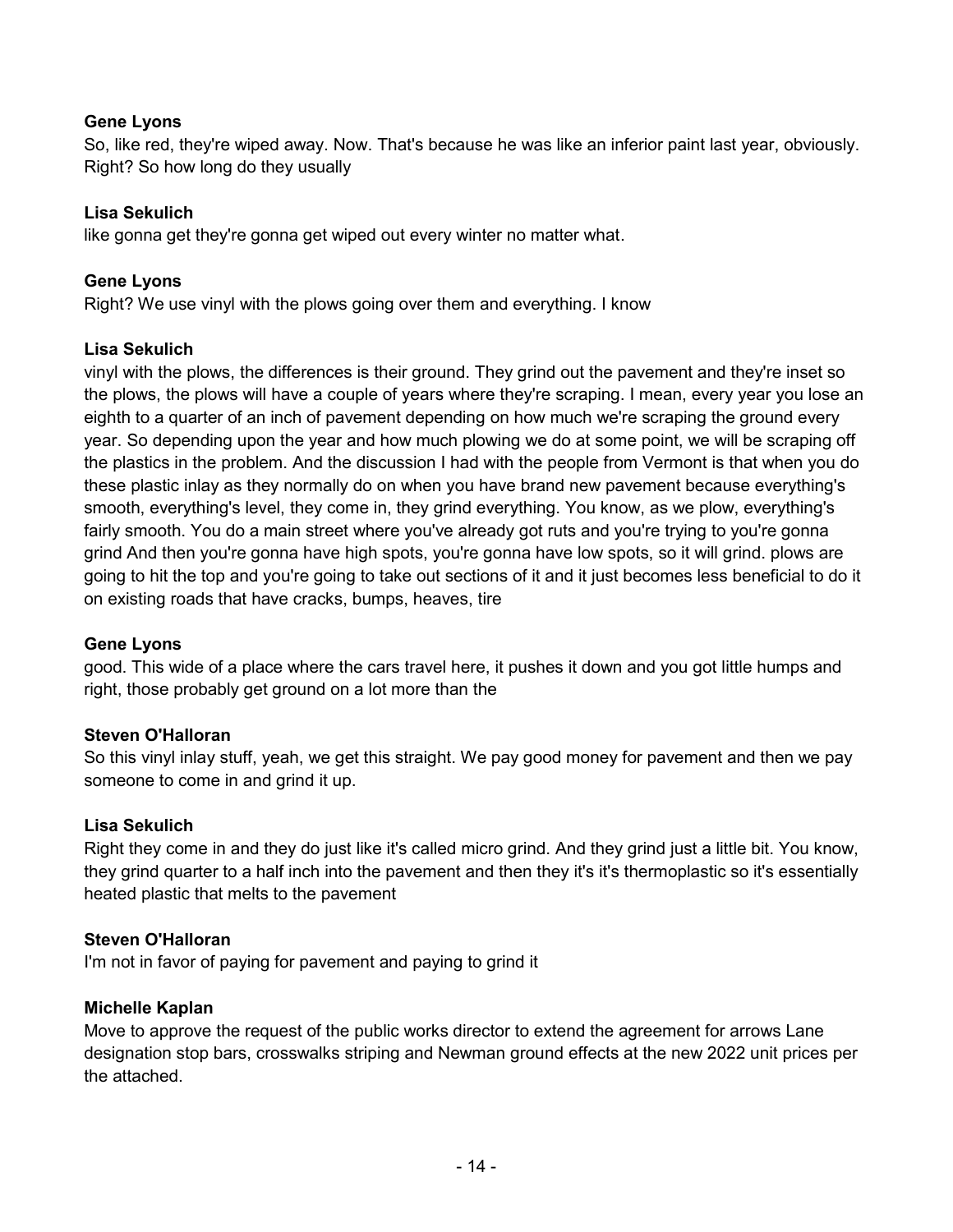### **Robert Miller**

Second

### **Dale Hamilton**

motion a second any further discussion. All those in favor? Unanimous.

### **#18 Christian Ridge Road engineering project**

### **Dale Hamilton**

Item 18. Council order number 032107 requests of the Public Works director to award the Christian Ridge Road rehabilitation project engineering.

# **Lisa Sekulich**

Alright, so on Thursday, March 10, the city of Ellsworth accepted proposals for engineering work on the Christian Ridge Road rehabilitation project. This project is a we got a grant from it's called an MPI grant or municipal partnership initiative with the Maine DTD to redo the section of Christian Ridge Road from the Bucksport road to approximately Grant Street. The first step of that is engineering. So we put out an RFQ to five different engineering firms. And we received two different proposals. After reviewing the proposals by the review team, which was myself, the highway Foreman and a counselor. We are recommending to award the project Haley Ward, who, as some of you may know, was originally CES out of Bangor, they got bought out and their new name is Haley Ward. They have done work for the city previously. And they have it's a qualifications based scoring rubric. And it was a close scoring. But they did come out ahead as they have a larger staff and more relevant, comparable projects that they've done. So

### **Steven O'Halloran**

could you share with the city and the people in this room? The bids? The amount of the bids?

### **Lisa Sekulich**

Well, yes, the so like I said, it's a qualification is based not price based. It's not lowest bid. But this firm was \$60,000. And the other firm was 49900. So it's not the cheapest, but like I said it has more than one on staff engineer. And all these services are in house versus multiple subcontractors. And the other engineer has not done anything of this scope. For a comparable project he's done. They've done a lot of work for the city. And it's all been great work and I have no qualms with the engineer. It's just apples to apples. They have not done anything comparable to this.

### **Steven O'Halloran**

I just like to go on record as saying that. When I learned what you just shared, I was shocked i You got one firm from Ellsworth at 49900 and you've got one firm for Bangor at 60,000. And I just can't in good conscience give that business to an outsider. When you have a qualified company in Ellsworth, that's a taxpayer that's \$10,000 Less. As a matter of fact, if the situation were reversed I would support the Ellsworth business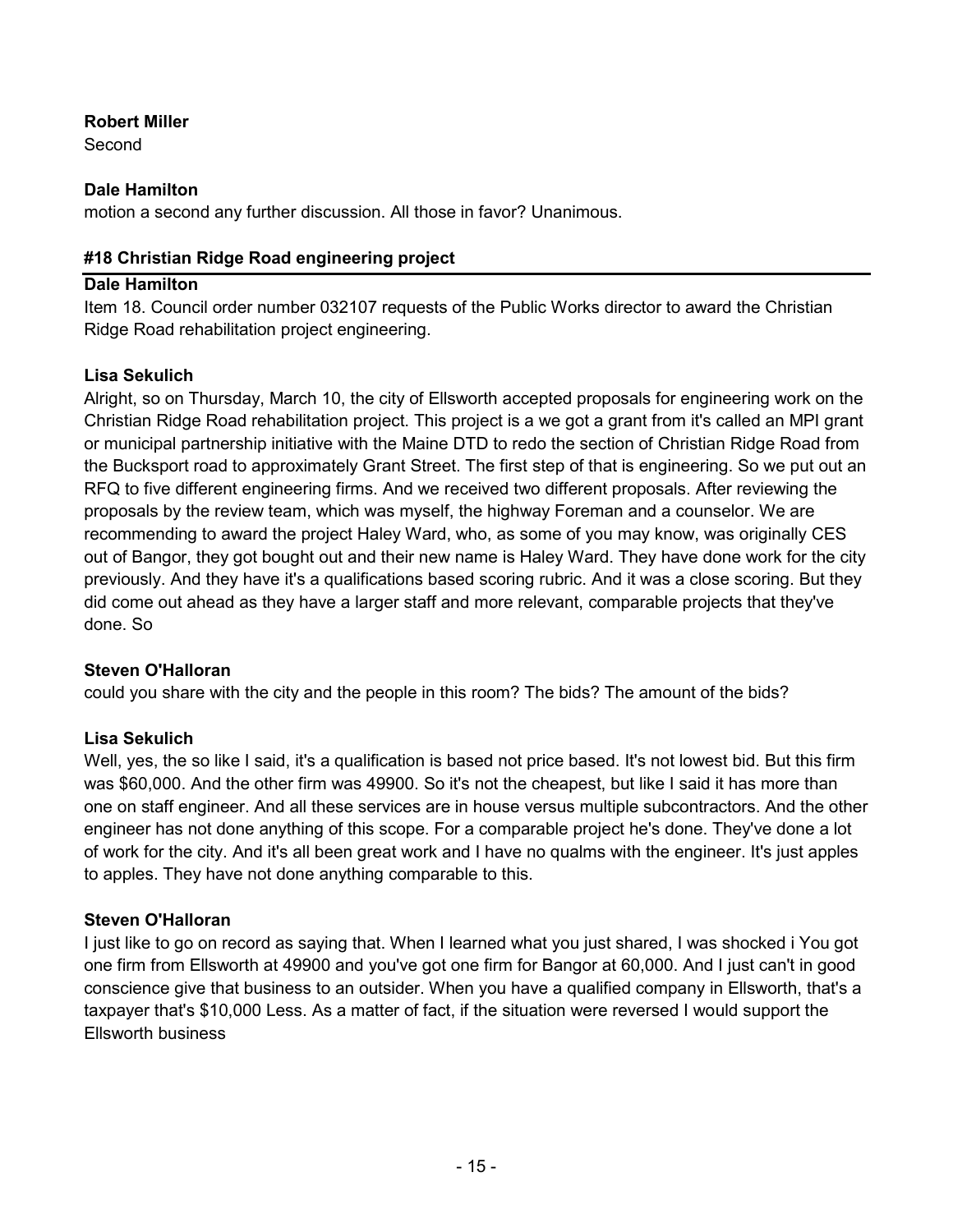### **Lisa Sekulich**

Which is understandable. Like I said, it's based on qualification, how we rank them as qualification, not cost is how we did the ranking.

# **Steven O'Halloran**

Our taxes are based on money. And I'm disgusted to think that we would seek a bid from an Ellsworth firm, and then toss them out and pay someone else. 10 grand, more of hard earned money. I'm disgusted.

# **Gene Lyons**

is there a specific reason why you don't think Andrew McCullough could do this project? I, I

# **Glenn Moshier**

just want to if I may, she never said that he couldn't, is purely the two bids were opened. And they were assessed purely based on experience, the qualifications of the firm, the staffing levels of the firm to get this job done, and the type of work that they've done in the past. And as, as Lisa has stated, the city has done a lot of work with Mr. McCullough, and has absolutely nothing bad to say about him or the job that he's done. But this, again, was solely based on comparing the two firms, not the individuals, not whether they're residents or non residents, purely the qualifications of the firm. And to answer to Councilor O'Halloran, you certainly as a council member, have the ability to make a motion, that we don't accept the bid that's being recommended by the committee, and that we go with the alternative bid. So you don't have to be disgusted, you can actually make the motion that we go in a different direction.

### **Steven O'Halloran**

Thank you.

# **Lisa Sekulich**

So if you don't mind, one of the other things I'd like to know and just whether it puts you at ease or not, is generally when we go after engineering firms, or we put together price quotes or estimates for engineering firms, you generally assume engineering is going to cost between 10 and 15% of the project costs, right. Right now we're looking at a project that's \$950,000. Ish, which would mean that 10% itself would be 95,000. were significantly under what normally is estimated for engineering costs for a project of this type and size. So it's not yes, there's a \$10,000 difference, but it's not. They're still both good prices, not unexpected range of dollar figures.

### **Dale Hamilton**

Just say that, I, when you put the bid together in the first, prior to setting it out, you had established standards for the RFQ. In terms of specs, it wasn't done. On the backside of the process, it was done in the on the front side in terms of being able to have a comparison to look at all those factors. And I certainly understand the perspective in terms of looking at cost and looking at if somebody else has a business in Ellsworth they think those are important considerations. I do think that like any RFP, one of the things we have to do is to make sure we're getting the best product, we just had a discussion about what kind of paint should we have? We should always have that discussion. Because there's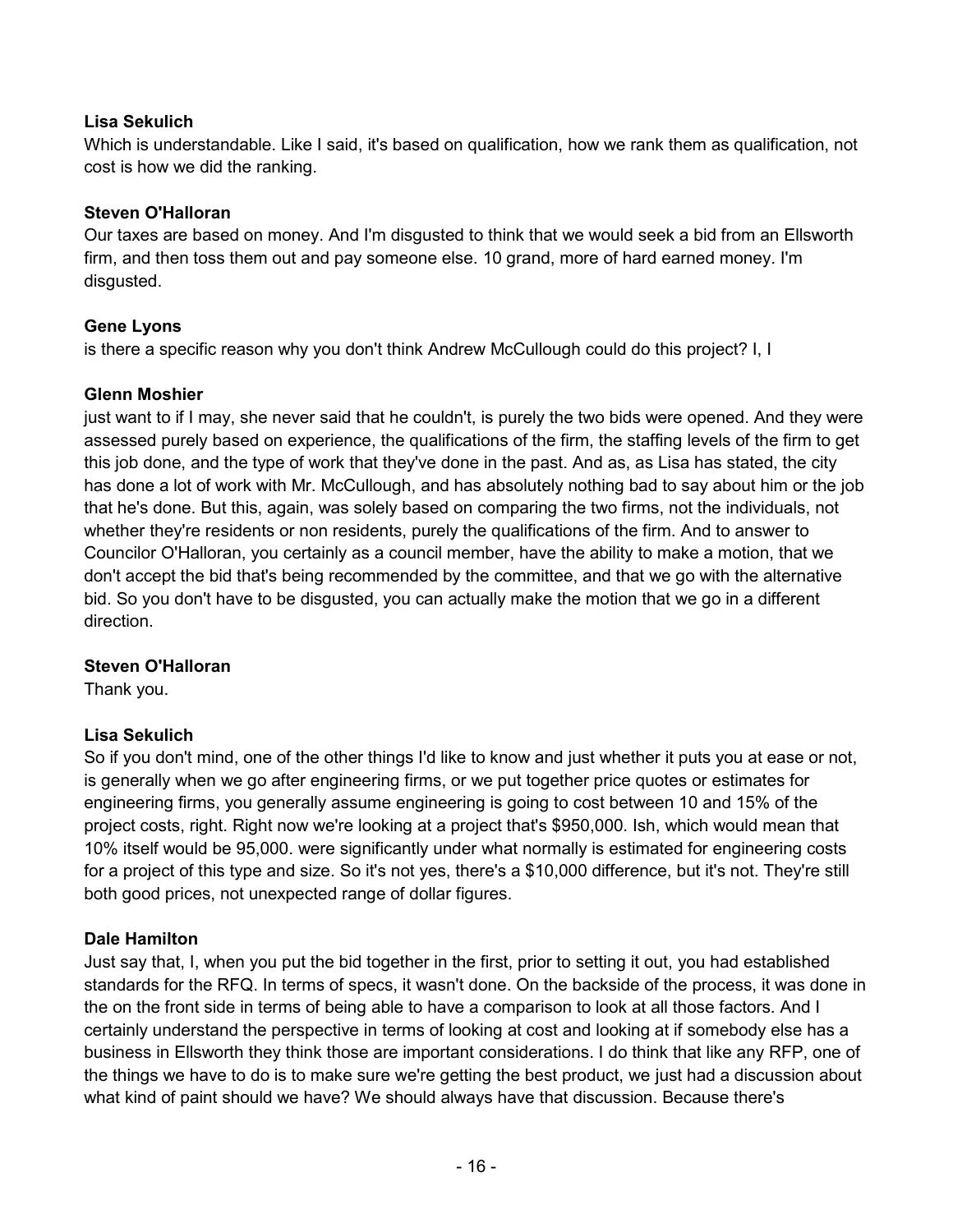sometimes there's value in spending more for something than spending less sometimes there's value in going with a company outside of Ellsworth than a company in Ellsworth. And I think it's legitimate for that kind of discussion. I think what you did was you met with a committee, you're making a recommendation. And now we have the final say. And then we can weigh all of those things, we can come up with our conclusion. And at the end of this discussion we'll make about based on your recommendations and based on these other factors. So I appreciate the process. And I just think it's important that that's part of any RFP process, everybody has the same opportunity to present information. And it wasn't like you didn't make anything up at the end of it. You just went by the criteria that you established on the front.

### **Lisa Sekulich**

Yep. And just for everybody information real quickly. Sorry. Gotta find it now. The rubric that we used to score them is based on 30% of the qualifications of the consultant team 30% on the project understanding approach 20% on their prior experience with relative or comparable projects 10% on references that they put for the comparable project and then 10% on their schedule quality, so they put together a schedule and tell me how quickly they can get this done for us, because I would like to hopefully be paving Christian Ridge Road and, and a year or so from now. So those are all factors. I got put into that scoring rubric.

### **Robert Miller**

Lisa, we're both companies be able to get the job done in time to pave by next year this time.

### **Lisa Sekulich**

Do you both have the capabilities? Yes. My concern, and this has nothing against Andrew, for the other Ellsworth firm Andrew's a one man show. If something happens to him. Something changes. There's no backup with going with another out of Bangor firm. If one person is out of commission gets sick, whatever somebody else steps in and the process continues. It's a different staffing level a different setup. And the biggest thing, like I said is those are my two issues is the one man show versus a full on staffing and then comparable projects. He has not done anything of this size caliber in the past or that he showed me this is something that Haley Ward does on a normal basis for many other towns throughout the state of Maine.

### **Steven O'Halloran**

Have you done a project of this magnitude? Magnitude of as an engineer

### **Lisa Sekulich**

myself? Yes, I've done something 10 times bigger than this. Yes.

### **Steven O'Halloran**

So you could step in if there's a problem?

### **Lisa Sekulich**

Well, I'm not designing it now.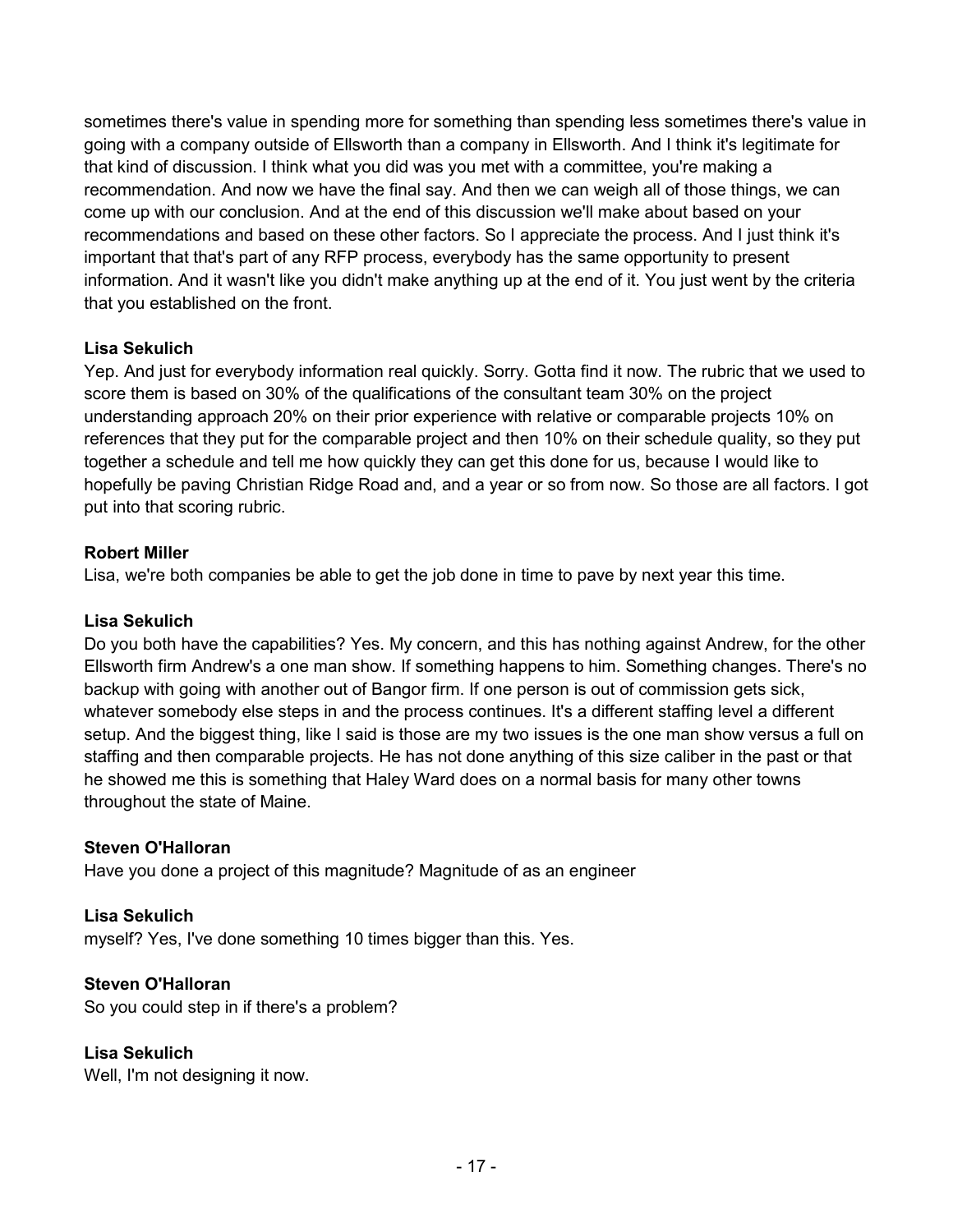### **Steven O'Halloran**

So you have the capabilities.

#### **Lisa Sekulich**

I don't have do I have the capabilities probably do I have the time and the staff? Not so much.

#### **Steven O'Halloran**

I understand. And I'd like to make something clear. I don't care who you give it to. You're not gonna be paving next year at this time. This is March.

#### **Lisa Sekulich**

Well, a year in a month or two, hopefully. Ideally, would be next May or June? Yes. That's right.

#### **Gene Lyons**

So so to be clear, Andrew, we believe could do the job. Yeah, I mean, I personally, he's a great engineer.

#### **Lisa Sekulich**

I have no issues with Andrew. It's just

#### **Gene Lyons**

What's the worry? I mean, the worry is that he wouldn't be able to get the paper with the prints to here and everything all designed on time. Or you're worried that it wouldn't be like a quality project or the other one? Or

#### **Lisa Sekulich**

I think there is some definite differences in level of detail. Potentially. Yes. And when I've seen plans from both different engineering firms,

#### **Gene Lyons**

when I'm so did we, like, give him an invitation to bid this job.

#### **Lisa Sekulich**

Five engineers got all the same RFP paperwork, which is included in the Package, yes.

#### **Gene Lyons**

When you, when you ask somebody to bid a job and they put in a bid, I think it would be responsible. If they're a good reputable outfit, you ask them to bid. And that price is lower to use that person.

#### **Lisa Sekulich**

Right? But it's not a low bid scenario. It's a qualification based scenario.

### **Gene Lyons**

Then why send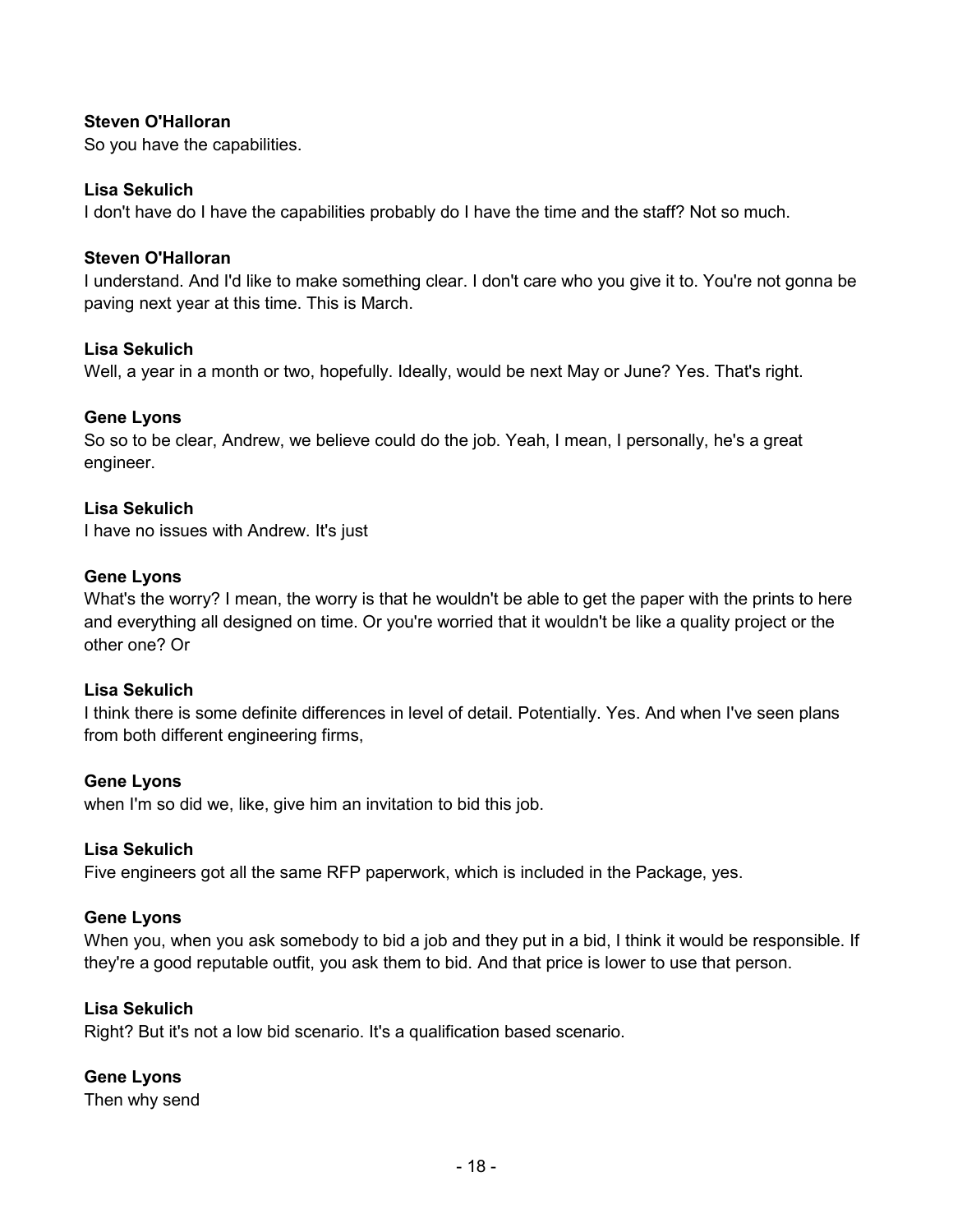### **Lisa Sekulich**

it's a ranking thing, and Andrew got a 94 Let's say CES got a 96

### **Gene Lyons**

It's not bad. But why send him an invitation if you're not going to accept his bid?

### **Lisa Sekulich**

Because I sent it to five of them I can't accept all of them

### **Michelle Kaplan**

says kind of like you're flying in a plane and you have a local pilot who may be scored a 75 on his final pilots test, but the further away pilot who is a little more expensive, scored a 99 on this pilots test. Which one do you want?

### **Lisa Sekulich**

Essentially,

### **Marc Blanchette**

Mr. Chairman, Move to approve the request of public works director to award the Christian Ridge Road rehab engineering to Haley Ward on an amount not to exceed \$61,500 with funding coming coming from the main DoT MPI grant and local roads account 90901900 Def 59001.

### **Casey Hanson**

Second,

### **Dale Hamilton**

have a motion a second, any further discussion? Just one question in terms of the scoring because they were those the actual scores that you just

### **Lisa Sekulich**

know, pulled them out. So three of us scored so each one of them was going to score differently. they were close. 92 94 87-86-87-96 So I mean, everybody has a different

### **Dale Hamilton**

any other further discussion? All those in favor, All those opposed? Motion passes. Thank you.

### **#19- Purchase of raw water pump**

### **Dale Hamilton**

Item 19 Council order number 032108 requests of the water superintendent to purchase a new water pump for the water treatment plants.

### **Lisa Sekulich**

So the memo is from me but I'm gonna have Reggie join me. We're here tonight to request that council allow us to go into an agreement Woodard and Curran to procure and then oversee the replacement of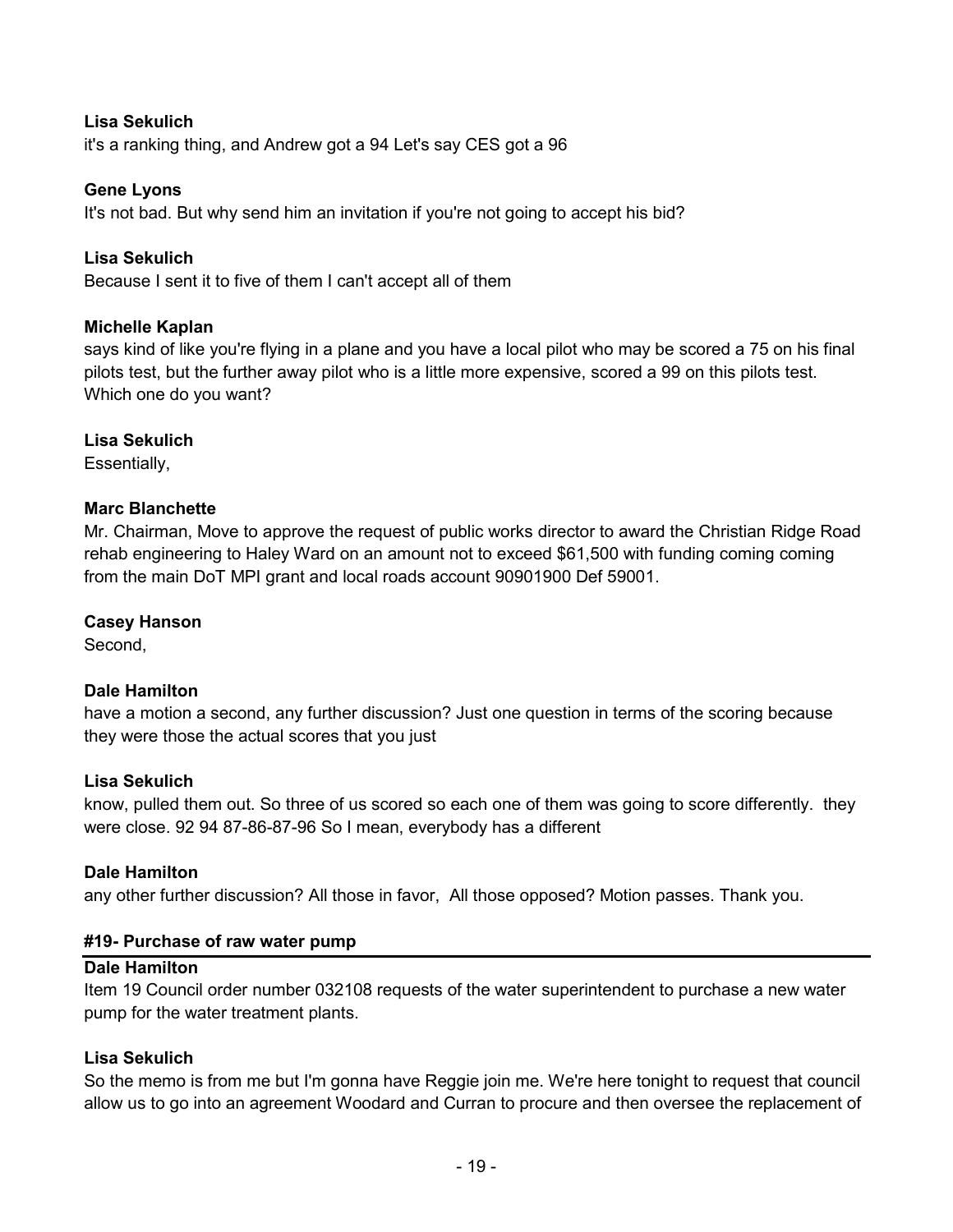one of the raw water pumps. At the water treatment plant. There are two existing raw water pumps at the treatment plant on a branch leak. These pumps are the ones that pump the raw lake water to the plant to be filtered and processed to be turned into clean drinking water. These pumps are original pumps that were installed in the early 90s One of the pumps has been mostly out of commission for years and we have relied solely on the second pump for getting water to the plant and to the citizens due to the age and the need for redundancy on pumps we're requesting to purchase a new Raw water pump to replace someone that has been out of commission for the city has to reliable pumps to make sure that the water continues to flow into town without issue.

# **Dale Hamilton**

Any comments?

# **Steven O'Halloran**

is this a? This This was not put out to bid this is just something that you're comfortable with Woodard and Curran? And you want to award the contract to them?

# **Lisa Sekulich**

Correct. So Woodard and Curran has been our engineer for water and wastewater for years. They are the ones that would be specking it out and overseeing to make sure that it's it was long it along with Reggie, excuse me to make sure that everything was put in correctly in place and

# **Steven O'Halloran**

cities had a good experience with this firm . Have any problems in the past? Why is it something like this wouldn't go out to bid is that it's just common thing they know the system and it makes more sense just to hire them.

# **Lisa Sekulich**

Correct. And you know, procuring pumps to this point in time is there's a fairly significant lead time. So to have somebody come in and relearn our entire system, and it just it takes shortens up some of the time.

# **Steven O'Halloran**

Do you have the pump already?

### **Lisa Sekulich**

No we don't that's all we're asking. They're gonna procure it that this this prices for everything. It's for the pump, and Woodard and Curran to oversee and they're really not doing a lot other than just making sure we got the right pump, the right fittings, the right. It's mostly for the actual pump work.

### **Steven O'Halloran**

Is there any any issues with putting a new pump in? And the one that's going now is this something that we should consider doing both at the same time?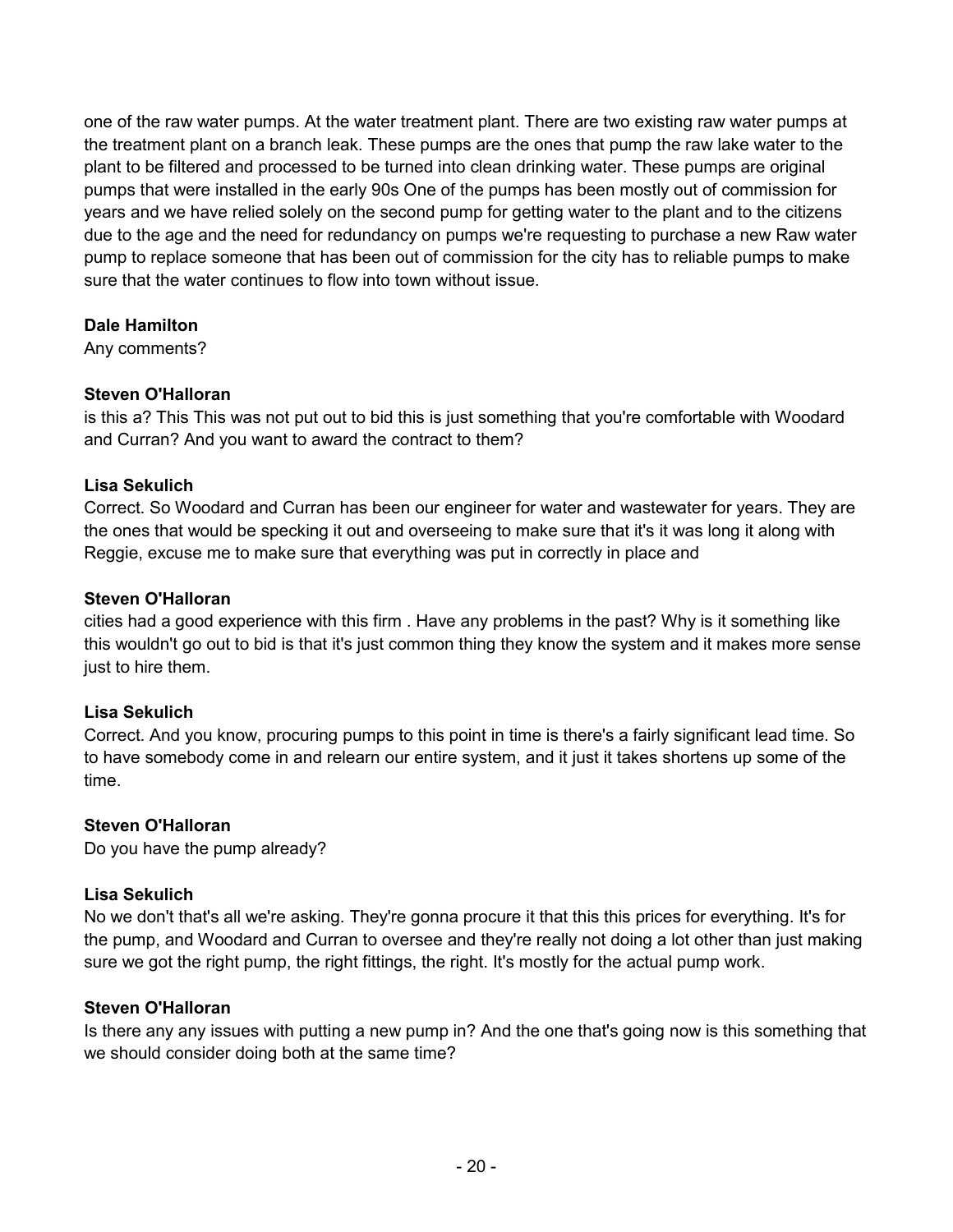### **Reggie Winslow**

At this point, I wouldn't do both. We are planning to hopefully get a new plant in 3-5 years time spend the money and replace.

### **Lisa Sekulich**

And if we do get the new plant and more like five years, but three to five years. This is a pump that can be reused. You know what I mean? It only be a few years old. So I'm able to keep it online to keep water flowing while we're building the new plant and then put it in as a backup at the new plant.

### **Steven O'Halloran**

So if you did two at once, what would change in this price from your perspective as an engineer?

### **Lisa Sekulich**

It would probably I wouldn't say I would quite double it probably be 20 So probably be another 21-25 ish I think to most It is, like I said the pump,

### **Steven O'Halloran**

how old is the, the the existing pump that is working now.

### **Reggie Winslow**

So the plan was built in 1990. And that's on the pump.

### **Steven O'Halloran**

So they're both the same age,

### **Reggie Winslow**

they're both the same age, this pump that is being replaced, has been before due to flooding. It's never been right since then, um, it has been repaired, but is non functional.

### **Lisa Sekulich**

It's putting air in the system, which then throws off all the the meters in the filtration process, and it's more harm. And it's than it's worth at this point to try to run it.

### **Steven O'Halloran**

But they're both the same age. And they both could go to a new plant.

### **Lisa Sekulich**

The 32 year old one would probably get phased out. And then if we bought the new one now it would that one would go to the new. Oh, if we both did once. I don't know that because it all depends on what we design for the new plant. So

### **Steven O'Halloran**

Didn't you say that one would go to the new plant,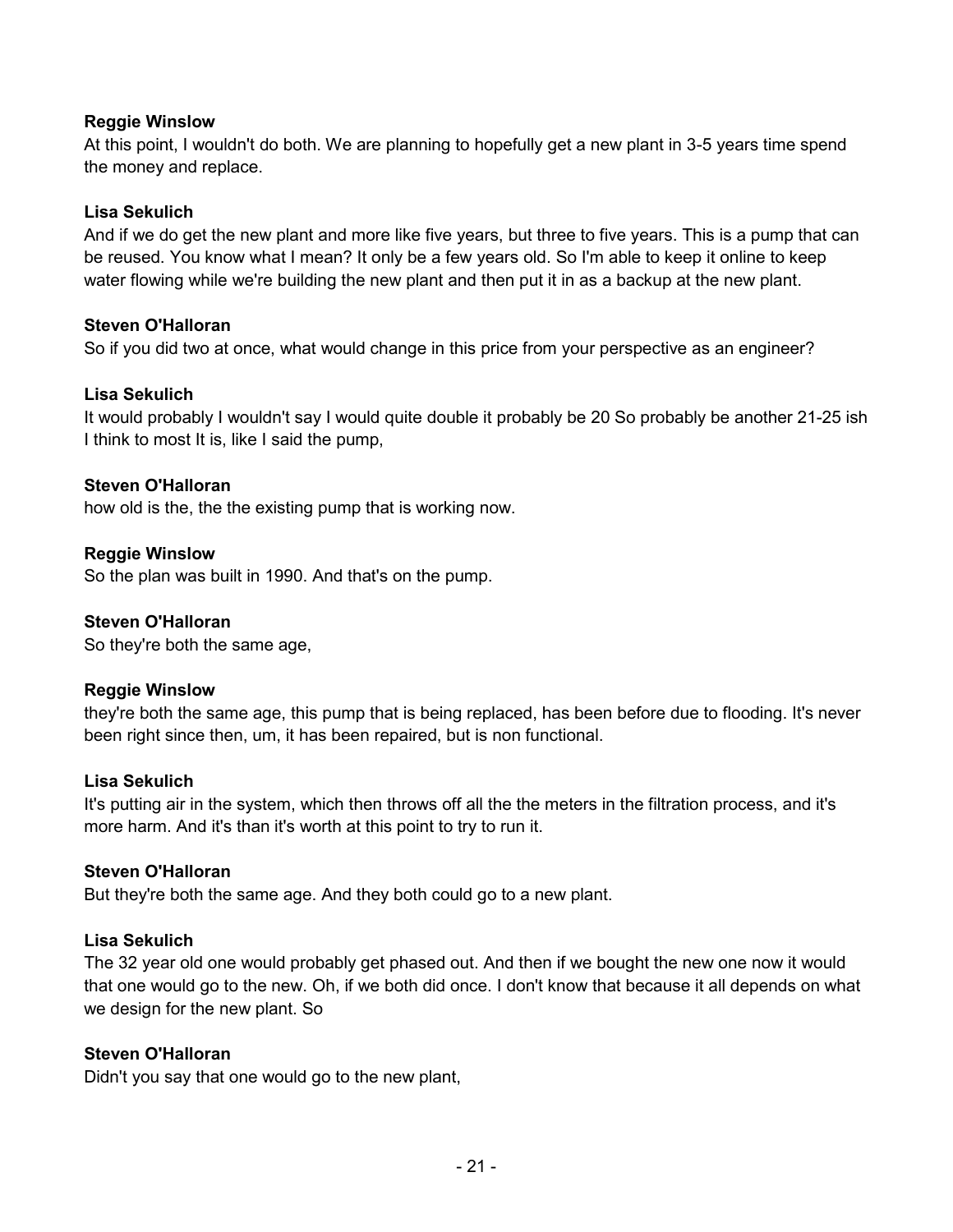### **Lisa Sekulich**

right one could tell it's based on location, and it's also based on elevation correct. So the pump has to be able to, if the new plant is higher, we may have to upsize pump to get the proper lift to get to the new plant. But the one that's there right now essentially would just, I think remain in its own little building as a backup plant, or a backup pump type of situation. Thank you.

### **Marc Blanchette**

Mr. Chairman, Move to approve the request to the public works director and water superintendent to go into an agreement with Woodard and Curran to procure and oversee the replacement of one of the raw water pumps at the water treatment plant. The project bid is not to exceed \$148,000. And to be funded from the water department fund balance

### **Michelle Kaplan**

Second

### **Dale Hamilton**

and motion a second, any discussion? All those in favor? All those opposed. One opposed. Motion passes.

### **Lisa Sekulich**

Thank you.

### **Steven O'Halloran**

May I go on the record is saying The reason I oppose the project is is I believe that they're both the same age now's the time to do both, not just one and then one next week.

### **#20 Moratorium extension**

### **Dale Hamilton**

Just a heads up for everybody. At the conclusion of item 22. I will we will take a brief three to five minute break just to give the councilors a chance. Because we have a lot of other agenda items. So I just want to recognize we'll take a quick break for a moment after item 22. Okay, so moving on. Item 20 public hearing and action to extend by 180 days the moratorium ordinance regarding medium large scale solar energy systems.

### **Elena Piekut**

Good evening councilors Elena Piekut city planner. So most of you will recall in October, you adopted a moratorium ordinance covering large and medium scale solar energy systems that is set to expire on April 16. This spring. So this request is essentially grants us a little bit more time to make some progress on that process. That's done in sort of 180 day periods, we could come back sooner and propose amendments if prepared, but the proposed motion would extend it to this coming October. There's two tests that the Council must find in order to take that action, which is that the problem giving rise to the need for the moratorium still exists and that reasonable progress is being made to alleviate the problem giving rise to that need. So I provided a fairly detailed memo detailing that for you. Essentially, the problem still exists because the conditions haven't really changed. And what we had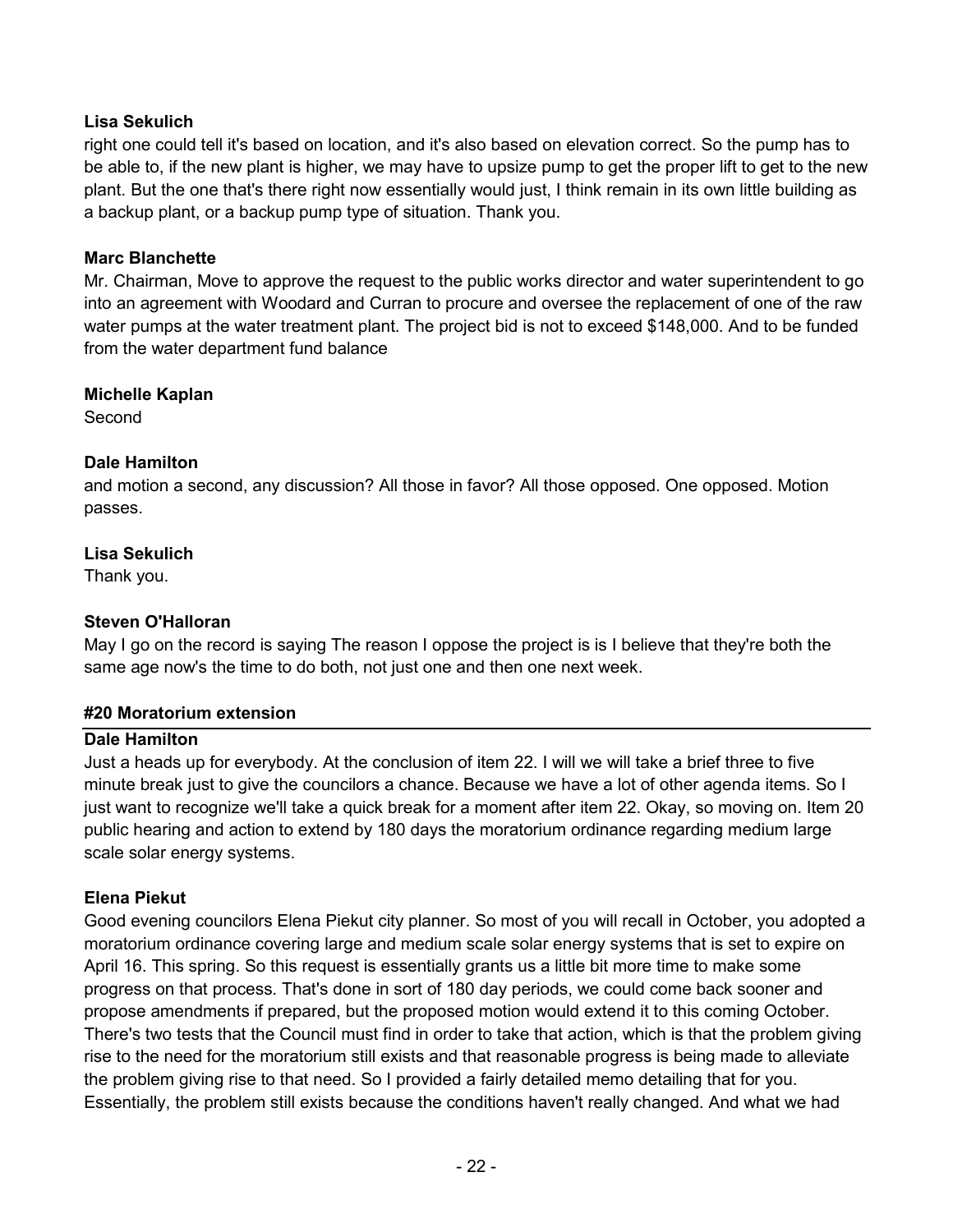seen prior to adopting the moratorium was seven projects in a year in less than a year and a half. So it was pretty rapid and high demand. The second condition reasonable progress. So I've been talking with the planning board a little bit about how they'd like to approach it. I think they'd like to have like a joint workshop with you all to further talk out what the concerns are and how they can be addressed in the ordinance. And also they would like the assistance of someone with some expertise on those energy markets and policy. So I've been in contact with a consultant who the city has used before for other topics with expertise not only in renewable energy, but really all forms of energy markets within the Northeast. So hoping to engage them and get some amendments potentially if that's the solution that they see best fit proposed prior to the end of the extension period.

### **Dale Hamilton**

Questions, comments?

# **Steven O'Halloran**

I have a question and I and a comment. Could you share with the public? You said the seven projects in the city before you put the moratorium on? Correct? That's correct. And two of those projects, the city is actually reaping proposed savings and electricity for the city of Ellsworth, correct? Yes. And after that was made, so two of those projects the city is considering or thinking that they are going to receive a savings from this project? Correct. And then there was a moratorium put on at Project seven. Okay. To me, it looks really bad for the city to endorse a project to get the benefit of perceived savings. We don't know if it's really for real yet. But I understand it's close to being seen if it's for real. And then moratorium, no one else could have any savings, no one else can have any product. And you had a six month is that right? Six Month moratorium after the city got its own benefit?

# **Dale Hamilton**

Nope. Incorrect.

# **Steven O'Halloran**

What is the correct?

### **Dale Hamilton**

So if Can I please. So the projects that were the city's projects were previous to other project applications. So it was not that the city voted to move into a project. And then then the council said, now we'll stop it. All the projects that had come before the city, that were sitting in front of the planning board, where applications had been made. And it's only the process, it doesn't just happen overnight, somebody doesn't just walk in the door and say, oh, I want to start a project. What we said as a council was, make sure those projects go forward. They're in the pipeline, they're already there, we're not going to touch those. But before we move forward any further because there were so many, that the discussion that we had was the concern about as a city, we don't have enough information to know, what are the risks, benefits? What are the planning, one of the things I hear constantly in this community is about lack of planning, a lot lack of foresight for the future, what do we want to have happen? And so that was the basis of the discussion, not because the city was a partner in the project? It was because there were so many projects that we had authorized, up until that point that we said, let's take a pause while there's no other applicants in the pipeline. And let's have a discussion about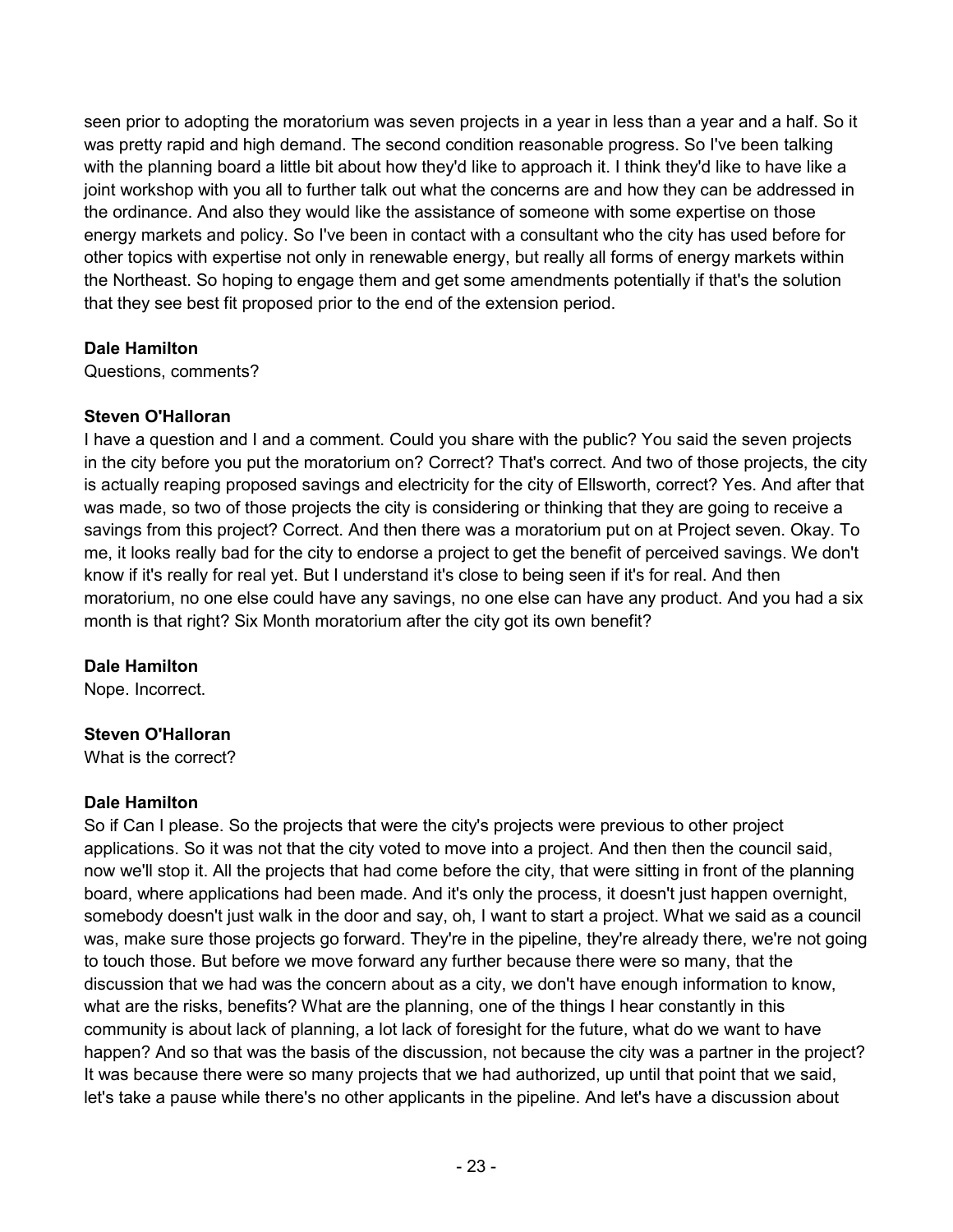this and put a six month moratorium. And now we're at that point of saying what should we do at this point going forward? So it wasn't not linked to not because of it was a part of the overall landscape.

# **Steven O'Halloran**

That's very well could be true. And thank you for that information. But even with that information going forward, I think that it looks bad. It looks dirty. And I don't think it's fair, that the city reaps the benefit, and then puts the brakes on anything. I respect the fact that ones in the pipeline didn't get affected, but said no more, no more for six months. And now you want another six months, I'm in total disgust and disagreement.

# **Dale Hamilton**

I'll just make one other comment that just so everybody's clear. When Councilor O'Halloran says that the city benefits, it's actually the taxpayers benefit. The decision to enter this was the the reality that this project whether the city became involved or not, this project had already received authorization and the benefits of this process in which they get the tax deferment and all of that the savings that are created for the city means that the tax payers will pay less in terms of taxes to cover the electric costs. That's what this is about. And if we didn't buy into the project, the project would have gone somewhere else they would have sold it to some other entity. So it's it's not the city is a decision that was made was made on behalf of the taxpayers. And that's certainly what my vote was was was about.

# **Robert Miller**

even if even if they did build in the same spot and we didn't take advantage somebody would have taken advantage of it. It's not it's not that we you know, we just went behind every body's back and did this. There was somebody was going to get the tax credits, and I was hoping that it would be the people of Ellsworth. And that's the way it turned out. Luckily,

# **Casey Hanson**

have a question, which is, is the discussion about the medium to large scale solar energy systems? And what the planning board wants to do with it isn't related to the comprehensive plan? Is it a discussion that would make sense, in combination with the comprehensive plan? Are there really two totally different things?

# **Elena Piekut**

Um, I think it's certainly is something that should be addressed through the comprehensive planning process. Since 2004. You know, energy has changed significantly. And it almost couldn't have been anticipated that long ago that this is something that we would see. However, it's going to be quite some time until a final plan is presented to the Council for adoption and to the state for a finding of consistency. So I don't really think it would be proper to extend and extend and extend the moratorium that long. I think we have sufficient information and sufficient like comparable land uses that it can be permitted by zoning and addressed by the site plan review and performance standards. Without needing to address it in the comp plan. I think you run into more of a legal concern, if you were to extend it and extend it and extend it based on that rationale. But we will address that topic, I would say in that process.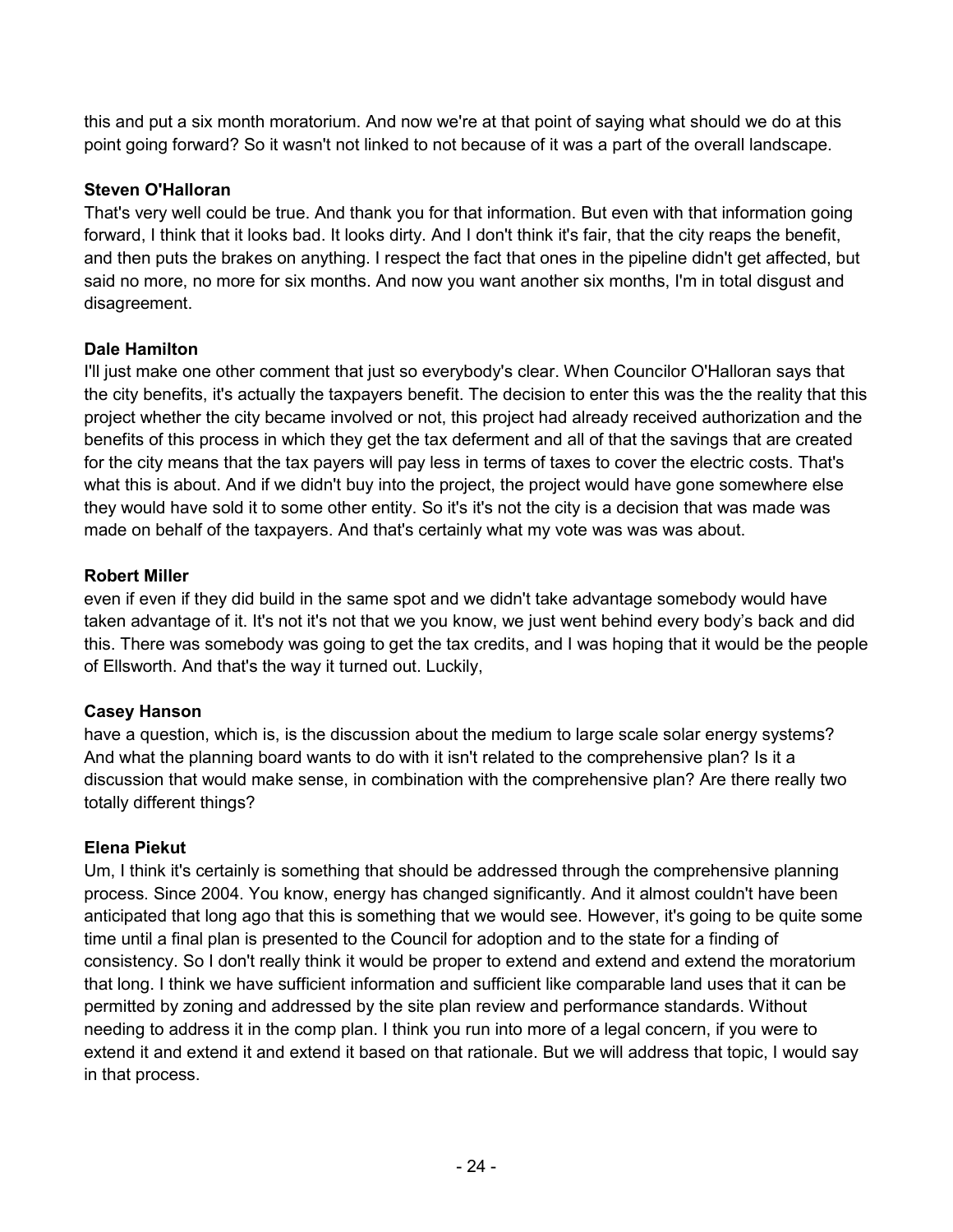### **Casey Hanson**

And so the workshop that you were saying that there would be a workshop between the planning board and the city council about Yes. When would you? When would you think that would be?

### **Elena Piekut**

Well, since you'll be so busy with budget workshops, perhaps before you start that? I think we could get that consultant secured by that time. Yes.

### **Steven O'Halloran**

To your point, Mr. Chairman, the city did get the benefit, the project was going to go without getting benefit for the taxpayers if the benefit overcomes we haven't seen it yet. Maybe it will. But to my point, is putting a moratorium prevents other citizens, potentially from getting the benefit of what the city is getting.

### **Michelle Kaplan**

So finding that with research, a lot of times you have these investors in solar, the solar infrastructure is so great, that by the time the investors reap the benefits, and that energy is sold to the grid, it's actually costing the General citizen, higher energy costs. And then what else is known as strategy.

### **Gene Lyons**

That's like, I think when we put that moratorium on what you're talking about, who cleans it all up in 10 years, or 20 years or five years? We don't know a lot about it, whose responsibility is to clean it all up? Because there may not be anybody around to clean it up unless we do it ourselves. So there was a lot of other questions why we put that on.

### **Michelle Kaplan**

yes, and if they if they open solar farms here in Ellsworth, they're under no obligation to sell that energy to the citizens of Ellsworth, if they sell it to the grid to the highest bidder.

### **Steven O'Halloran**

I'd like to point out they can't sell the energy if they don't build it.

### **Elena Piekut**

So when I think that the consultant that we're looking to work with could speak to a lot of these questions, and that's the value in having a giant workshop. And just also don't forget that there is a public hearing involved in this item.

### **Gene Lyons**

So so we had six months, but what did happen? Do we not get together and probably could have gotten together that six months to figure this out. So can we extend it again? Can we get it done this time?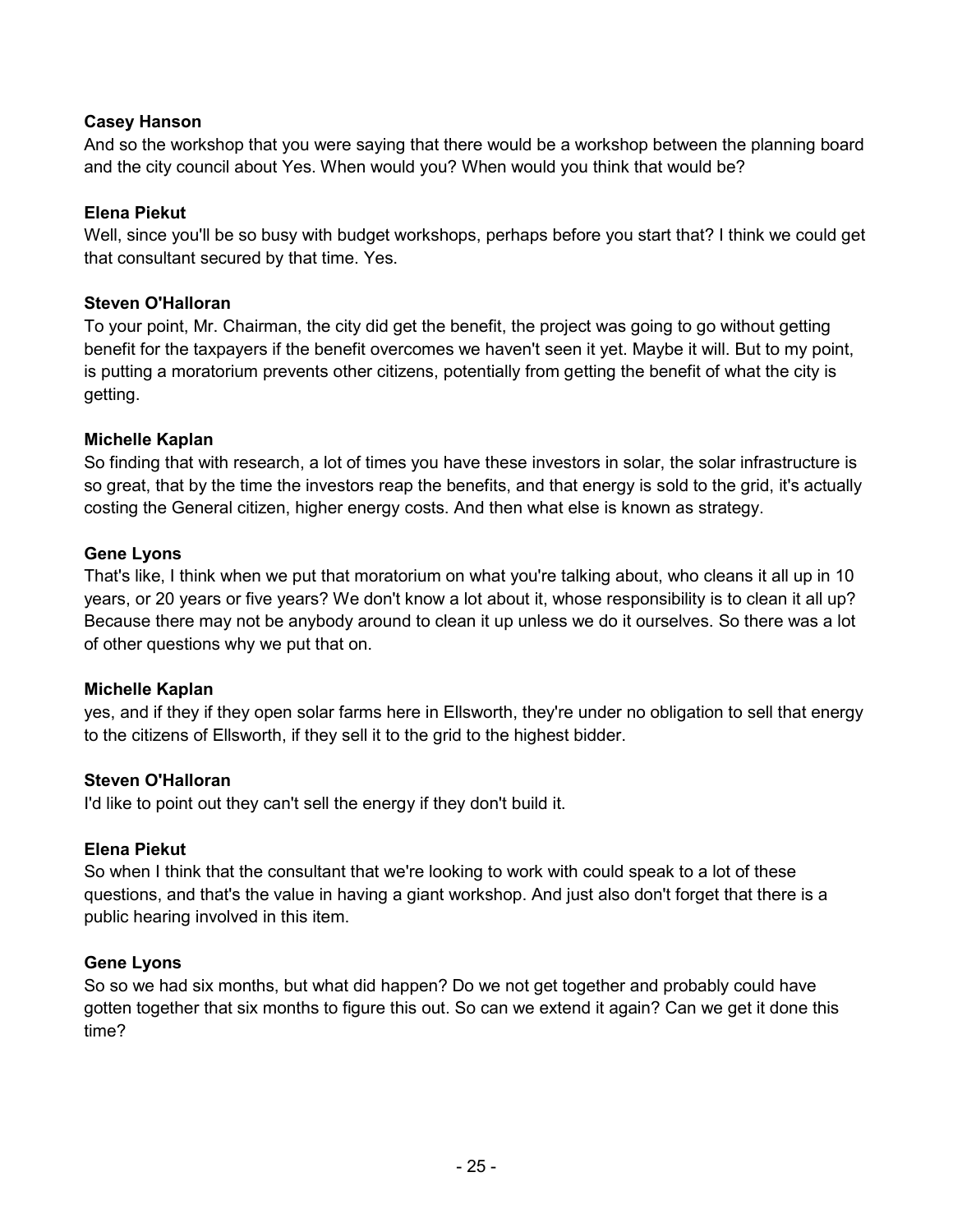### **Elena Piekut**

Yeah, I mean, that's remains the goal. Had to have a conversation with the planning board and start communicating with that consultant, you know, found a name for that person. There's not a whole lot of people who provide that service. And that was something that they had asked for.

### **Gene Lyons**

think we got a lot of, we still have a lot of unanswered questions, but I think we should probably jump on it and get them answered.

### **Marc Blanchette**

Mr. Chairman, moved to extend the medium and large scale solar energy systems moratorium ordinance for a period of 180 days from April 16 2022 pursuant to 30, a MRSA section 43562 as attached here too, as the problem giving rise to the need for this moratorium still exists and reasonable progress is being made to alleviate this problem.

### **Dale Hamilton**

Before there's a second, I'm going to open the public hearing for comment, and then we'll come back. Public hearing, I'll open the public hearing. Anybody wishes to speak on the site, and they may.

### **Lucille P**

My name is Lucille Pole. And I just have a question really hoping you can answer. Will you be involving the Ellsworth Green Action Team in the process of sorting out the solar farms?

### **Dale Hamilton**

Well, it will be any any workshop if we public, there'll be public meetings. They're all they're all public meetings. Absolutely. Anyone else? Right, close the public hearing.

### **Unknown Speaker**

Solar energy is not cost effective. It's one of the reasons your electric bills are going up so high. In 20 years, those solar panels will be dead. Then they create massive hazmat, have you thought about setting up an escrow account for that purpose. Where if you want to have a solar farm, you have to have an escrow account to cover the decommissioning costs, and treat it as hazmat, not regular trash.

### **Dale Hamilton**

That's what Councilor Lyons was referring to one of the issues that came up and why we had the moratorium that was one of those items was to address that.

### **Dale Hamilton**

I just wanted you to know that that was the previous discussion. So close the public hearing. We have a motion.

### **Casey Hanson**

Second, the motion.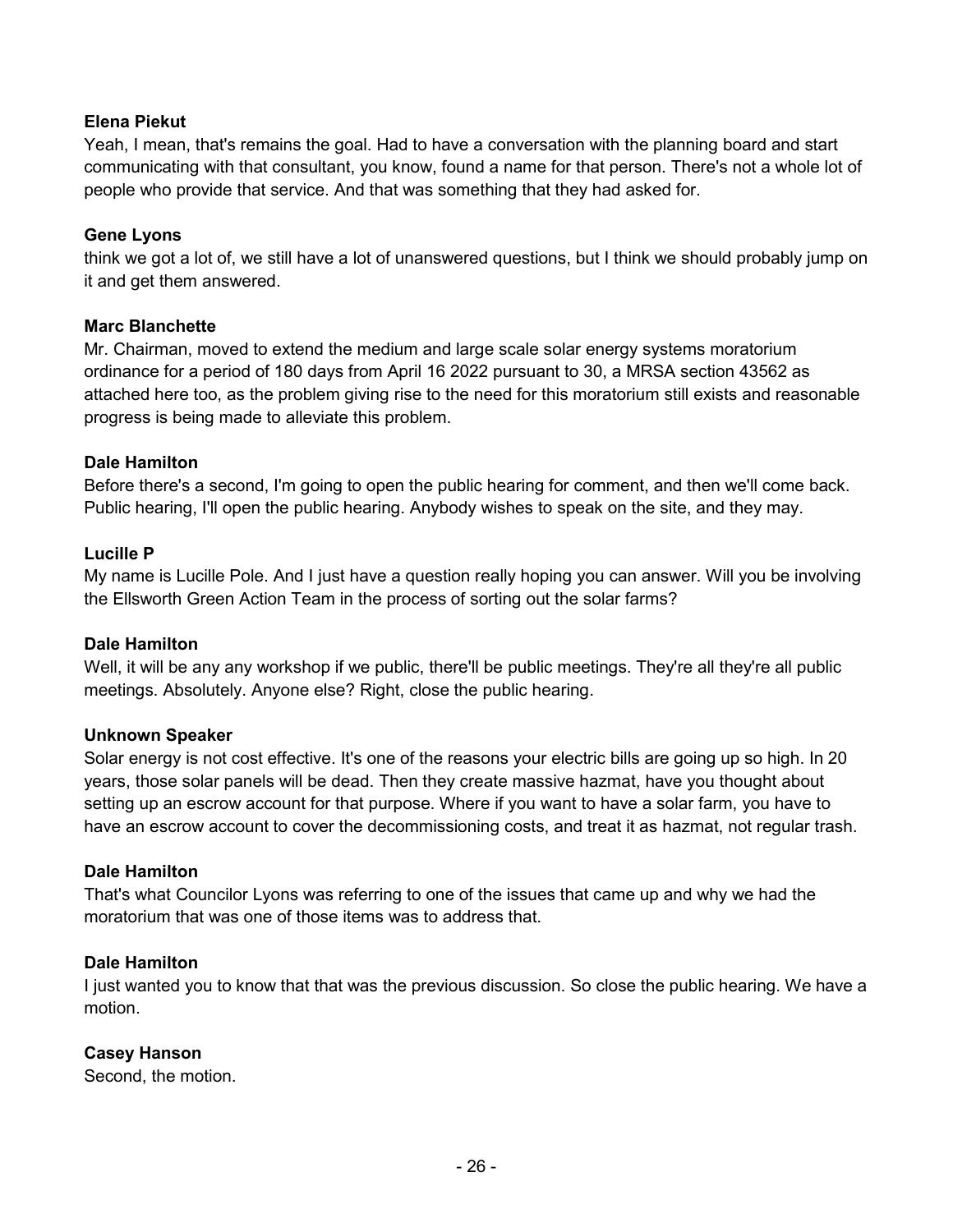### **Dale Hamilton**

Okay. Motion a second, that discussion can happen.

#### **Michelle Kaplan**

Do we need to amend the date? For voting on it today?

**Elena Piekut**  No, I don't think so.

#### **Marc Blanchette**

No, the the six months expires on April 16, the original six months. It's extending

#### **Dale Hamilton**

its extending from the date it expires.

#### **Gene Lyons**

So if we extend it in that amount of time, everybody gets together and figures. Wow, we should just bring this back and open it up. We can do that. prematurely. Yeah. Okay. Yeah. Yeah. We're not. We're just saying extend it. But we might be able to get this resolved before. Questions that I rarely have unanswered in

### **Steven O'Halloran**

What was done during the six month moratorium?

### **Elena Piekut**

Don't you have a motion on the table?

### **Dale Hamilton**

We do. But it's part of the discussion. So counselors can ask questions.

#### **Elena Piekut**

So as I stated, before, I spoke with the planning board about it. We kind of I mean, I do wish I had gotten started a little bit sooner. But we kind of got through the holidays. And I don't think the planning board met in December, I think it was. So we had a couple of conversations about that. Looked at schedule. And it was partly like, once I'd had those conversations, found the consultant contact from the city's previous efforts in this area. And initiated that conversation, then once you start looking at the scheduling to do one or more joint workshops to do the appropriate, noticing holding public hearings at the planning board. Probably a workshop just for the planning board to do the work of looking at the current ordinance drafting new amendments. So they have a whole process. And it probably also will involve significant mailing costs to a lot of if not the entire city, every property owner because you might be taking away a type of use. So all of that, then, on top of that the council's public hearing process to line up all those timelines and all those meetings becomes kind of challenging, and it became clear that well, so now we can't do it. You couldn't extend it in April, because you'd be a couple days late. I mean, it could be done. But this made the most sense. timewise to give it a little bit more time and other things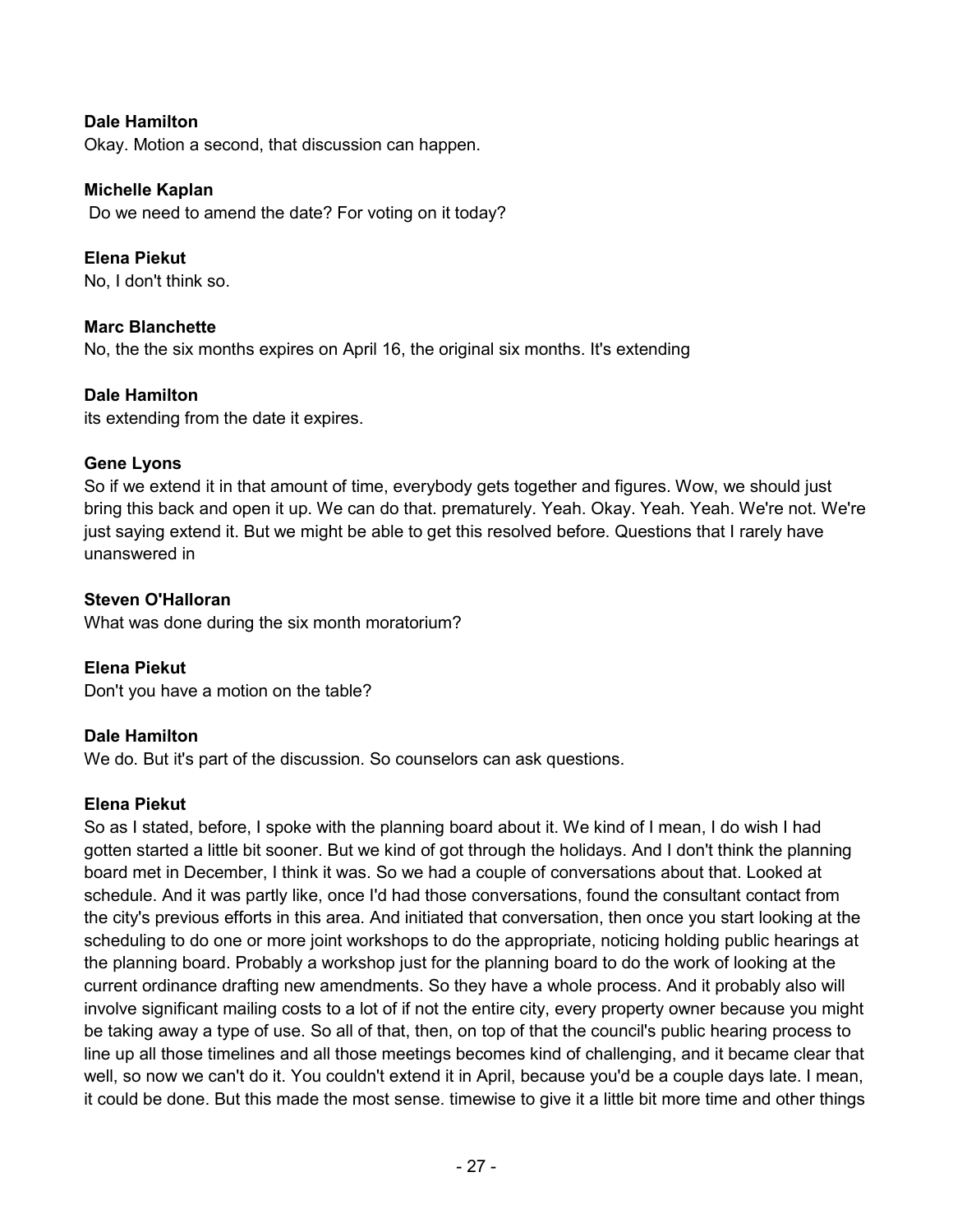come up in the meantime. So there's been some big projects and unexpected things as well. I mean, we also, you know, one of the things that I think the planning board as well struggled with was there wasn't much discussion at the council when this came up, about what the concerns were. So we have regulations in place. Now When I mean, when I say regulations, I mean, the three types of solar, plus energy storage were all created as land use categories in the zoning ordinance. And then performance standards were developed for them back in the spring of 2020. So a lot of thought was put into it adopted, or recommended for adoption by the planning board and adopted by the city council. And then this is kind of that was progress. And then there's a stop on it. And there wasn't much discussion about what the concerns were other than it's new. We don't know much about it. It's maybe subsidized. So there's not much to parse through that, which is the reason that they the board, sees the need for a joint workshop with you all.

# **Gene Lyons**

If we extend it tonight, is there any reason why you can't get jump right on it and get all the information, you can try to get this together so that we either let it expire or if we can get with people and get this moving forward?

# **Elena Piekut**

Yeah, we can. I mean, like I said, I think probably best to try to do something before you get underway with budget workshops. Since you'll have a meeting every week for a month or more. Yeah. All right.

### **Dale Hamilton**

All right. See no more discussion. All in favor of the to approve the motion. one opposed motion passes.

# **#21- Planning Board appointment as Planning Committee for Comprehensive Plan**

### **Dale Hamilton**

Item 21. Council order number 032109 request of the city planner to designate the planning board as the planning committee responsible for preparing the comprehensive plan in accordance with means growth management act 30, a Mrs. A chapter 187.

### **Elena Piekut**

So again, Elena packet city planner. This is kind of just a formality. In my mind, this allows us to take next steps on yet truly beginning the comprehensive planning process. So a request to designate the planning board as the planning committee, defined by state law with the general responsibility for overseeing the development of the plan. So that doesn't mean that the planning board would do all of the work. We kind of discussed this last last month, when I presented to you on the process. You know, I don't expect every single Planning Board member to be significantly invested, but they would kind of oversee the process meaning the public hearings and setting up the format for a steering committee and report back to the planning board, but somebody needs to be designated under state law in order to bear that responsibility.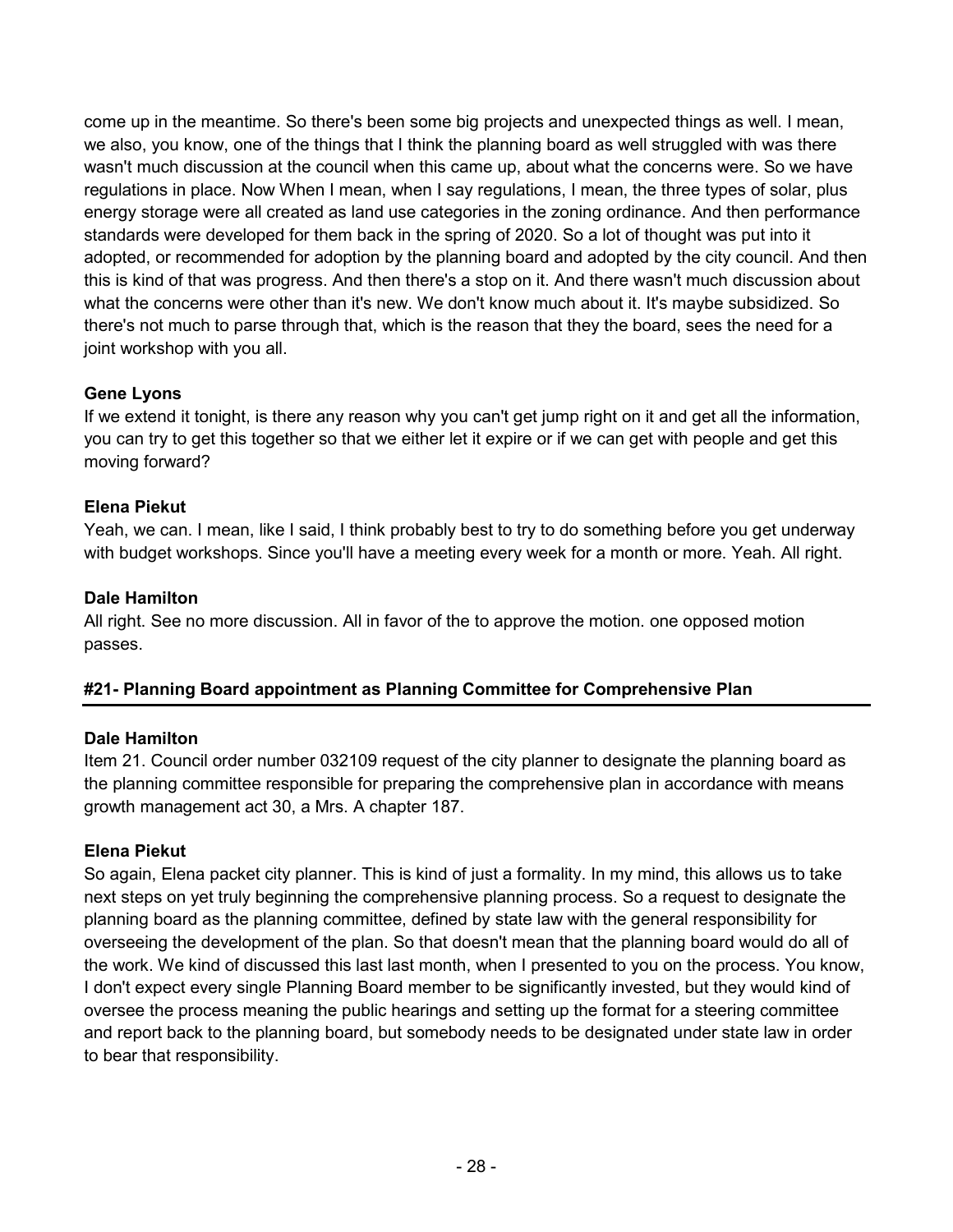### **Marc Blanchette**

Mr. Chairman, moved to designate and, and establish the Ellsworth planning board as a planning committee for city of Ellsworth pursuant to 30 dash a MRSA chapter 43443242.

### **Dale Hamilton**

Second, motion a second, any discussion? All those in favor? All those unanimous Thank you.

### **#22- Transfer station staffing**

### **Dale Hamilton**

Item 22. Council order number 032110. Request of the public works director to change a part time position to a full time position at the transfer station.

### **Lisa Sekulich**

That evening, Lisa Sekulich public works director. Sorry, I have a pile here. So I'm here tonight to request a change in staffing levels at the transfer station and recycling center. The solid waste Committee met on March 1 To discuss this change and staffing levels and are supportive and they were supportive of bringing this request to the full council. I'm requesting that a part time seasonal position be changed to a permanent full time position. This request was made the transfer station and recycling center would be staffed with two full time employees. This would allow us to open the transfer station backup to citizens for full days on Tuesdays and Thursdays.. as we previously were open now we're only open half days on Tuesdays and Thursdays. This additional help at the transfer station is needed. The Highway Department for the better part of the year has had to supplement staffing up there, even though themselves where they were understaffed. The extreme amount of cardboard we're receiving at the recycling center as well as other recyclables we believe is mostly due to the amount of people who have turned to ordering items online during the pandemic and then recycle responsibly the numerous boxes the items are shipped in the funding for the second position was previously funded by Acadia disposal districts in payments of about \$27,000 a year. Last two years Acadia disposal district stopped Bringing their stuff to us in late 2019 or early 2020, I believe. The last two years FY 21 and FY 22, we have had a substantial increase in recycling revenue, both due to price increases over what we saw in 2020. As well as due to the amount of items we're processing. In FY 21, after the crash of recycling, we estimated we would only bring in about 8000 in recycling revenue, we actually received about 27,000. So then this year, we upped it to about 10,000. And to date, we have a received over 39,000 and recycling revenue. I believe the change of positions makes sense for the employees at this location, the citizens of Ellsworth and the city in general.

### **Michelle Kaplan**

is going to result also an increase in health insurance benefits.

### **Lisa Sekulich**

No, it would go back to what it was before

### **Michelle Kaplan**

time off sick days, retirements and all of the other benefits go on full time to retire that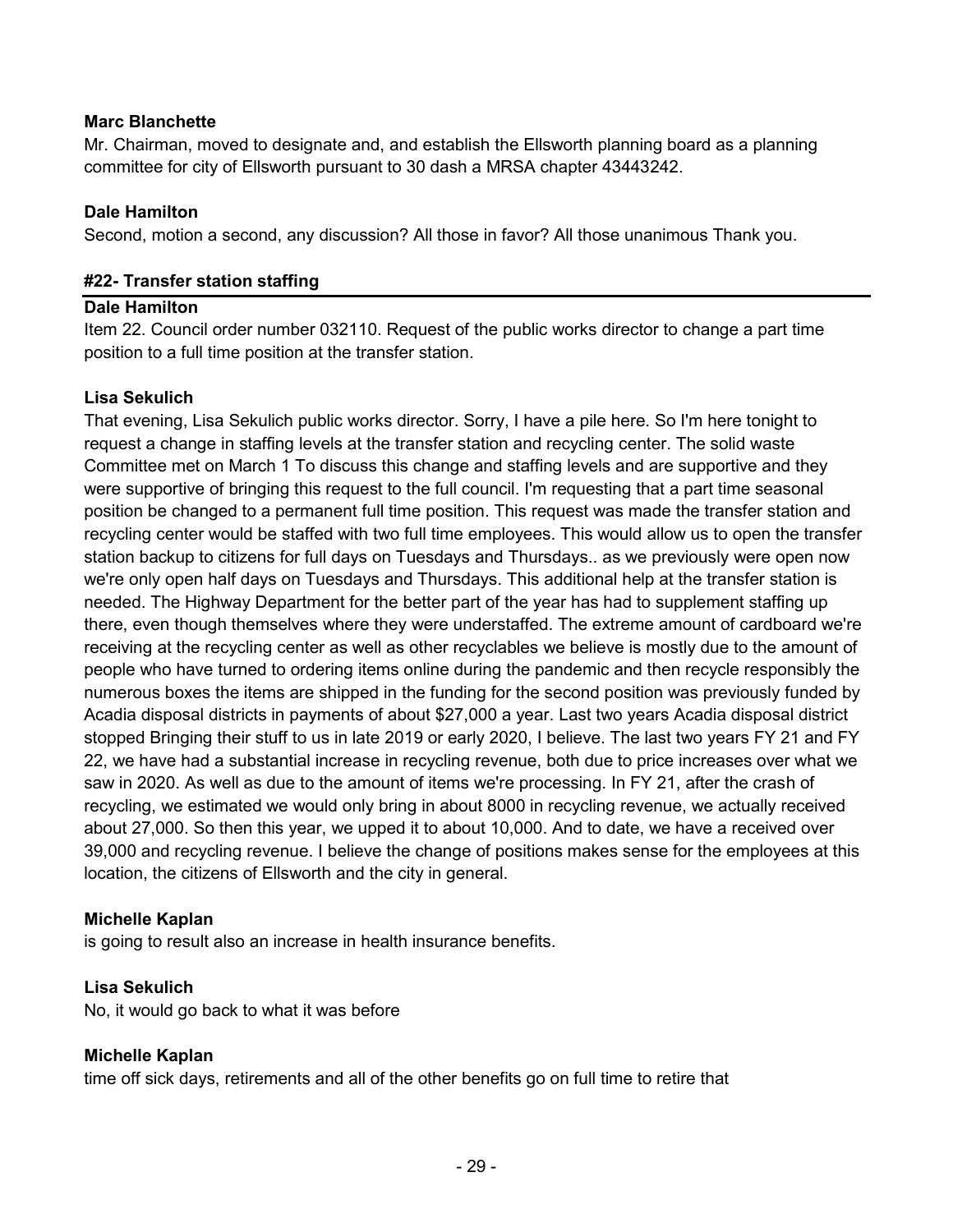### **Lisa Sekulich**

So yeah, so it would be so would be an increase. One of the things I didn't include in the packet is for discussion purposes, yes, there would be an increase potentially in some of those benefits, right? That the part time seasonal does not get. But one of the things to remember about the transfer station is there's multiple sources of revenue for the transfer station. So we have a residential stickers that we all get for our trash. There's commercial revenue, which is basically if you get scaled, not really commercial, it's homeowners can do it. And then there's some like apartment complexes and stuff that gather and bring their trash. There's recycling revenue, there's township user fees, and then lastly, the city appropriation with the increase in recycling revenue, even with this additional position cost the city appropriation based on the numbers I ran and it'll be in your council or your packets for the budget. The city appropriation actually remains about the same or goes down

### **Marc Blanchette**

Mr. Chairman,

### **Casey Hanson**

I was just gonna say the same thing you say which is motion to approve the change of a part time position to full time position at transfer station

### **Robert Miller**

second

### **Dale Hamilton**

We have motion in a second. Further discussion. All those in favor?

### **Lisa Sekulich**

Thank you much.

### **Dale Hamilton**

Alright, we will take a three and a half minute break.

\*\*\* Intermission\*\*\*

### **Item #23- Rainbow Crosswalk**

### **Dale Hamilton**

For the record that was more than three and a half minutes. But you still want to get three minutes at the podium. And we will enforce that I know we have a lot of people speaking this evening on this subject. And I just want to remind everybody, I think everybody knows this. But obviously, when presenting you're presenting to the council, your opinion, I think we can have a respectful conversation about this. And that's, that's part of our process is to make sure that it's respectful that it's not attacking anybody. If that should happen, then I will certainly jump in to re-direct the conversation so that it's positive and productive. But with that, let me introduce the item. And we'll go from there. So item 23, discussion and action regarding painting up across rainbow crosswalk on Main Street and sponsored by Councilor Hanson. So I'll turn it over to you for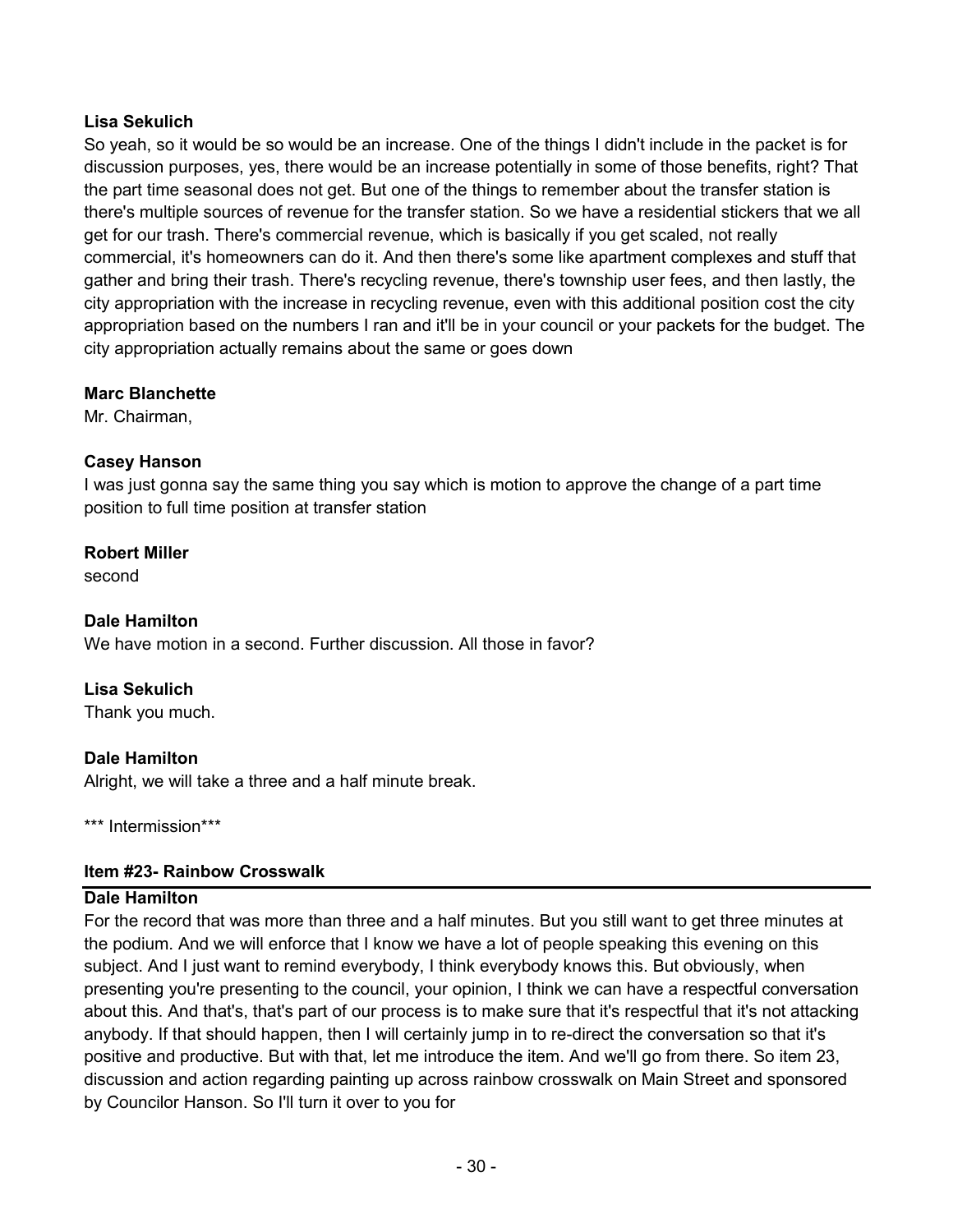### **Casey Hanson**

Yeah, so I think the thing that makes the most sense, since this is really the students presentation is we'll let the students present first. And then I think, let the people make their comments. And then we have our discussion. And then I'll save, I'll say my comments for when I make my motion at the end of all the discussion. So go ahead.

# **Dale Hamilton**

And if you could, again, just say your name and where you're from, and

# **Ms. Kutny**

Hi, I'm Carrie Kutny. I am a teacher at Ellsworth High School. And I am the faculty advisor to the Gender Sexuality diversity Alliance group at Ellsworth High School. I am not going to introduce the project, I'm going to let the students do that. But before I introduce them, I just wanted to explain like what is in the packet that we gave you. The first is some statistics, which are the most recent that we have better statewide from the Maine integrated youth health survey. And this is a survey where the state of Maine through DHHS and the Department of Education do a survey for all public high school students. And they do this every two to three years. They have not done it since 2019, because of COVID. And I don't know if they're going to do it again this spring or next year. But they they ask all types of questions regarding health. And when these statistics came out, it was very clear that the LGBTQ community faced a lot of health disparities. And when the students were talking about this, that's what launched this project. So I will let them talk about it more in detail. But that's what is in your packet. The second thing is a photo from Nick Navarre who is a local photographer of the area where we would like to put the crosswalk so you can sort of visualize where it's going to be. Let's see. So as far as the GSD is concerned, this year, we have 27 active members at Ellsworth high school this year, we have 536 students that was as of today. So that's 5% of the student body. Many are not here, it takes a lot of courage as a teenager, especially to come and address an issue that is this personal and this sensitive, and put yourself in that kind of position of vulnerability. So I would just really like to acknowledge how courageous these students are, because they really are here on behalf of their friends who can't be here, and to make Ellsworth a better place. So with all due respect, I'm going to turn this over to the students and let them tell you all about this, this project. Thank you very much. And I'd like to introduce our vice president Elizabeth Ford she's gonna say,

# **Elizabeth Ford**

Hi, I'm Elizabeth Ford. I'm a junior at Ellsworth High School, and I've lived here all my life. I guess to really begin it was about I think, year ago now that we first or a year and a half ago that we first brought this to city council as an idea to prevent bullying in our schools. And really, and discrimination in our community really. And when it first came to city council, it was mostly a we want this crosswalk, we'll do whatever you'd like. We'll put it wherever you'd like but or that fell through we're now presenting again, with more specific spot in mind and addressing some of the concerns that were brought up from last time. At this point, we are planning on putting it in the Franklin Street, right in front of City Hall right over there actually. And it would be low traffic. And it also is where there's a lot of concern about safety last time would be a low traffic area, and it's where the parklet is in summer. There might be like no traffic during the summer where many people are walking around. While the D O T does say it's very safe.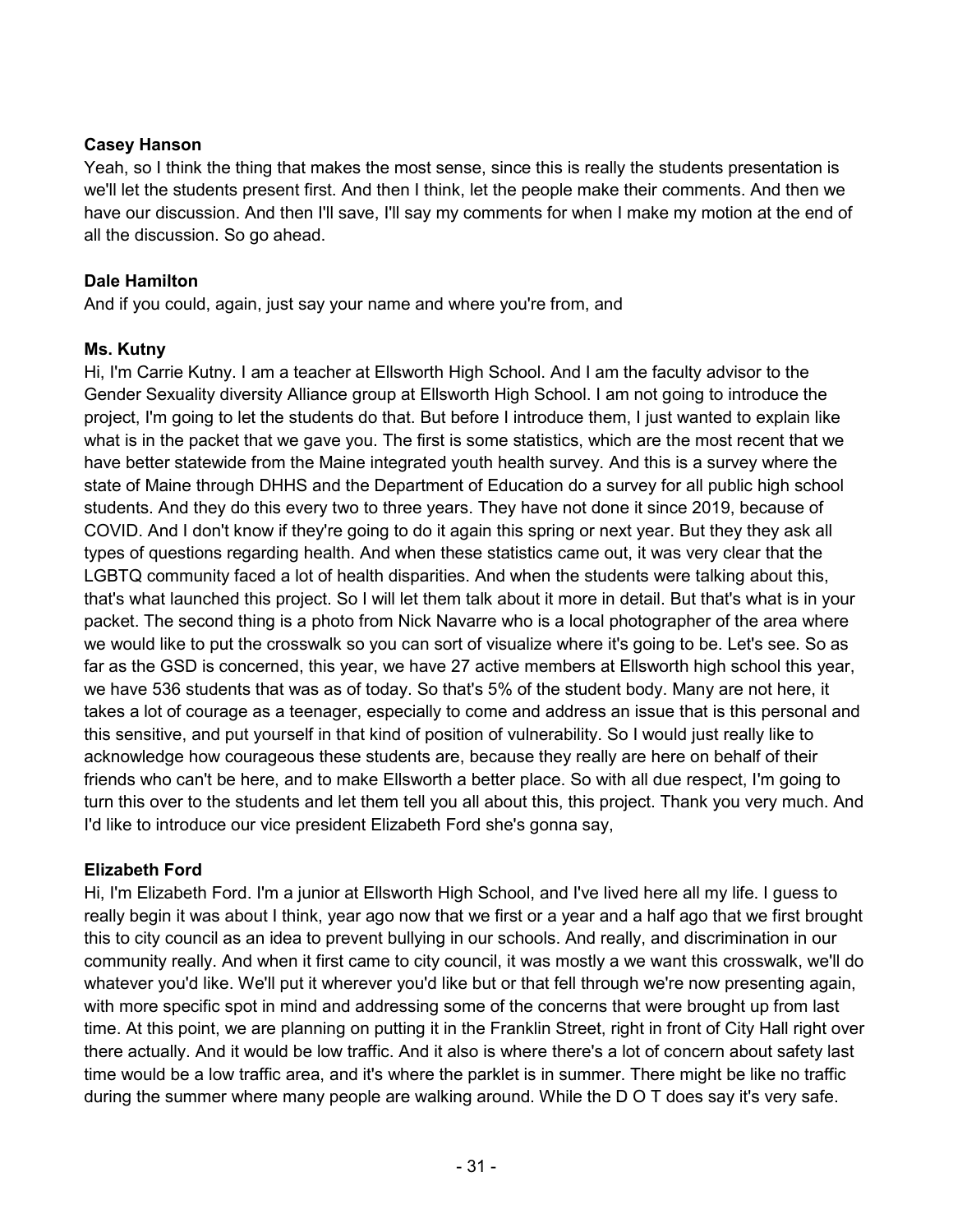That was a concern last time that we wanted to address to be sure that every person was heard. And from that I'm going to kind of go into that Some of the statistics that we were talking about LGBT students are much less likely to have support from adults, and more likely to experience violence that's in your packet. And I think it's a really important thing to think about because we are LGBT community isn't really given that much support. There's support from friends, maybe family, but many people don't have that. I think it's really important for our community to show that publicly with this crosswalk. And I have also collected data from a sample of 100 Ellsworth high school students as a statistics project. This was taken in September of 2021. These students were selected by blocking off the grade level variable, in order to make sure that any effects of grade level may have on the statistics would be taken to account. We also randomly selected three advisories from each grade, using a number generator to make sure it's completely random and I had no bias. The survey was then given to all students in these advisories. From my research, I found that 31% of the students surveyed identified as part of the LGBTQ community 30 out of 31 students, or 96.8% of these students who identify as part of the LGBTQ community suffered from anxiety. This was about this is compared to the 49.3% of the non LGBTQ plus students that identified as having anxiety showing the large disparity in mental health. 67.7% of LGBTQ plus students suffer from depression in my survey, versus 13% of non LGBTQ plus identifying students. That means that LGBTQ plus students in a sample were more than five times more likely to suffer from depression.

### **Dale Hamilton**

So just three minutes hard, but I want to ask, are all of all you going to speak? Or you do you have individuals who are speaking on behalf because if that's the case, then we can extend time? If you have a few representing the voice.

### **Elizabeth Ford**

yeah, I was gonna do I think a majority of the speaking if that is all right, okay. And summarize the statistics showing how mental health disparity of LGBTQ students is just how much they suffer more than the opposing students. And I can speak to my personal experience with this, like, I had trouble coming out. For the longest time due to these public comments of hate and discrimination, reading through like, Ellsworth American article comments, or just public comments on private Facebook pages. I didn't feel safe coming out. I didn't think that if I came out, I would be supported by community. I wasn't even sure if I'd be supported by friends, because it's hard, not knowing if that makes sense. But I had to come out in school even because I see how the other students are treated, and how people referred to the LGBTQ community saying, Oh, that's 'so gay'. And negative term, used as a negative term and kind of say, oh, being gay or trans is bad. And that made me really scared to come out, knowing that there's people in my community that will not support me and hate me just because of something identified with. But I ended up coming out last year to my family and some friends, mostly because of the pride fest that we had last year, as a result of this crosswalk, actually. I saw how, when I saw how many people came to that Pride Fest to support us. I really felt how many people do support us and how many people really won't judge me and won't hate me for who I am. And I think that's really beautiful in the way that if we show the support and inclusion in our community that people will feel safer, people will feel more welcomed in our community. And really, I think having that crosswalk as a community representation of this community supports you this government supports you. And that is the kind of discrimination that I'm talking about won't be tolerated. And while we have some of these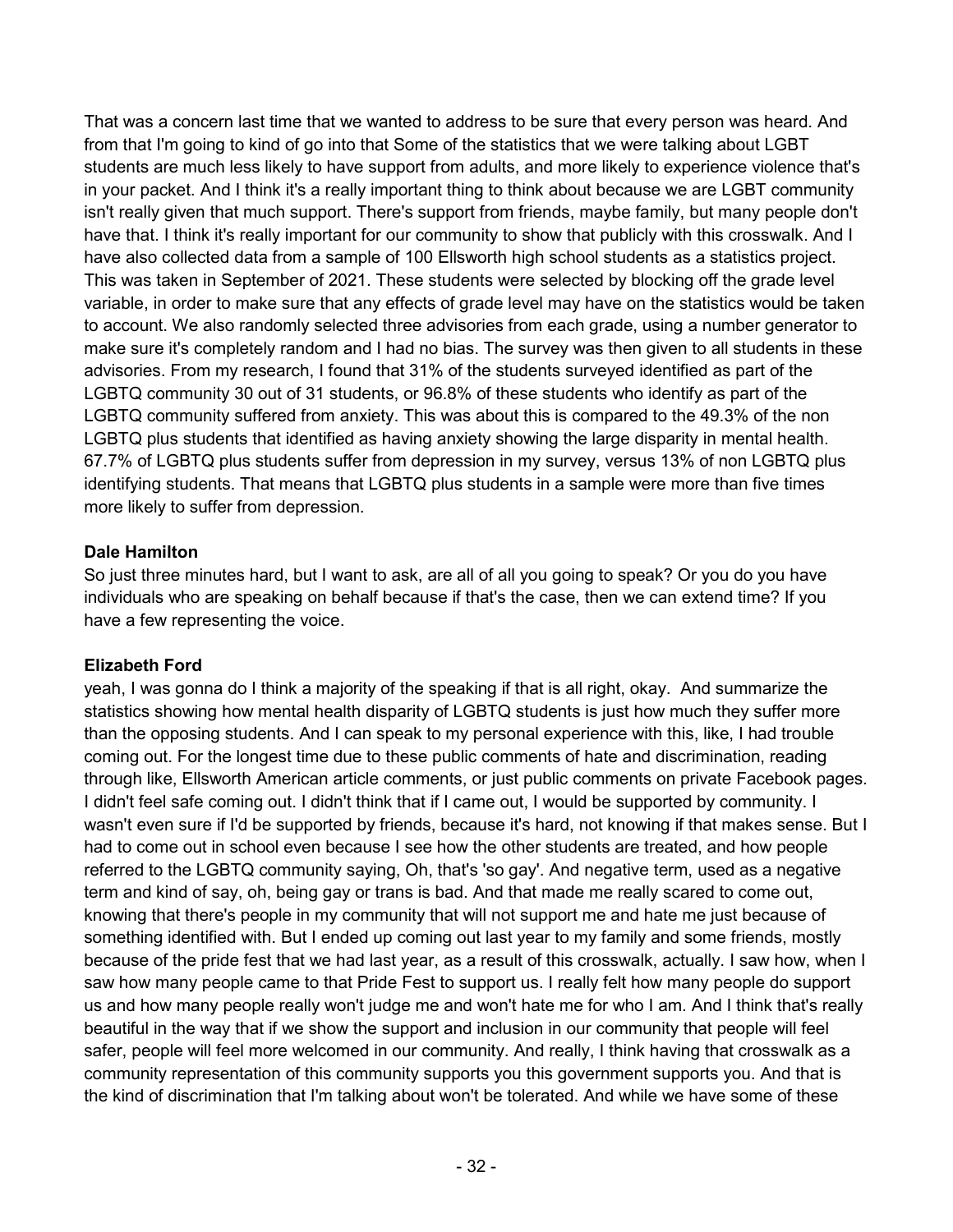crosswalks at the schools, children aren't the only people affected by this. Many people in the older generations. were never allowed to mention the words gay or trans, or bisexual or any of those words, and I think It's really important to help those closeted people from generations ago who didn't have the chance to come out to give them that support the kind of empowerment that they really need. Yeah. And I think really having that crosswalk there as a public sign that we support all people who come here is a really important thing to have, especially where, while the rainbow represents LGBTQ plus community, it also represents inclusion in general. We don't only support LGBTQ Plus community was we're all people and we accept them no matter what their beliefs, their identity, their race, their nationality, any of those things. We accept all people. And yeah, I think I'm gonna turn it over to Katie.

# **Cady Gleason**

Hi, my name is Cady Gleason. I'm a freshman at Ellsworth High School. I've lived here for four years. And I just want to come here today to say how, even like the small acts like painting a crosswalk can impact our community as a whole. Last year, we painted the crosswalks. And off of that stemmed the Ellsworth pride fest. And that brought in so much positivity and so much community to Ellsworth, I think there was a lot of acceptance shown. And we showed that we were like welcoming people. And I really think that it brought in business too. I know that's a big factor for some of the people in this room. I know a lot of businesses profited off of all the tourists coming in, because I know that tourism can be a problem. I know a lot of people go straight through Ellsworth, right into Bar Harbor. And that can be a problem because, you know, we're missing all of that. And Bar Harbor, it brings in a lot more. But last year, we brought in quite a bit out of that, even, like, noticing that a small act like painting a crosswalk, like brought something big like that and brought, like a lot of people together. And it made a lot of people feel more accepted in the community. And I know, towns all over Maine are getting closer to that. And I know a lot of media has been watching. So I don't have too much to say. But I really think that doing something small even it's, it brings a lot of good. So that's basically all I wanted to say. But yeah, thank you

### **Ren Hammond**

I am Ren Hammond and I am a senior at Ellsworth High School and I have been in the city of Ellsworth for over eight years. One big part about a crosswalk is that it will help prevent bullying of anyone really not just people of the LGBT community, in places where there are other rainbow sidewalks, a lot of the bullying for not just LGBT people, but people of all of the backgrounds have also gone down. It shows that the place where these crosswalks are, aren't just a place that will tolerate bad information about people or discriminate against people of different backgrounds. And this also greatly affects the LGBT people. It gives them a I guess symbol to help them get the confidence to be who they are. According to some of the statistics. There are 38% of LGBT people who think get attacked based on just their sexual orientation versus only 4% of people who aren't LGBT. And then 26% of people get attacked for their gender expression, while only 8% of people who aren't LGBT people do. It also helps them boost their mental health. One big thing about LGBT people it not being accepted is their mental health. About 64% of LGBT students feel sad or hopeless for two or more weeks in the past, versus non LGBT people, which is only 27% and nearly half of LGBT students have long term emotional or behavioral problems expected to last six months or more LGBT students are nearly four times as likely to have serious or seriously considered suicide in the past year. And yeah, I would like to, Abby.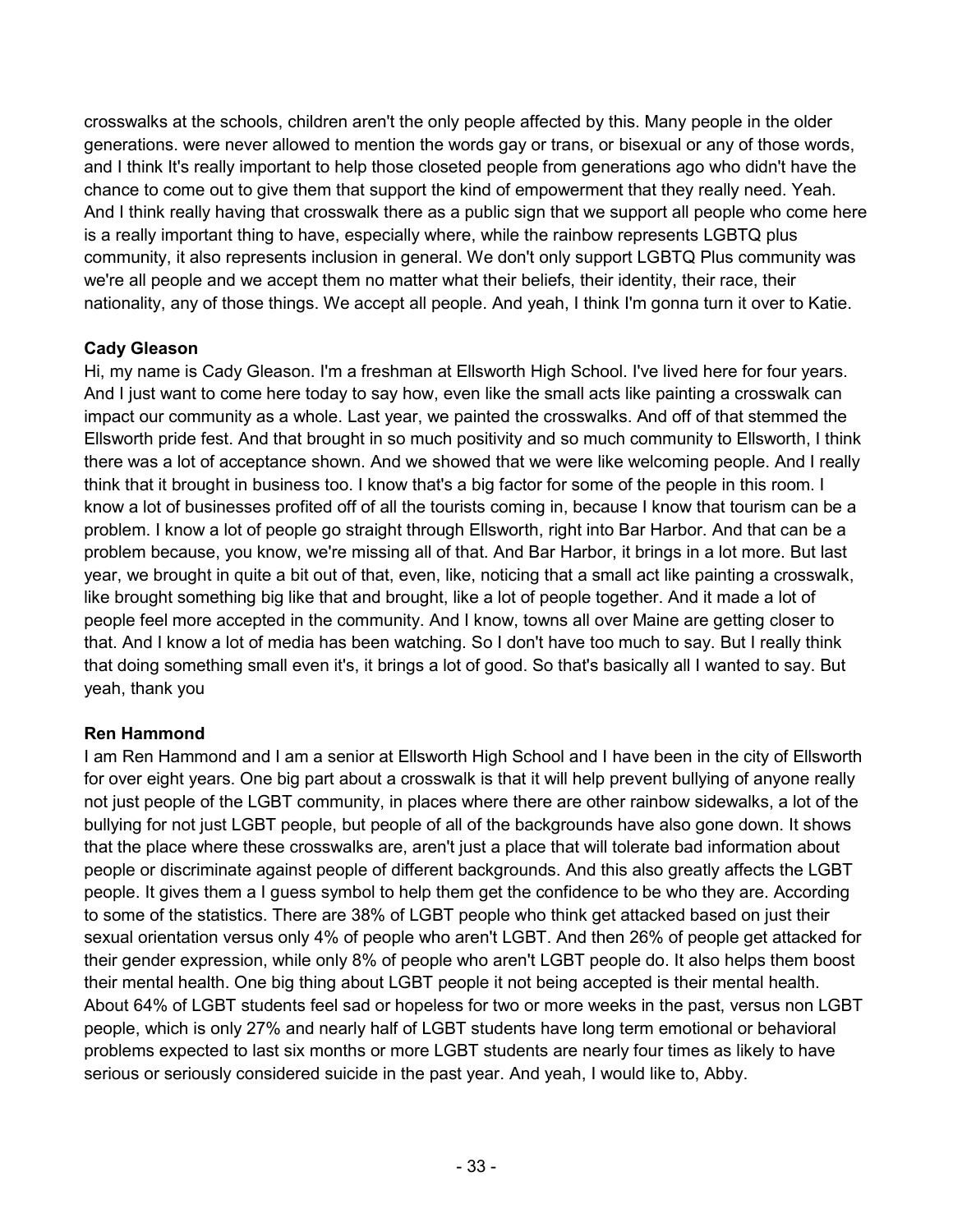### **Abigail Barnes**

Hi, my name is Abigail Barnes. I am a senior at Ellsworth High School and I have lived in Ellsworth my whole life. Today I'm actually going to read two statements prepared by two people who couldn't be here today. So first, I'm going to be reading a statement from a senior named Amber Ray Pesic. i My name is Amber Rae Pesek. I'm a senior at Ellsworth High School. I have gone to EHS all of my high school career and we have a rainbow sidewalk. I love our sidewalk and what it stands for. I'm an ally to the LGBTQAI community. And I am proud of that. I believe that representation of the LGBTQIA community is so so important. I really, I would really like everyone who was here to take the time to think about the kids who are afraid to come out or do not have any representation for who they feel they are just having a rainbow sidewalk could change someone's life. And for that reason, EHS is GSDA should be allowed to paint a rainbow sidewalk. Sincerely, Amber Pesek. The second statement is from a freshman named Leif Ford. As a member of the LGBTQ community, I have faced a lot of challenges. within the school, there's a certain amount of harmful stereotyping towards us. People commonly will use the term gay as an insult, or as a term to insult people saying things like that's so gay. And what are you gay? It makes me extremely pained and uncomfortable to hear when a term for community that I am a part of is being used to make fun of others. It's making it sound like it is bad to be gay. Having a rainbow crosswalk will help to make Ellsworth a more accepting place and to help erase the prejudice surrounding the LGBTQIA. Community. Sincerely, Lee Ford Thank you.

### **Ms. Kutny**

I think the students are done speaking. Do you have questions for us?

### **Dale Hamilton**

Not at this time. I do want to make a comment.

### **Steven O'Halloran**

I have a comment. Sure. Very impressed with all the young people here that has the courage to get up and speak or just attend this meeting. It's very impressive. And I think everyone deserves a round of applause.

### **Ms. Kutny**

I'll just add that I've been a teacher for a really long time. And I have over the past year and a half or two years never had a group of students who have written and received a grant in the 1000s of dollars. Elizabeth did a research paper to get statistics on the LGBTQ community in Ellsworth high school because we didn't have that information. It's not often you get a kid who just writes a 15 page paper because we need to know they have gone to umpteen million zoom and in person meetings with many of you over the past year and a half. Just the amount of research and dedication and time they have put into this project is really impressive. And they are very impressive bunch. So I'll stop talking now.

### **Dale Hamilton**

So we will open it up for for comment. I know everybody's here. If you want to speak obviously you want you want to have your say. But I would ask that if you hear something that's been said, just to reference it. If you rather than going in and repeating ourselves, if the points been made, we've heard it.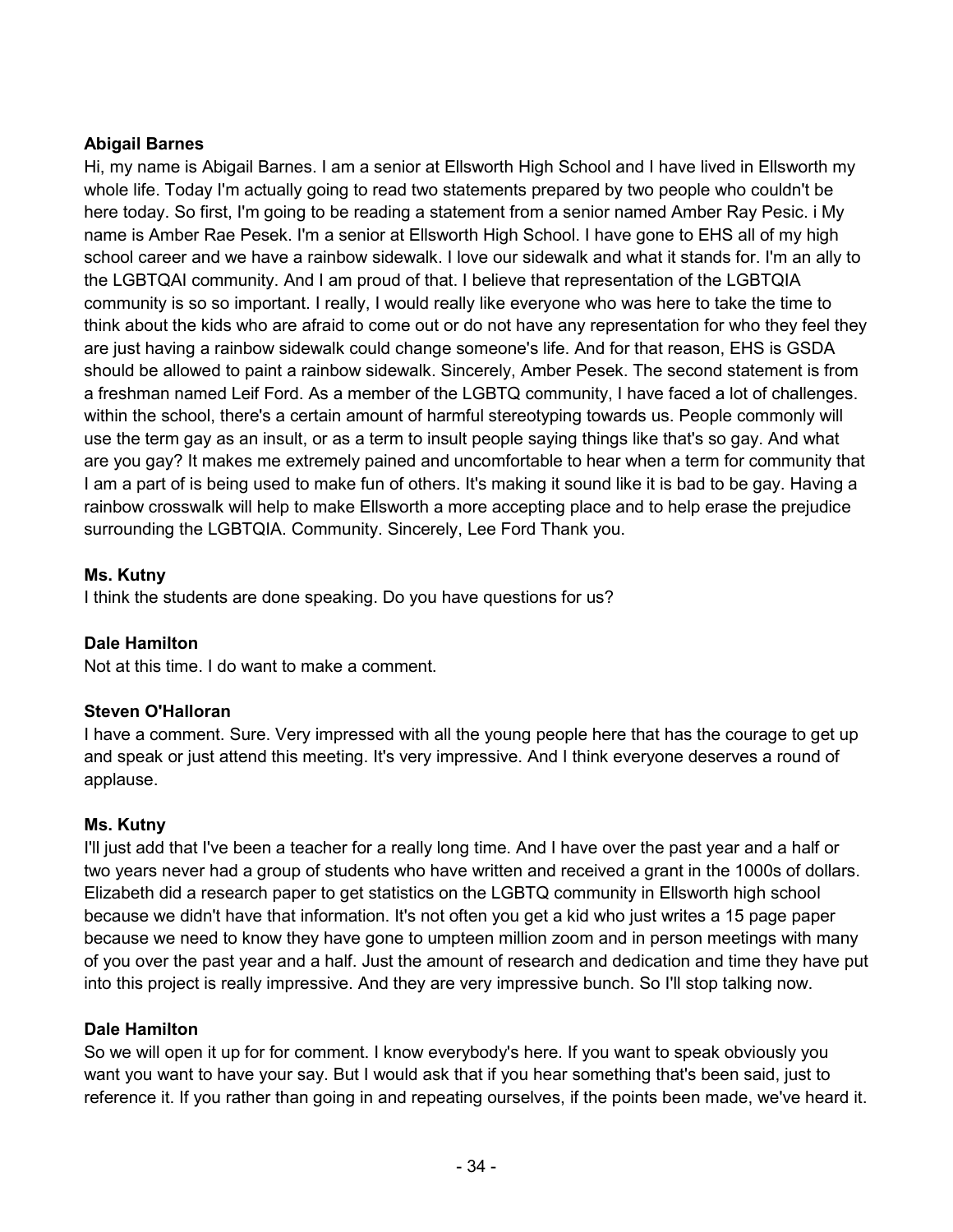But if you feel like you have to make the point, I'm not obviously going to stop you and say that's been said. But just keep that in mind. Because we have a lot of people and we want to make sure we give everybody a chance to at least have an opportunity to speak. So again. You can just go up one at a time, your name where you're from and and your comments. And we'll just keep rolling through. So once somebody is done, we can jump right in

### **John Linnehan**

Good evening, I'm John Linnehan. I live here in Ellsworth. And I'm going to approach this issue from a little different perspective. I am a Christian. I'm born again. I'm saved I know Jesus Christ as my personal Savior. I was saved when I was 26 years old, a little bit older than these young people here not much. Since that time I spent the last 45 Approximately years reading and studying what I believe is the word of God the Bible. I base my life on the principles that are in it over and over and over. And I'm here opposed the rainbow crosswalks from a spiritual and moral reasons. And I want to encourage the council to vote no on this issue. And I wanna just read you one Bible verse. And it's kind of summarizes where I'm headed this right here. And it's second Timothy 3:16. It says, All scripture is given by inspiration of God. And it's profitable for teaching, for reproof, for correction, for training in righteousness. In simple terms, it just says, A God's Word, the Holy Bible tells us what's right, what's not right, how to get right and how to stay right. I've based my whole life for 45, six years now on the Bible on those principles in it. And I have also send the video to the council members, I've posted it on my website, just because I know three minutes was a long amount of time. So if you go to my website, just John Linehan on Facebook rather, and look on there, I've got a video and system, educational video, of why LGBTQ etc, is a sin, according to the Bible is cinecon. If the Bible, it's not the viewpoint that God has, it's not acceptable in God's sight, doesn't mean God hates people no more than he hates a murderer, He doesn't hate the murder, he hates the sin of being a murdering somebody. It doesn't mean people hate just because you disagree. I respect every person who spoke here today, I just have a different opinion of what they are on that. But you know what, it doesn't matter what their opinion is, what my opinion is, or what the council's opinion is, in my opinion, all that matters is what God's Word the Holy Bible says. And for centuries after centuries, that word has been the foundation that our nation is built upon. Our nation is built on biblical principles and a constitution. And I live by both of those documents, I have them both up here with me. Our nation is founded on those principles. So I encourage people here to really take a stand. If you love young people, which I do, and I That's why I would take the stand like I am, I may be the only one here today, that doesn't matter. I believe what I'm saying is truth. And I've raised two sons, seven grandchildren, and I believe in telling young people the truth, then they can make a choice. Everybody has a decision a choice to make. But I believe if I didn't tell you what I'm talking about there, and just let it go about, then it would be not influencing people in the right community in the right way. So I encourage you to take a look at God's word. Watch the video I have on there. It clearly says that God doesn't hate anybody. I don't hate anybody. God loves people. And so don't I? Is that a time period period? I thank you. I didn't recognize it as thank you for your time today. I appreciate it.

### **Pine Hanson**

Hi, my name is Pine Hanson. I've lived in Ellsworth almost all of my life. I'm a sophomore at Ellsworth High School. And I just I really didn't plan anything to say today. But I just feel that I I've done a couple things with the GSDA before. And I've helped paint the crosswalks. And I helped out with the pride fest.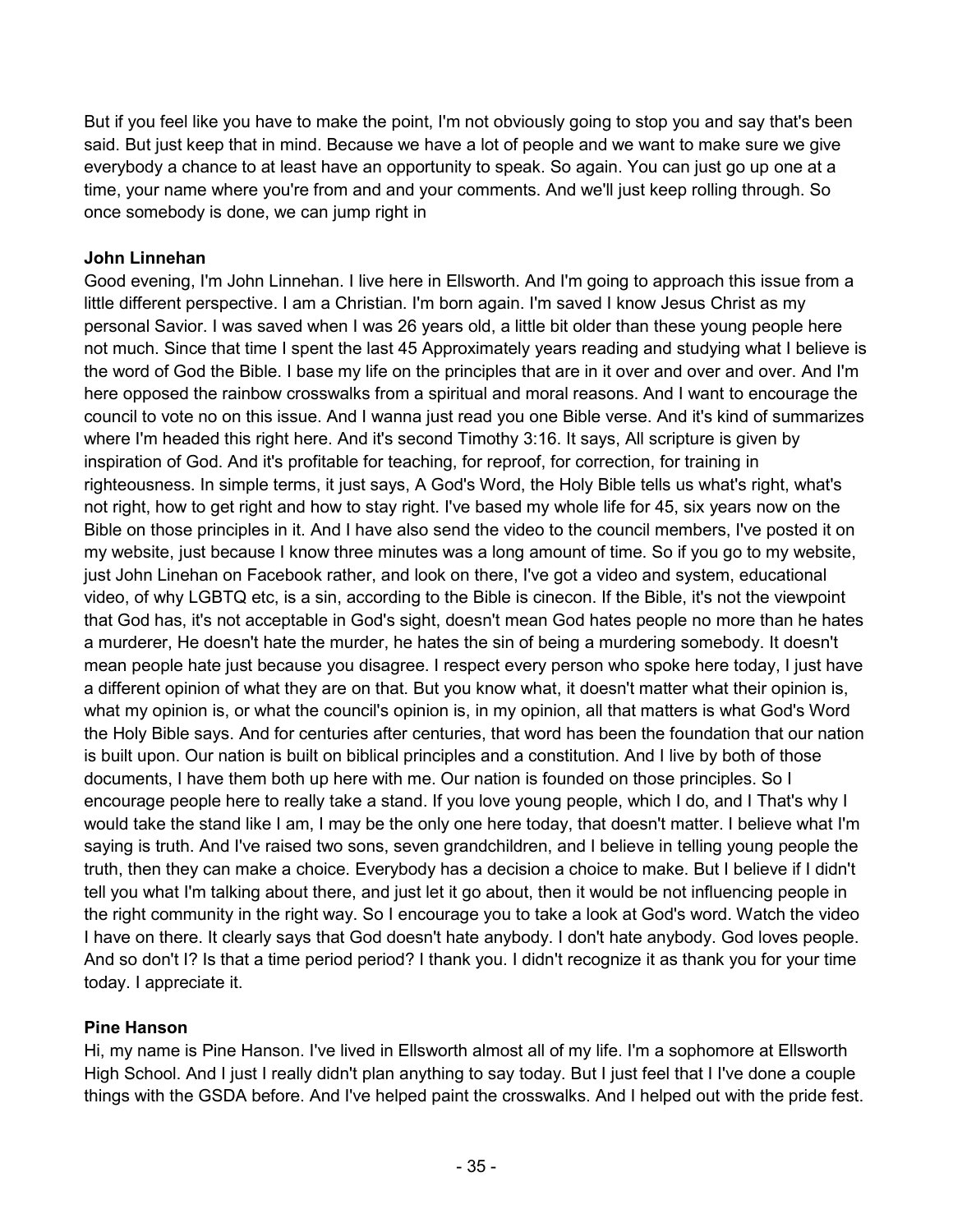And being at those events have they've just felt. Right. They've given me a sense of belonging that I really didn't feel like I had, you know, four or five years ago when I came out. And I think that, yes, respecting everyone's opinions is very important. Um, I'm sorry. But I think that and that, yes, telling the truth is important. And I think the truth really here is that our community does support you, and does care that you are safe, and that you are loved and that you are supported. And I think that the crosswalk is really the best way to show that. And as I believe Katie said that it's really the way to lead to bigger and better things for our community. Thank you.

### **Mark Worth**

Hi, I'm, thank thank you for the opportunity. I'm Mark Worth. I am a resident of Ellsworth. I'm Minister emeritus of the Unitarian Universalist Church of Ellsworth, and I'm here to speak in favor of the rainbow crosswalk and in support of our young people here. Three minutes is too short a time to preach a sermon. And so I won't try to debate every biblical verse that there is but I do know that Jesus himself never spoke against LGBTQ people or, or their relationships in any words that we have of his in the Bible, but He did say, take the log out of your own eye before you try to take the speck out of your neighbor's eye. He said, Judge not so that you will not be judged. He said, Love your neighbor as yourself. And so I'm here to speak about my faith in the inherent worth and dignity of every person. And in my support for this effort, and for these brave young people, thank you.

### **Gwen Clark**

My name is Gwen Clark. And I wanted to say that just something briefly about the rainbow crosswalks, I have friends. I have relatives who are involved in the LGBT plus community. And I think overall, we believe in equal rights, we don't believe in special rights. I have older friends, that are members of the LGBT community who are really a little taken back because the new generation is out there. And like I said, they believe in equal not special. I've sat in a school parking lot and watch the school crosswalks. I've had kids come up to me and say I need to get across the street through this traffic, and I don't know how to get there. And so you have to use the crosswalk. And they refuse to use the crosswalk because they are afraid that they're going to be judged. So it's a damned if you do damned if you don't situation. But I might suggest, I might suggest that that's a safety issue, not a popularity statement. And if we're going to have inclusive, and diversity in our community, that we do so as American citizens because we are all inclusive, and I suggest that maybe we make a red, white and blue crosswalk and do it for the month of July.

### **Nate Hanson**

Hi, I'm Nate Hanson, I'm a parent here at Ellsworth, I've got one kid who's gone off to college and another kid who you just heard from. As we heard from some of the kids stories, these gestures matter in real ways to kids and in real, concrete outcomes in how they feel their mental health, whether they try to hurt themselves, in some cases, this is not some theoretical issue. This is a real issue of the children in your community, trying to help other children and adults in your community to live free and healthy lives, the way many of us do in ways that we take for granted every day, without ever considering how privileged we are to not be concerned with the way that our neighbors and others in our community. Judge the way we the way we are who we love, and the way our families have come together in a loving and natural ways. We take that for granted because we just happen to live in a way that the world is decided that's the right way. And we don't have people come up to this podium and say that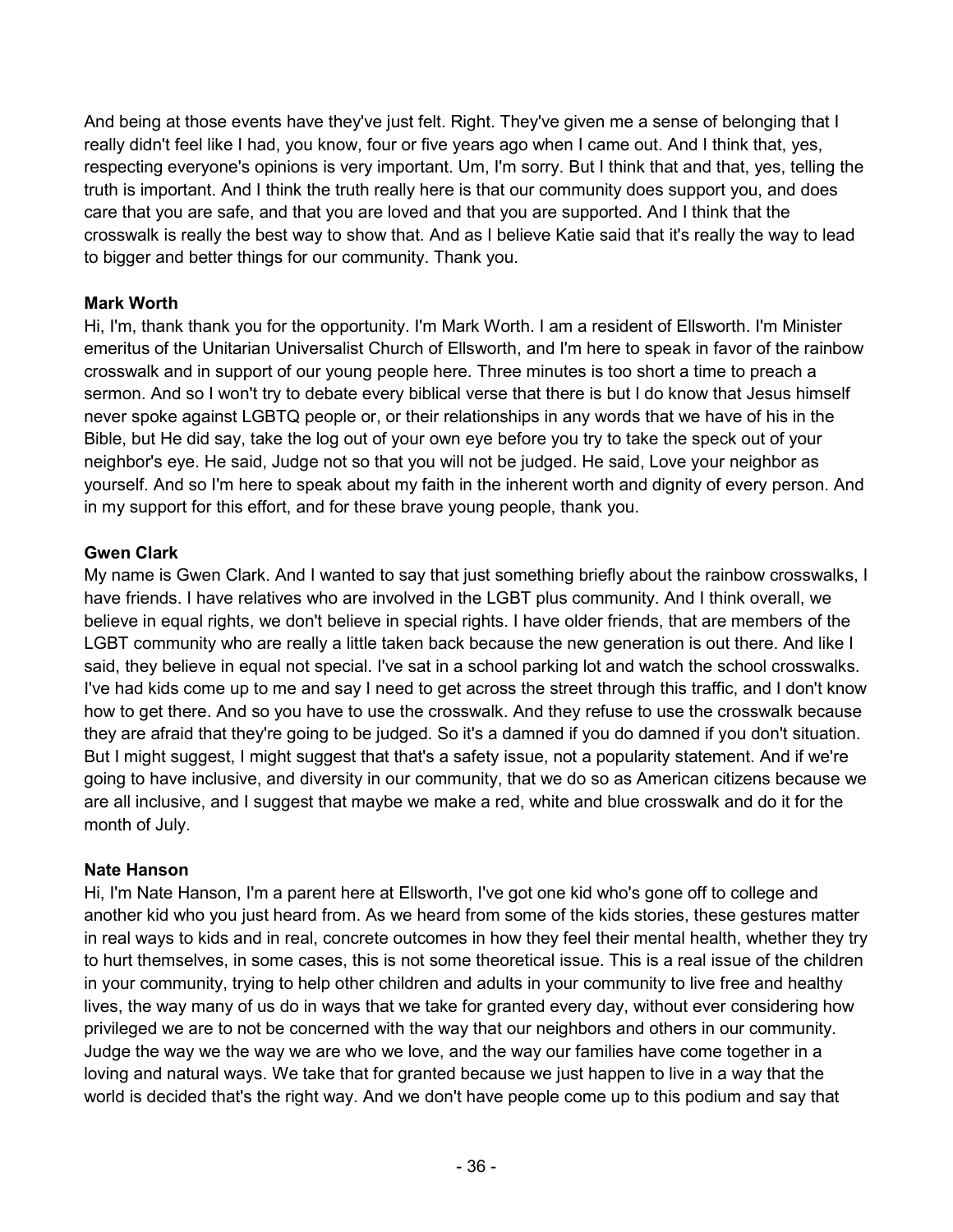just the way we live is a sin to compare it to murder. So pause and consider that this is not a theoretical issue to many of the people in this room, and the people who love them. There are other ways that we can express inclusion and support for all sorts of people in our town. We do that when we light up our tower above City Hall pink to recognize breast cancer survivors and we put that on, we put those emblems on our police cruisers. We have banners for our Armed Forces downtown that we hang to support our veterans. We have all sorts of ways that we can express our support for all sorts of people painting a crosswalk with the American flag colors. Another great idea and if people want to raise money and engage in a civic process and propose that As a gesture of support and inclusion and welcoming in our town, and by all means do it. But don't not do it and then use that as a argument against the gesture of love and support these kids have brought to make Ellsworth a safer and more loving and more accepting place for everyone. So I hope that in the future, when the next group comes with a proposal for whatever gesture of support and inclusion that they'd like to come up with, that you also approve that just as I firmly hope you'll prove this, thank you.

### **Brynn Stevenson**

My name is Brynn Stevenson, I'm a freshman at Ellsworth High School. And I've also lived here all my life. I'm not really prepared to speak today. But I'd like to make it clear that I don't think this is in any way endangering people by having a crosswalk. I don't think I've ever seen anyone struggle to use the crosswalk to cross the street. Um, but I also think that showing your support and helping people with their mental issues will be more productive than fearing that people are fearing to be judged by supporting other people. And I think just the two things don't even contrast. They you can't compare them because they're just two different safety measures. And I think just one is more important. Thank you.

### **Gordon Workman**

My name is Gordon Workman and I live in Ellsworth, been here for 61 years this year. Kudos to you guys for standing up. I like it. It's great. But what I've seen on Facebook pages, doesn't show the back. Expect that you want to discuss it on Facebook. And that's a problem. I see. I think crosswalks in general is a public place. It shouldn't be for any group to be used for an agenda or organization. I don't. It doesn't matter what group it is. I think that's us town property, taxpayers property. That's just a neutral. Because in the last few years, what's happened in Ellsworth, we've had marches. We've had BLM in here. We never had this stuff before. And I'm afraid that we may change our atmosphere how we are and Ellsworth, because I love everyone. I've known Ralph for years. I've known him. He knows I don't judge people for who they are. There's a lot of people now just don't don't judge people for who they are. And I think if we just stay neutral, I respect that the human race and not judging on symbols, or categories, or whatever. We're better off. Because once you start dividing when you're going to have problems in the future. Thank you.

# **Lindsey Cirard**

Good evening. My name is Lindsey Cirard. I'm a junior at Ellsworth High School and I have been here my entire life. I've never lived in a different home or a different city. I think that changing the atmosphere in our town is not necessarily a bad thing. The friends that have approached me personally and said, Hey, I trust you and I would like to come out to you. They're are wonderful people. And there are some friends that I have that say, please keep this a secret because of my parents were to find out.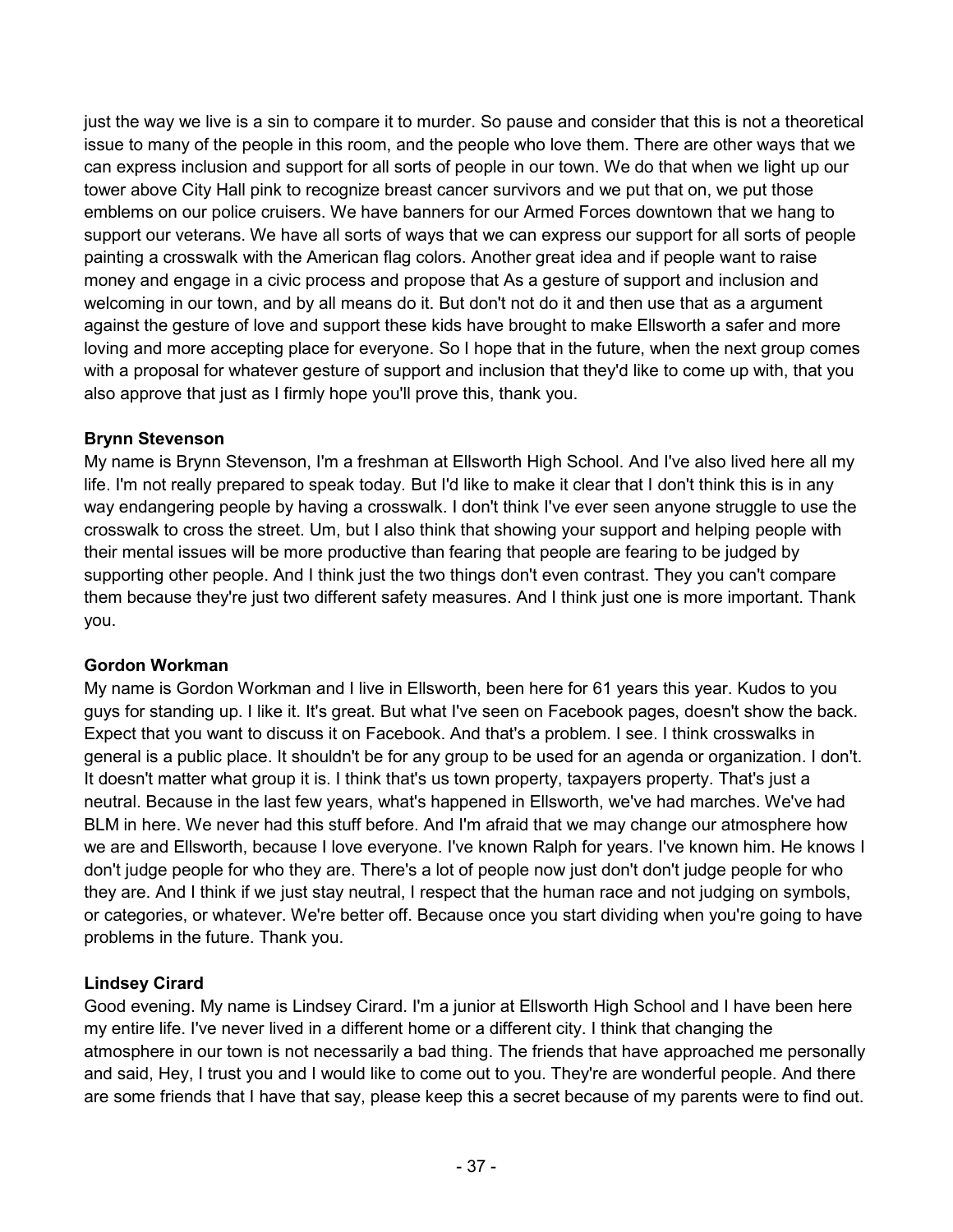Bad things would happen. And I think that having a welcoming atmosphere where these students can truly be themselves and truly feel as though they're safe. Would be a wonderful thing and I am 100% and supportive. Thank you

# **Shane King**

My name is Shane King, I'm probably going to get blasted for this. But I heard a man of the cloth speak up. He didn't speak up about the fact that God instituted marriage between a man and a woman. He didn't talk about the fact that we're not supposed to have sex before we're married. So these children shouldn't even be worried about sex right now. Our teachers should not be teaching our kids about our morals, and our sex at home at this school.

# **Dale Hamilton**

Just stop here for a second. Just, I just want to ask everybody in here, when somebody's speaking, we want to hear what people are saying. This isn't going to turn into a rally. It's I want everybody to listen to what the speaker is saying. And not engage in inside Chatter is hard enough to hear. But it's also inappropriate. Thank you. Thank you.

# **Shane King**

I just want to say, I love everybody. I really do. I care. I want to talk about when I was that age, and I was trying to fill my heart with anything, just trying to feel whole. I filled it with drugs, I filled it with sex, I filled it with rock and roll. And you know what, nothing ever filled that hole. Not a sidewalk. God filled that hole. And I think that we need to start teaching our kids stuff in school that needs to be taught in school. And we need to start teaching our kids stuff at home that needs to be taught at home. So thanks for letting me speak.

### **Margarita Nadeau**

Hi, I'm Margarita Nadeau, I'm a senior at Ellsworth high school. So I actually I live in Trenton, but I have gone to Ellsworth school my whole life. And I would just like to point out the fact that we should respect everyone's opinions, and beliefs. And especially like religion, there are so many different religions, and we should respect all their opinions and you know, where they're coming from, and their personal experiences, you know, like that they have found happiness religion. But it also like to point out that this issue is with the local government. And a founding principle of this country was the separation of church and state. And so I would just like to ask you that these religious stories, and these religious beliefs do not sway this government issue. Thank you.

# **Fred Byard\***

Hi, my name is Fred Byard lived here for over eight years. I'm older than 99% of you. Maybe 100. Who knows. The point I'd like to make is when I was growing up in age of these kids, we had some queer guys in our class in high school. And call someone queer back then, was one of the most derogatory things you could say to a kid. We didn't even know about feminist or lesbians or whatever. But gay guys, they were. They were targets. They couldn't wait to graduate from high school. So they could move to San Francisco. That was their solution. We don't want these kids going to San Francisco. For them, I mean, to see how things have changed for a group. This lies in the kids in the LGBT community, to come out in public and talk to old people. Let me be critical here that stuck in the 1960s.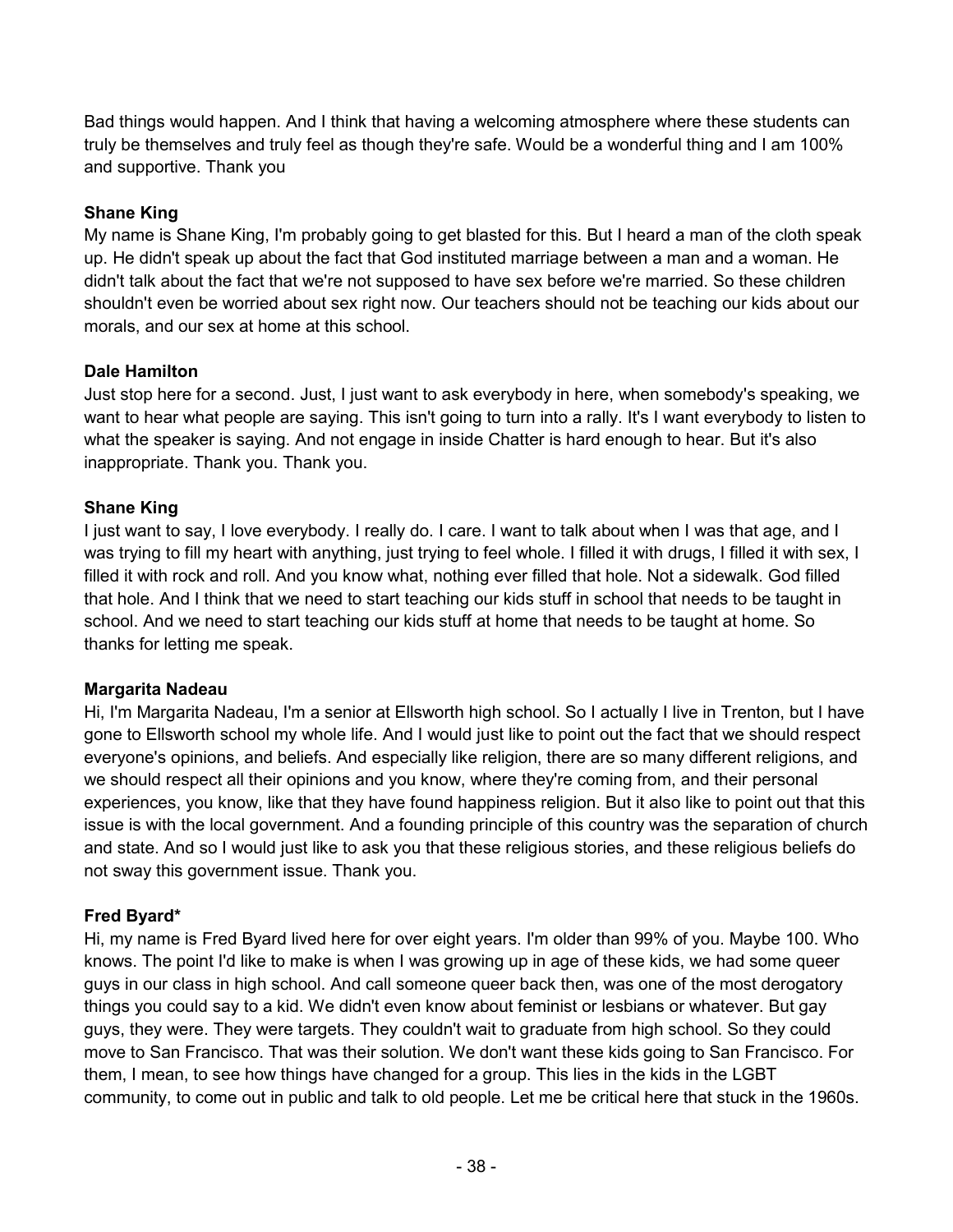Judging by some of the comments that I've heard from, from some of the people out here in the audience, I went to the pride fest last summer. I think I'll blame my daughter. Because we moved out here because the grandchildren. I was amazed at the warmth and the friendliness, and the camaraderie of the hundreds of people that were there. Something with five years ago in Ellsworth would have been absolutely unthinkable because they know their targets. And I think we owe it to them to say, to say, come up here and stay neutral means don't do anything for our kids. Doesn't make sense. And as one gal said, Boy, the problem crossing sidewalk it is simple , it is supportive of the children in this town. And to turn our backs on them to relegate them to more depression, more hard feelings more bullying, because we can't see the changes happening around here. That's the sinful stuff here. That's not what these guys are talking about that that would be the sin is to leave these kids in the lurch.

# **James Doughty**

Hello, my name is James Doughty. I've been in Ellsworth for about 10 years now. I just want to speak, A lot of these speakers have touched on what I want to speak about, right to the point. This crosswalk is a symbol of acceptance. And I'm thinking about all the all the young people out there that don't feel like they can come out yet. They are not going to be accepted by their family, they don't feel like their friends will accept them and so forth. They're feeling isolated, just like most teenagers always have some form of isolation in there as they develop, but this community really suffers from that when they don't feel like they'll be accepted by anybody, including their own family. And seeing something like these crosswalks go in. Even if they can't come out, even if they can't bring themselves to talk to their family or their friends yet. They'll know they're not alone. They're not as alone as they feel like they are. They'll know they can. The other people are, have worked on this and are getting through this. And isolation leads to depression, depression leads to suicide. We don't want that for our kids. We want our kids to know that they have hope. Even if they can't come out yet, they have hope so that they don't go down that path. And that's really all I have to say.

### **Ralph Jordan**

Hello my name is Ralph Jordan. I lived in this community for 61 years, with the exception of the eight years that I put in the United States Navy. In that time, I raised my hands three times to swear to uphold and protect the Constitution of the United States. I don't recall seeing the word except in there except for this or except for that person. The only thing I want to say tonight. A couple of things actually that the first thing I want to say is I am so extremely proud of the people you feel so much for it took me 34 years to show as much courage as these young people did tonight to say this who is this who I am. This is why love and to get that love back. We're talking about paint. And it should be simple, right? Paint is a substance. But it's powerful because it can do probably the most powerful thing that we can do today to start a conversation this is who I am. This is who I love. I love this town. I love it so much that we had this Pride festival last year. It's something I never thought I'd see in my life. And once again, I just so proud.

### **Chris Osterbauer**

Good evening, my name is Chris Osterbauer. I've been a nurse at Maine coast hospital for the last 25 years. I too want to commend these young people for coming out and engaging in this process and working to make our community a better place. Last fall Northern Light Maine Coast hospital and Blue Hill Hospital painted internal rainbow colored crosswalks for a couple of really good reasons. First of all,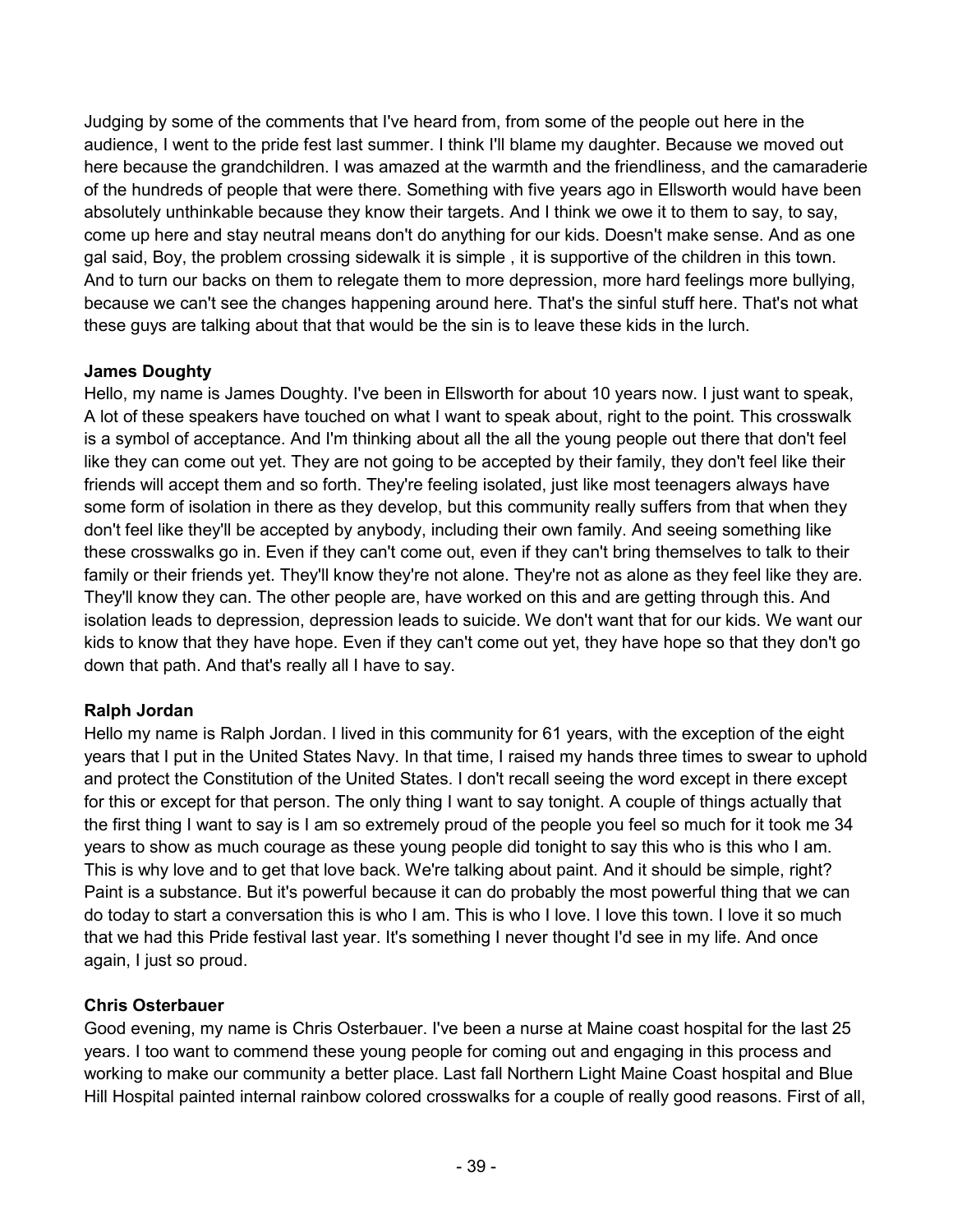not only do rainbow crosswalks look really good. They maintain pedestrian safety. Second, they inply inclusivity the two hospitals and and their shared Diversity, Equity and Inclusion council wanted a visible sign saying you're welcome here. In today's world, so many of us feel isolated, marginalized, and unwelcome. There's nothing as demoralizing as not feeling wanted. This is unhealthy for the individual and for our society. And it doesn't have to be this way. Rainbow crosswalks clearly demonstrate that a hospital a school or community is open and affirming to all the residents and visitors and Maine coast hospital. One patient told me when they saw the rainbow crosswalk, that it was much easier for them to walk through our door. That person heard our message. My daughter's university town of about 4000 people had a rainbow crosswalk. And when I saw it, I felt instantly that this could be a great place for her to be knowing that the community supported diversity and had a welcoming attitude. I wanted that for my daughter. I wanted her to live in a place like this. I want Ellsworth to be a place like this. Finding ways to let people know that they're important and welcome is essential for the well being of individuals and businesses in our community. For our hospitals painting rainbow crosswalks was a low cost, high reward project. And it's been well received and appreciated. So thank you so much.

# **Matt Quinn**

Matt Quinn from Trenton where I'm a little jealous of those crosswalk talk. Our town's not big enough to have those yet. You guys are kicking ass. Don't let a few of these old guys kick you around. Six hours ago, when this meeting started, there was a great idea. I think we need to ground the pavement down so we can let this thing last for years and years and years using the poly urethane heating thing. Paint the crosswalk guys. Thank you.

### **Elizabeth Ford**

Really quickly, I just wanted to add some of you forgot to mention to the public. We I think we sent that in a letter to you guys, but I wanted to make sure everyone knew about it. So we got a grant from healthy Acadia to pay for all the costs of the crosswalk, not only for the paint supplies, but also for any labor that may meet be used to make it. So if while the GSDA is certainly more than willing to paint it. If you guys want the public works department to paint that crosswalk we are willing to pay for that labor. And I just need to be mentioned really fast before we close the public comments. Thank you.

# **Dan Chase**

Dan Chase, a United States Marine, sworn to defend the Constitution against all domestic enemies, including councilman. Now the best way to defend the Constitution is to stop people from becoming its enemies. That's why I'm here. They're talking about saying, Oh, I see this and I get this message, do you not that means free speech, and you're looking to invade its propriety. The United States Supreme Court has said that for the state to enforce a content based exclusion must show that US regulation is necessary to serve a compelling state interest that it is narrowly drawn to achieve that end. The state may enforce regulations of the time, place and manner of expression which are content neutral and narrowly tailored to serve a significant government interest and leave open ample alternative channels of communication. public property which a state has opened for use by the public as a place where expressive activity is the second category, and the Constitution forbids a state to enforce certain exclusions from a forum generally open to the public, even if it was not required to create the forum in the first place. content based prohibition must be narrowly drawn to effect a compelling state interest.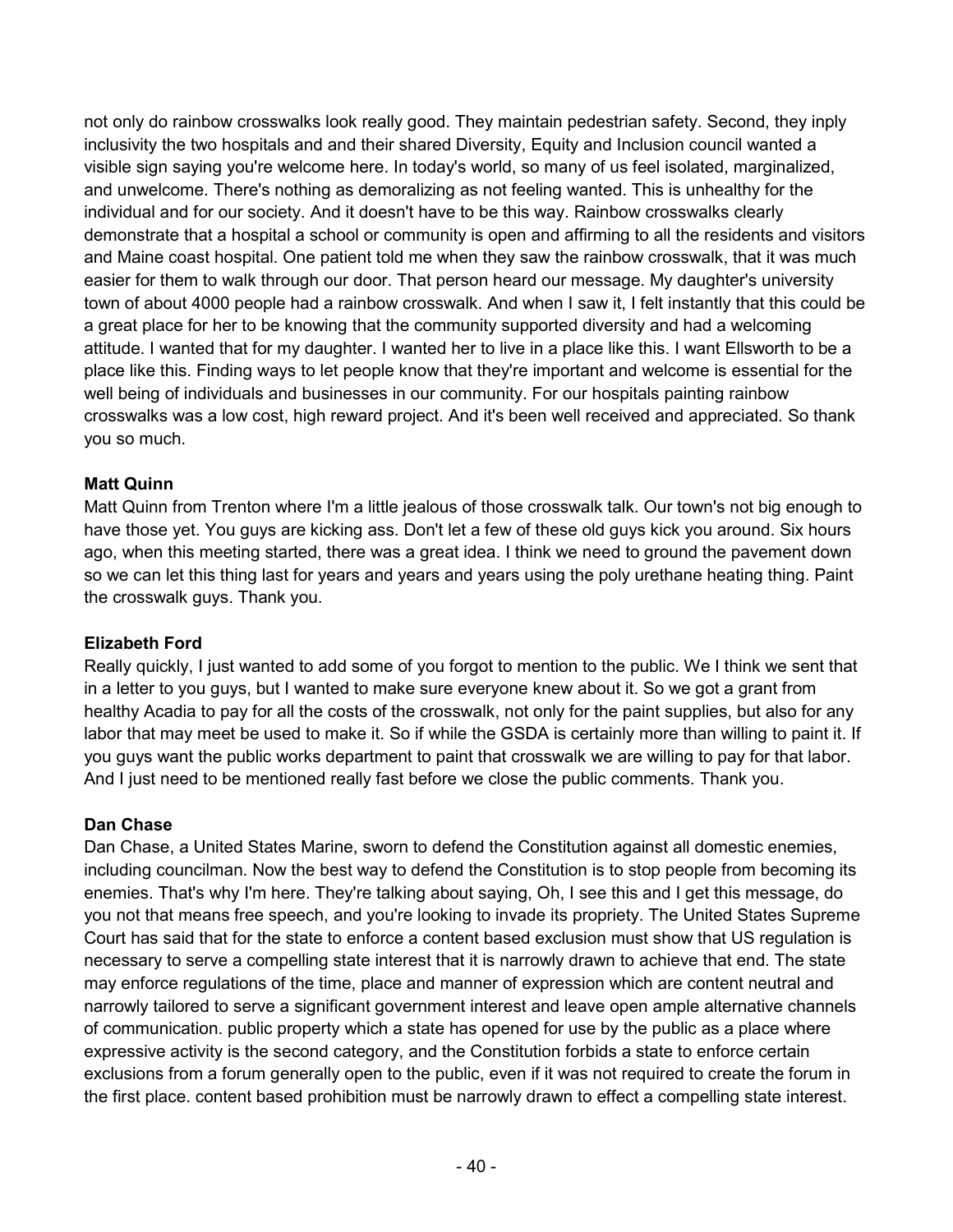That is Perry Ed Association V. Perry local Administrators Association, Supreme Court 1983. I'm going to give this to one of you. I'm sorry, I didn't realize how many I'd need and is full of case law. Here's the thing ladies and gentlemen, I can put up a flag on my house that says gay pride, gay suck. I have that right because I am not in government. Government has to be content neutral. You cannot provide a message that says we love gays, any more than you can put up a message that says we hate gays. And by the way, do you remember the gay 90s I'm talking the 1890s. Guys, when everybody was happy, because it was great economic times, the homosexual community stole that gay word that used to have a different meaning. The rainbow, that's a promise from God not to flood the world. Again, they stole that too. These symbols have more than one meaning. That's the whole point. And these words have more than one meaning. If you wish to take and violate your oath that you took that's in Maine's Constitution, to become accountable, to become an enemy to the Constitution by violating the duty of being content neutral, go ahead and put the crosswalk. And don't be surprised if you find a suit against you for that. And if you don't find one, there should be I don't care about it being for this group or that group. That's not my point. It's irrelevant what the group is. But if you put in gay pride in this crosswalk, I should be able to go to the next crosswalk and write God hates gays, do you think that'd be appropriate? I don't, I don't think it'd be appropriate either to say gays are great, because that is protected speech and being a public place. You can't do that.

### **Dale Hamilton**

Because only because if I start doing that, then everybody will talk again, and they'll get in trouble.

### **Alex Doughty**

Hi, I'm Alex Doughty I have lived here in Ellsworth for about 10 years. And I am a senior in the Ellsworth High School. I am one of the lucky ones, I come from a very supportive family who have always been sure to tell me that they don't care who I end up with, as long as I'm happy. And I have known for years, I'm lucky. I'm lucky to have this community and be allowed to be a part of it. i There are many kids who don't have that many kids in our school, who don't know, who don't aren't part of this community because their family won't let them know what to say. I have friends who are still afraid to fully come out to their family. Because they support one part like, for example, though, they'll support their children being gay, but not trans. But they fit in both of those parts of the community. And they're afraid of what the consequences will be if they come out. I think that this crosswalk will spark even a little bit of hope in children. It's 1,000% worth it. There are when I see the rainbow flag hung in one of the stores on Main Street I before I came out I that filled me with so much happiness, because I knew that I that some place i'm accepted. That's one place I don't have to fear going. And this will, this sidewalk will show that our government supports us and they're not going to discriminate based on who we are, who we love, who we identify we identify as it will show that we accept and don't hate them to respond to proposals about the reset. The government doesn't support hate speech and to write on across crosswalk from the government that saying I hate gays. That is actually against the Constitution. I believe. It's not what the government stands for as far as I understand. And this decision is up to you. It is it all depends on how you want to represent.

### **Dale Hamilton**

Is there anyone else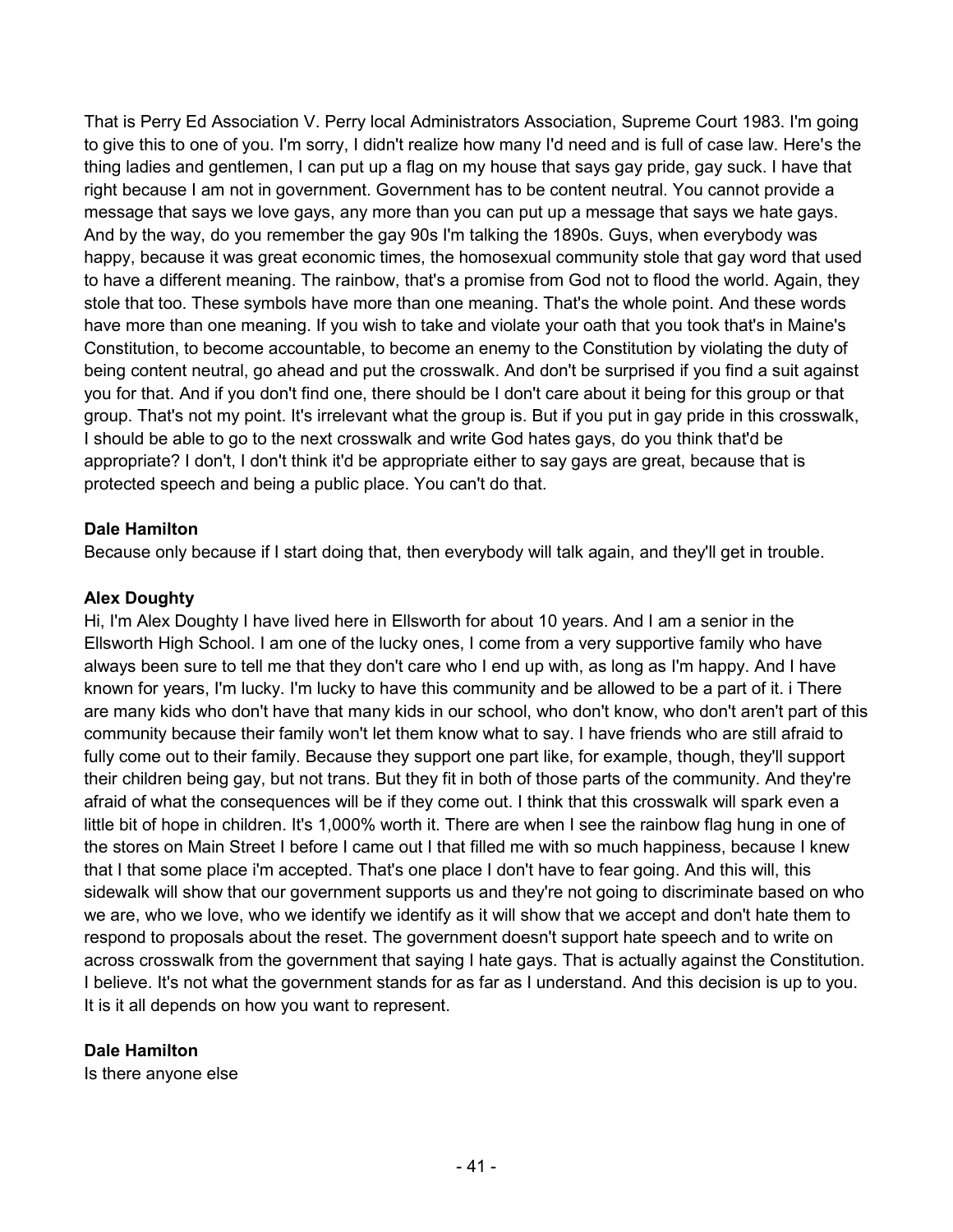### **Marleina Ford**

I'm Marleina Ford. I've lived in Ellsworth for 20 years, I've been an educator for 22 years. And I know most of these kids from the time they were little, because I have three students who go to other schools. And I will keep it short. I'm a teacher. And last year in, I was in a new school, and I hung up in my classroom, the progress flag, just a rainbow flag with a triangle, that also includes blue, pink, brown and black, to show progress towards a better time. But there's still things that that need to be done. And it supports people of color, as well as the LGBT QA plus community. I hung out in my classroom with a history of the flag and said nothing about it. I found a note on my desk and post it with really bad spelling, really bad handwriting because kids had been typing way too much. And it said, Thank you, I feel safe. That's all it said. I had a student come to me this year, I walked in my room and saw that flag in my new classroom, because now you know, I have my own room now instead of having to move cart to cart like I did last year. And it's hanging up on my wall with the history of what the flag means. And I had students come to me and said, I know that I can be who I am. Because I see it on your wall. They know they're safe, when they walk in my room, no matter who they are, what their name is. Now, that might not have been before, how they dress, where they came from, what their last name is, whether they believe in God or not. They know that I accept those kids as who they are and how they come. And all that was is a three by four piece of fabric on a wall. So having something as simple as some paint slapped on the ground in a safe manner, and properly applied by D O T or whoever needs to do it in the proper way with a white and filled with color with the right amount of flex or not. It's a symbol. And the symbol is just as simple as someone saying, I'm seen. And someone was thinking of me. And unfortunately, there's a lot of kids and adults that have grown up and not felt that. And you think oh, we shouldn't talk about this stuff with kids. That's something we should talk about in the home. Well, we do talk about things in school of we have, you know doughnuts with dad, muffins with mom. We have those kids that don't have either of those for whatever situation that is. We talk in kindergarten about families and people in the community. And there's kids that don't have families. And all their families may look different. But we still talk about them. And for many, many years, kids whose families maybe did not look the same as everyone else's, they were not represented. And maybe they didn't have mom to bring for muffins or dad to bring for doughnuts, but we still did it. And it's the Time now for a community to step up and let these people know that they are seen. And we are thinking of them.

### **Bridget Kutny**

Hi, my name is Bridget Kutny. I'm the daughter of Mrs. Kutny. And I've lived in Ellsworth for 11 to 12 years. I think that this crosswalk is in support and with the Constitution, because what does the Constitution say? All men are created equal. It's as simple as that. And what does a couple colors on the ground mean? In terms that they aren't equal? Like? You know, it doesn't make sense to me how some people think that this crosswalk can be so offensive. Jesus said, Love your neighbor. Love thy neighbor technically. And I am so proud of these people for having the courage to stand up and say these things, because just the fact that having to say those things take so much courage is a huge part of what is wrong with the world. Thank you.

### **Abigail Young**

I'm Abigail Young. I am a junior at Ellsworth High School and I'm the president of the Gsta. And putting paint on the sidewalk is no more of showing favoritism, then lighting up a Christmas tree at Christmas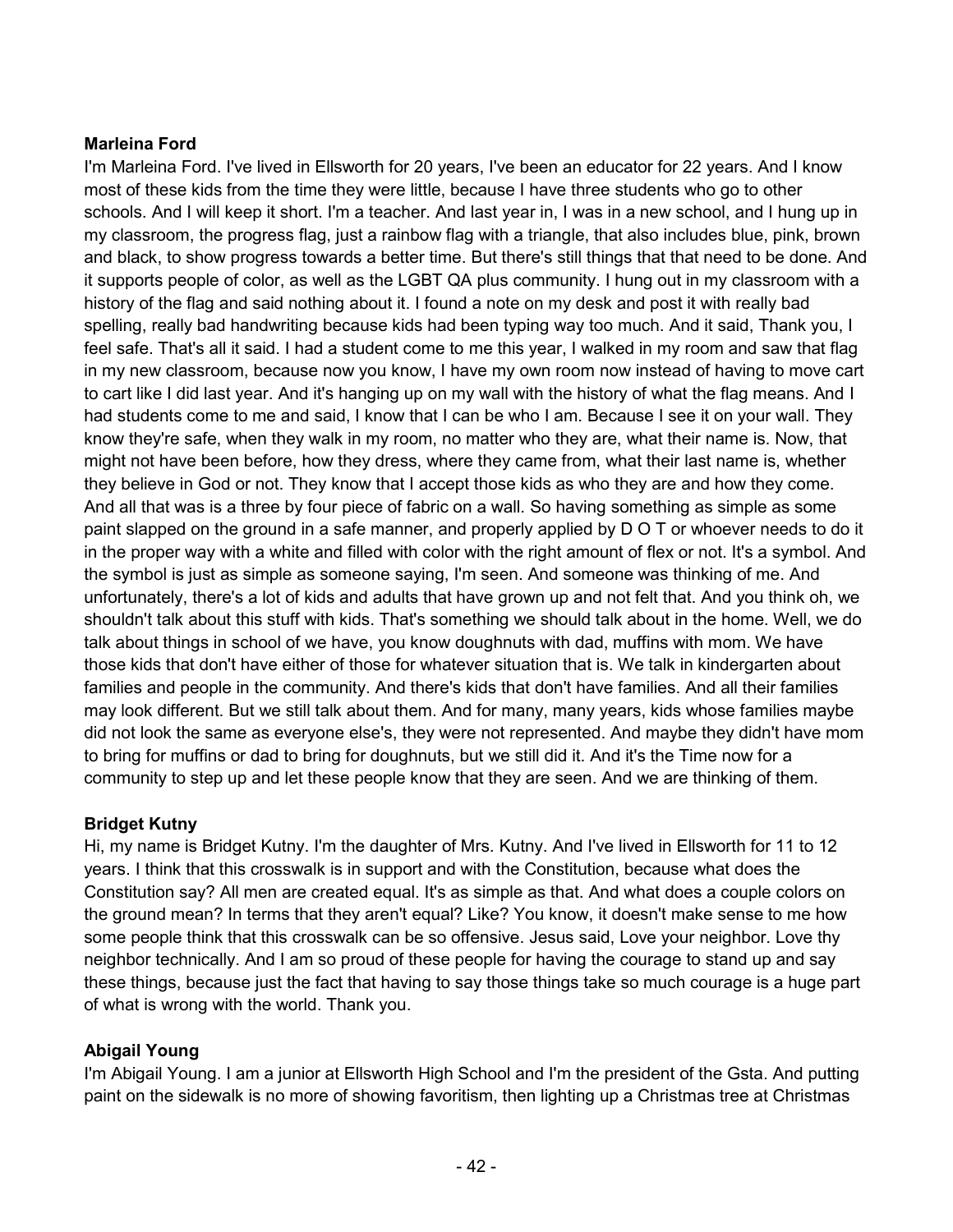time, which we do. And if we can do that and the Constitution in Choose separation of church and state, why can't we paint a rainbow crosswalk?

# **Tara Young**

Hi, I'm Tara Young, I've been working in prevention for more than 20 years, some of that has been in my 27 year military career. And I just first off want to say I'm so proud of all these kids have been working with him for a couple of years. And they are amazing. The first person that we know that I know of that was recorded, saying kids these days basically, was Aristotle and was like, many, many years BC so people have been saying kids these days, for the longest time. And anytime I hear that after I have been, especially in the last two years after working with this group of kids, it just, I just, I'm just beside myself, because I've never in my life, worked with more amazing kids than I have. In the last 10 years in Hancock County. I've worked with kids all throughout the county, and the dedication and passion and excitement that they've shown for this crosswalk project and for pride fest. And all the work that they've done, they put in so many hours and so much hard work. And I've learned so much about process of how to go about writing letters to boards and going and speaking in front of people, it's been amazing to watch them do that. And they've just, they've been so dedicated in working in prevention. We look at evidence based practices, what works to help kids stay mentally healthy, and stay away from substance use while they're too young to be using any any substances like alcohol, that they're underage or any substances that are illegal. And an evidence based strategy that is proven to work time and again is getting kids involved in making change and doing beautification projects. It's an evidence based strategy. And these kids have been just so involved in so active and I'm just so proud of everything that they've accomplished. Thank you

### **Abigail Miller**

Hi, I'm Abigail Miller, and I'm here because a friend couldn't be here and wanted me to bring a letter to you. This is from one of your local Ellsworth businesses and this is from a business in which this crosswalk would potentially impact the most this is from sugar mags from the location that our lovely group of students have picked out. This proposed crosswalk would be directly in front of their business. So from Sarah at sugar mag she says the statement is on behalf of the Bowden family owners of sugar mag central sugar mag Central is a retro candy store old fashioned arcade and indoor play space. Our main entrance is located on Main Street currently there are no painted crosswalks, no pedestrian signage and zero safety Round, round double crossing popup signs our community visitors, children, customers etc. cannot safely cross Main Street anywhere. The proposed rainbow crosswalks will be directly in front of our business. The new crosswalks will provide financial relief to the city budget as funding has been raised by our students and all Maine D O T regulations have been satisfied by the materials and design. The paint that was used last year caused premature wear and tear as it was thinner than previously used. Multicolored crosswalks outlined in white providing bright welcoming entrance to our entertainment retail and restaurant epicenter. Above all, we want our business to expand and continue to provide an amazing Maine experience for everyone. These crosswalks represent kindness, inclusiveness, happiness, and a reminder that Ellsworth wants you here. We are a community who understands that we are all in this together that our children are important, and that their voices are important and that everyone matters. We hope that with your votes tonight, you will demonstrate all of these values as we choose you to best represent our little slice of heaven and not to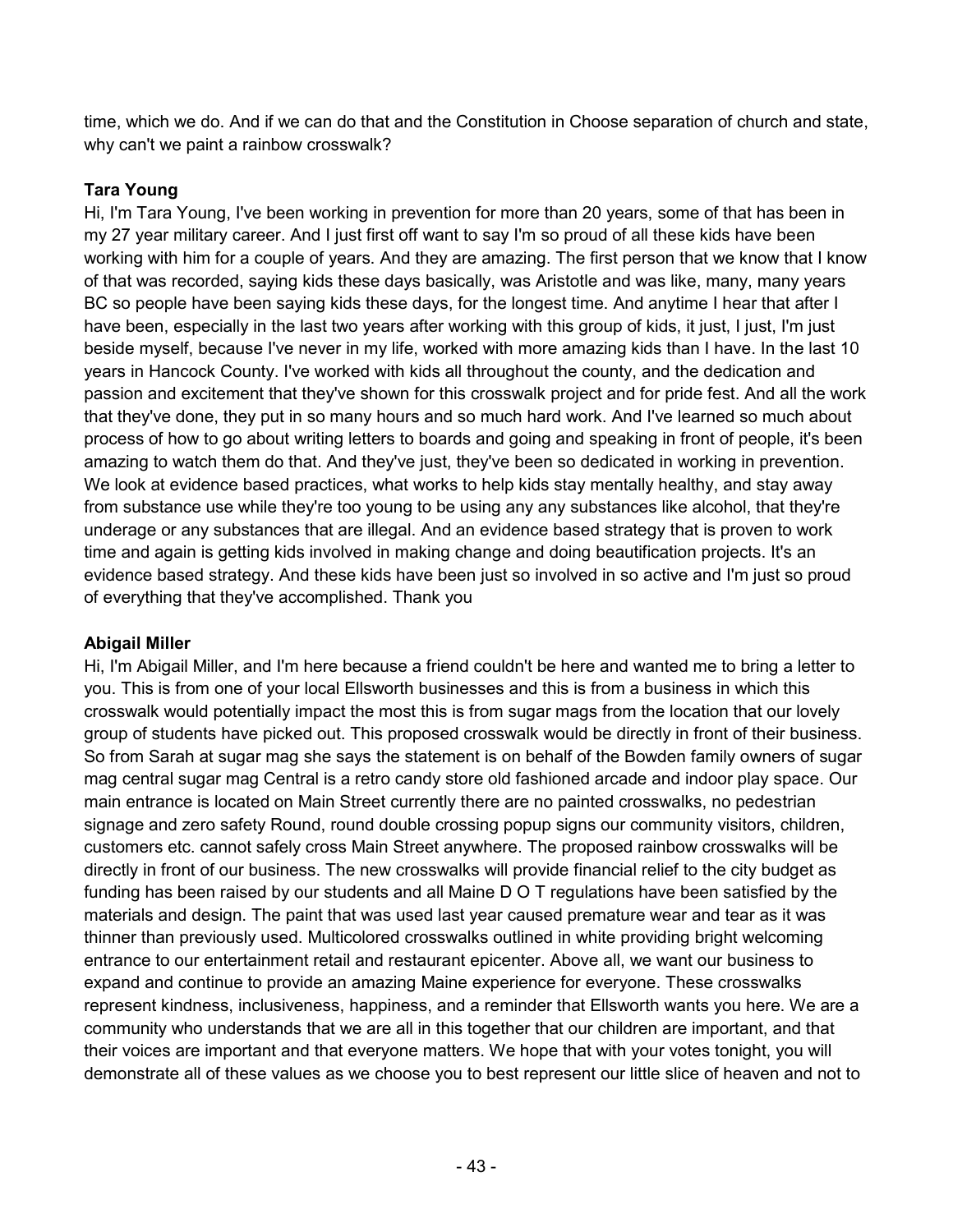exclude but to welcome everyone in our community. Thank you for your time Jesse, Sarah, Marguerite and Fisher Bowden.

### **Dale Hamilton**

Is there anyone else that wants to speak? Are you sure? Once I turn all right. Well, thank you. I appreciate all the comments and the manner in which they were conducted. So I'll turn it back over to Councilor Hanson. And then we'll open up for council discussion

### **Casey Hanson**

Well open for council discussion, and I'll save my comments for when I make my motion, okay?

### **Robert Miller**

Well, I'm prior military also. And I don't feel like putting some paint on a sidewalk, is gonna violate my oath. Today me, I don't I didn't hear the suicide rate like I did last year, I know it's a lot higher. It's a lot higher amongst these kids than it is amongst other kids on the sidewalk other cities have painted these crosswalks. And done in formal studies because they've actually had them up for a couple of years. Not only were they less safe, they were more safe. That's what the studies are showing. And they're also been being kept cleaner, because people come out and actually take care of them. So also, if you're going to be painting for paint that's 25%, higher now this year, I would like everybody to adopt a sidewalk to raise the money and raise the money for the paint.

### **Michelle Kaplan**

So we have two crosswalks at the school, one at the hospital. And then if this is approved, then there's one on Franklin streets at the parklet. Then what? Is there another goal after that?

### **Elizabeth Ford**

I don't know. Well, really, I guess the main goal of these crosswalks is to, of course, inclusion acceptance of LGBTQ plus people in our community. And of course, bringing more business to downtown, which we saw a lot last year through our selling of masks and stickers and local businesses. But we've also done the Ellsworth pride fest. And moving forward, we're going to continue doing that as an annual event. And we are also looking to hang our banners again in June alongside the American flag. And I'm not really sure where you're going. But that's kind of our plan for the next few years.

### **Michelle Kaplan**

Okay, so I guess my question is, are we starting with one crosswalk this year? And then another one next year? Or is it

### **Elizabeth Ford**

I plan to kind of keep it here at sprinklin? Street? That'd probably be the last one that our group puts down. Other groups may do more or whatever. But that's kind of the one we're going to upkeep and repaint every year and make sure we have the funding to do that. Yeah,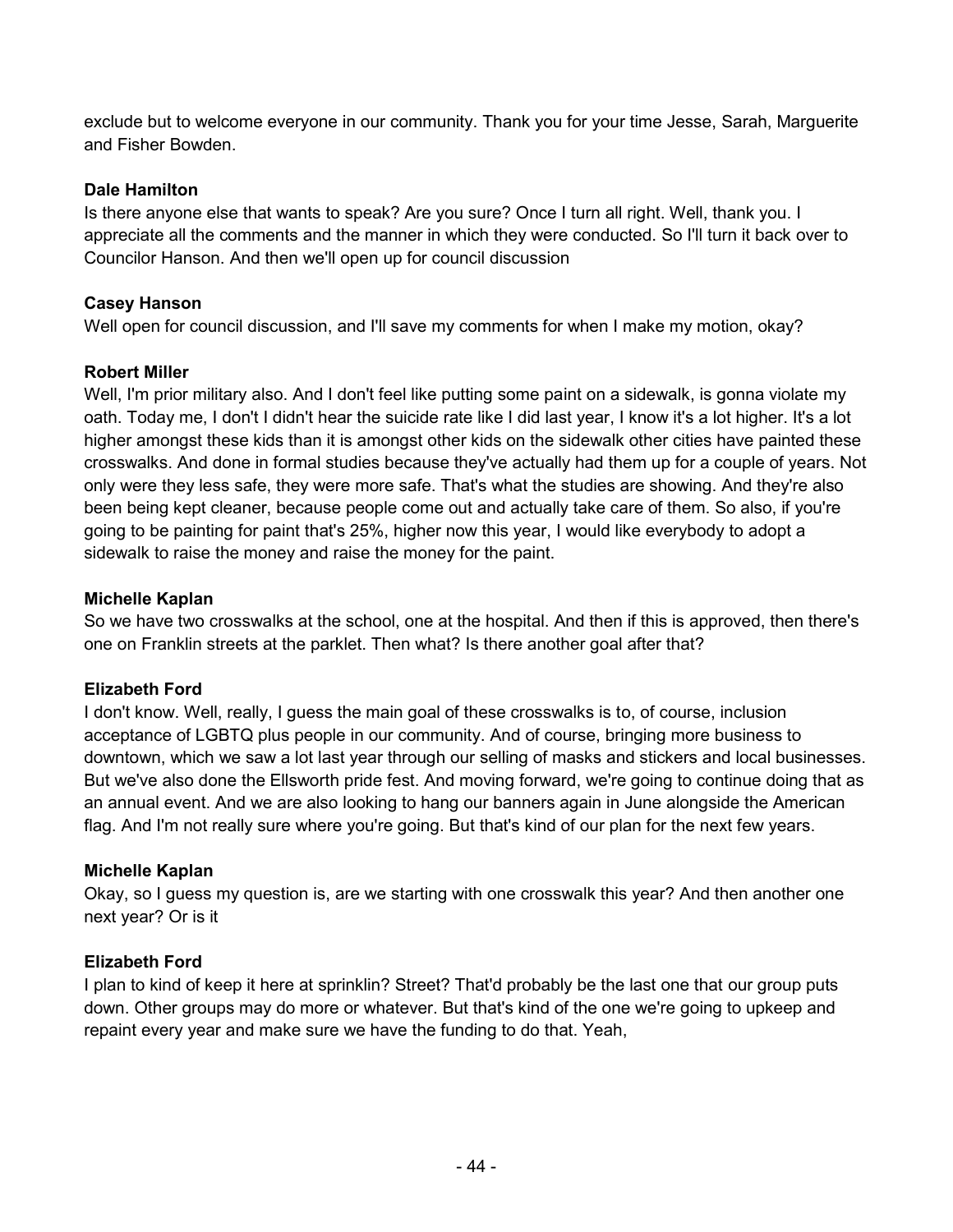# **Ms. Kutny**

we've been so focused on getting this one crosswalk past that, no, we have not actually discussed additional projects in the future. And I think because it does cost money, and it involves fundraising and getting grants to upkeep it. You know, like I don't know if it's realistic for a school group to do more than one. Especially if we have other projects that we want to do.

### **Dale Hamilton**

I just want to make a couple comments. First, my position hasn't changed from my vote the last time in which I've voted in favor of it. I would like to say that the worst thing we have going in our society is social media. And I would, I would urge individuals on all perspectives to use social media a little more responsibly. And because I think this allows us to have a discussion and have a dialogue and form understanding when we have differences. Social media that doesn't do it, and quite honestly, on whether you're for or against this particular issue, that some of the the name calling and the way that that plays out, really is is in opposition to what is being suggested here. And it really is it that's the thing that tears communities apart. And so I think conversation like this is is what we need to do. And if you're sitting at your computer, well I guess, see this my age. If you're sitting with your smartphone and you're responding Think twice before you comment or how you comment, think about how somebody is going to take that and read it and understand that some we can have differences of opinion and even on this issue. You know, I've, I've seen some things in terms of because somebody was opposed to it, that somehow that automatically puts them in the category that they're biased and discriminatory. And that isn't the case. I know, individuals who have sat here and had votes. Sometimes this is a government, you're talking about government process, government is incredibly messy. Bureaucracy is messy. What's good is when it involves everybody. That's That's what government really is at its strength. But sometimes we disagree. And sometimes we reach decisions, not because we're doing it for these alternative reasons. But because we have a difference of opinion. And that's where I just hope as a community, we continue to build on this kind of discussion, rather than the social media kind of discussion that we've all seen and an encounter. And then the last thing I would say is that I want to echo everything in terms of all of you in terms of not because you're here for this particular issue. But You're impressive because of the way you've done it. Not only your courage in terms, you've heard everybody talk about your courage. But when you think when I think about in terms of young people being able to step forward and advocate or step forward and do it, well, I don't know why you did a 15 page paper and not get credit for it. I'd go back to the teachers and get some credit for that. But that's the kind of stuff that's impressive. And you are showing what the future of Ellsworth is going to be like. And that's that in of itself is impressive. So, so thank you for, for being here. And thank you for advocating but thank you for being you.

### **Marc Blanchette**

Mr. Chairman, was one of the three people that voted against it last time? And over the last year and a half? To be honest, I haven't seen anything or heard anything that really changes my mind. I've seen many untruths, from some of the people that are supporting you kids from the adults. In most cases, I would take some of their advice with a grain of salt. And the reason I say that, let me let me read you a few things that we've the Councilors have gotten in the emails from: Amanda Clark, and some of your colleagues are trying their best to recreate the town from Footloose. For god sakes. No, there wasn't a councilor at this table was trying to recreate the town from Footloose. Get a grip from Kristin Schlafer.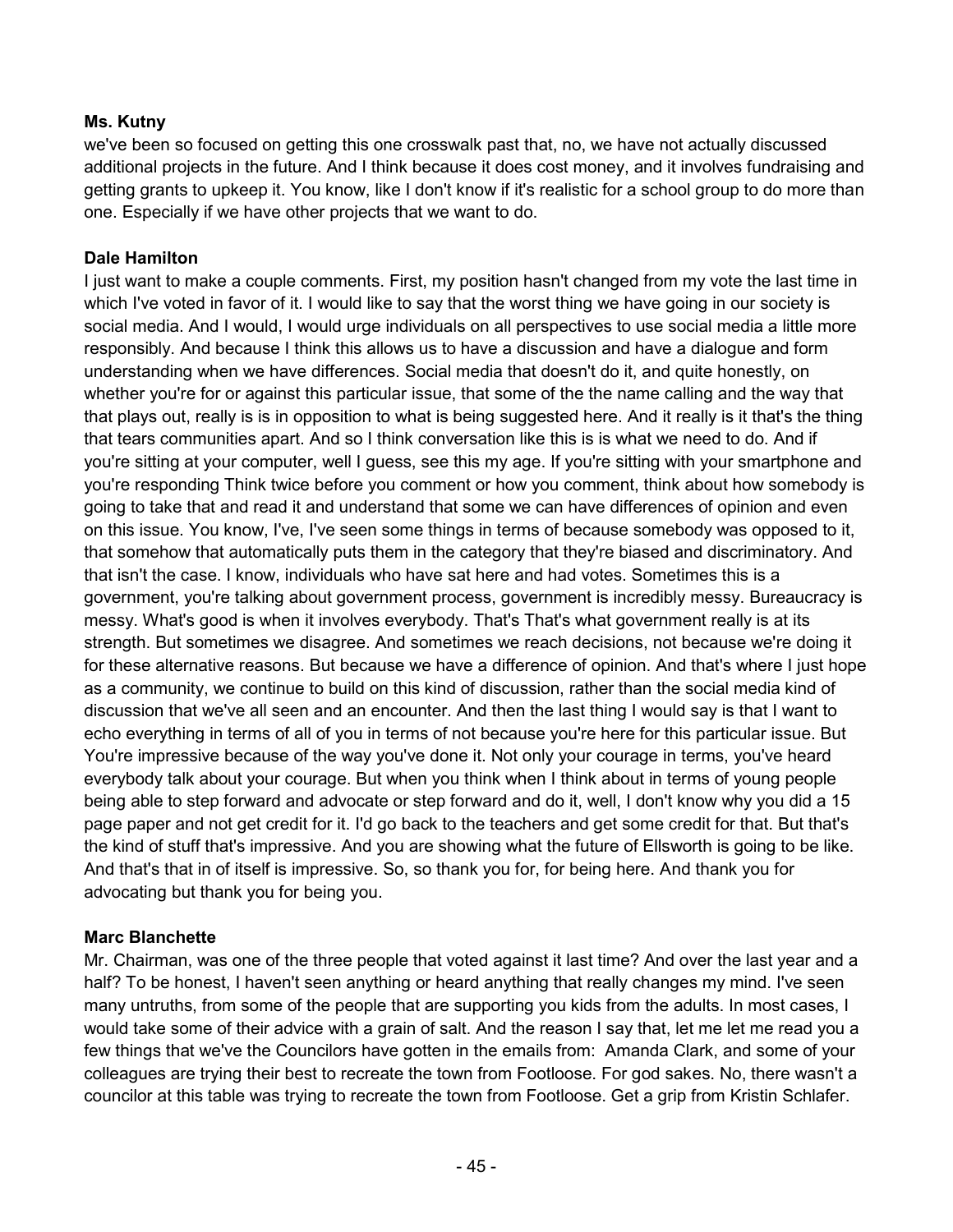Okay, the MDOT is responsible for testing and setting safety standards. They have stated without any doubt that rainbow or brightly colored crosswalks are safe. No, they have not. They have stated that in a 25 mile an hour less zone, they are acceptable. They said nothing about safety. There's a big difference. On 3/12, Nick, Nevarre, and this is one this this gets to the the social media comment. Will you be voting on the side of acceptance and equality or will you'll be voting on the side of hate and division. So if I vote against it, all of a sudden I'm on the side of hate and division. I don't have a thing against you guys, against you kids. I love every one of you. You did a great presentation tonight. And it took a lot of balls to do what you did. But it has there is no hate and division involved in this. On 3/13 and Joseph Nebosny there are no safety issues involved. Really. It's a crosswalk. It's designed to get you across the street safely. For three years now, I've had an eye issue bright lights at night and I don't play well together in the sandbox, especially on these crosswalks now that can barely be seen. I want to make sure that I can get across that street safely to the young woman who said have you ever seen anyone struggling to use a sidewalk? Yes. I have a gentleman over here with the cane three times, I've seen him walk across the short distance. Three times that I've seen him almost fall to the floor. be lucky that you have two strong legs and two strong eyes, all of you people. It isn't always going to be that way. On 2/27, Peter Lione, please don't hide behind safety issues. We all know that's not real. bullshit. It is real. I have I represent 8300 people in this city. I can't take just one group of people and give them what they want. And then cast aside everybody else. I have to weigh everything. I want to make sure people get across these streets safely. Don't let ever let anyone tell you that safety is not a factor in this decision. That is just so wrong. It is completely effective. On 3/2 Nate Hansen, calls veterans, veterans Nate a subset of our community. That was infuriating personally, to me. Apparently, you have never ever ever knelt at the foot of veterans grave cleaning it, having a conversation with them. No matter how long ago they died. I've done it over 200 times. And to refer to them as a subset. If it wasn't, if it wasn't for the veteran. Excuse me. You can't respond. He can't respond. Right now he's he's responding to an email wasn't for the veterans of this

### **Dale Hamilton**

We're not gonna get in. Listen, everyone, please. Listen. Listen, we gave everybody an opportunity to speak let's let it let me finish. Because the next thing I will say is that if we can't have this discussion, if it's going to be interrupted, and I understand your frustrations, but if it's going to be interrupted, we will clean out the room and conduct our business without anybody here and I don't want to have that. So please let the discussion happen. And we'll move forward just like we listened to you. Please let me you don't have to agree with what's being said. All I'm asking you to do is listen. Thank you.

### **Marc Blanchette**

If it wasn't for the veterans of this country, we wouldn't be having this meeting tonight. Having this discussion, there's a very good possibility of that. Never, ever, ever. deface the name of the veteran? I also find it somewhat unusual that of all the comments here tonight. Not one word was mentioned of the rainbow flags that were hung up for the month of June last year. I believe there were ten of them, or nine so Did that make anyone safer? I don't know. I'm just I. I'm of the belief that putting paint down on the sidewalk makes it unsafe for the public at whole. And if there is a if it is approved, I would suggest that the crosswalk that the black of the pavement and the white of the paint not be disturbed by having collars bump up to it. In other words, let's say the the line is 18 inches wide each. Each line is 18 inches. Have your colored blocks. No bigger than two thirds of that are no no bigger than two thirds of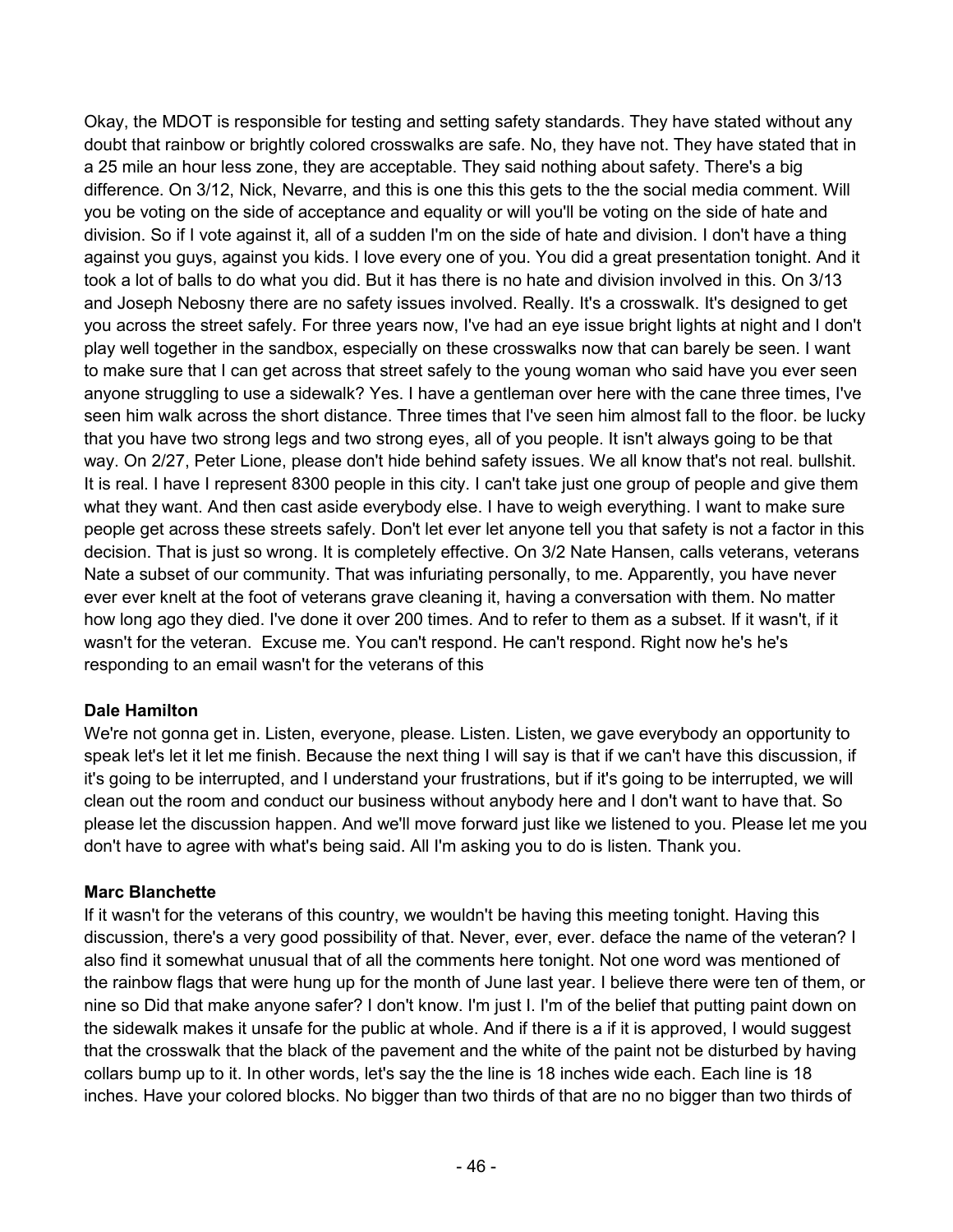the whole white structure and have it centered. At least that way your white paint is going still is is going to still be contrasted against the black of the pavement and can be seen. The two crosswalks at the high school. I'm sorry at the at the two schools, they're very, very difficult to see when it's raining. And they're very difficult to see after about six weeks, that they've been down because the dirt has gotten on them. The colors are somewhat, they're dark, they're using dark reds, dark blues, there's nothing bright about them. And so after the sun gets on them, and after the vehicles go over them, and they get covered, and they're extremely difficult to see, you can't see the white, the, in fact, the one at the high school, The White Stripes is much narrower than the color blocks, it should be the other way around, you have to make safety a priority. Thank you.

# **Dale Hamilton**

Councilor O'Halloran.

# **Steven O'Halloran**

I'd like to apologize for the nasty tone that I just experienced.

# **Dale Hamilton**

One of the things I would ask our counselors to think about at least consider as you're mulling over your vote, I think the location mitigates some of the safety concerns in in that we're we're looking at turning that area into a permanent parklet. Which means that traffic will not be turning down that road anymore. And it will, it will address a lot of the safety issues. So I just asked, I hear the safety concerns, I asked you to consider that with this particular issue and and perhaps there's a way to take some of the issues about making sure that the the white is standing out and and work collaboratively to design it to have something that that meets all of those conditions. So I just put that out there for for thinking. Councilor Hanson

# **Casey Hanson**

It's been said before, but I just want to say again how proud I am of you kids came up with a thoughtful, caring, wonderful, fully funded plan to show your peers that you're there for them and you care for them. And I think there's a real likelihood that that makes people safer. I'm unbelievably proud of you. And I'm even more proud of you because you came before this group and and you were rejected by this group two years ago. And yet you knew your plan had merit, you knew how important it was for your community. And so you persisted and you responded to the safety questions that were brought forth. And you're back here today putting yourself in a position of being rejected again. And I just think that requires incredible courage and bravery. I know that when you came the last time that is one of the reasons that inspired me to run for city council and be a part of this community because I was really inspired by you guys. Of course, there's this argument that we shouldn't support you over other groups, but that really doesn't hold water because we do support other groups in this town. We hang flags, honoring our armed forces in this town and the City manages and displays those flags. I'm not a veteran, but I love living in a city that celebrates its veterans. And October we like to cupula pink to honor people who are fighting breast cancer. I'm not a breast cancer survivor. But I love living in a city that supports its breast cancer fighters. At Christmas time this year, the city funded erecting a Christmas tree to celebrate the Christmas season. I'm not a Christian. And I love that Christmas tree and I love living in a city that celebrates the people who celebrate Christmas at that really wonderful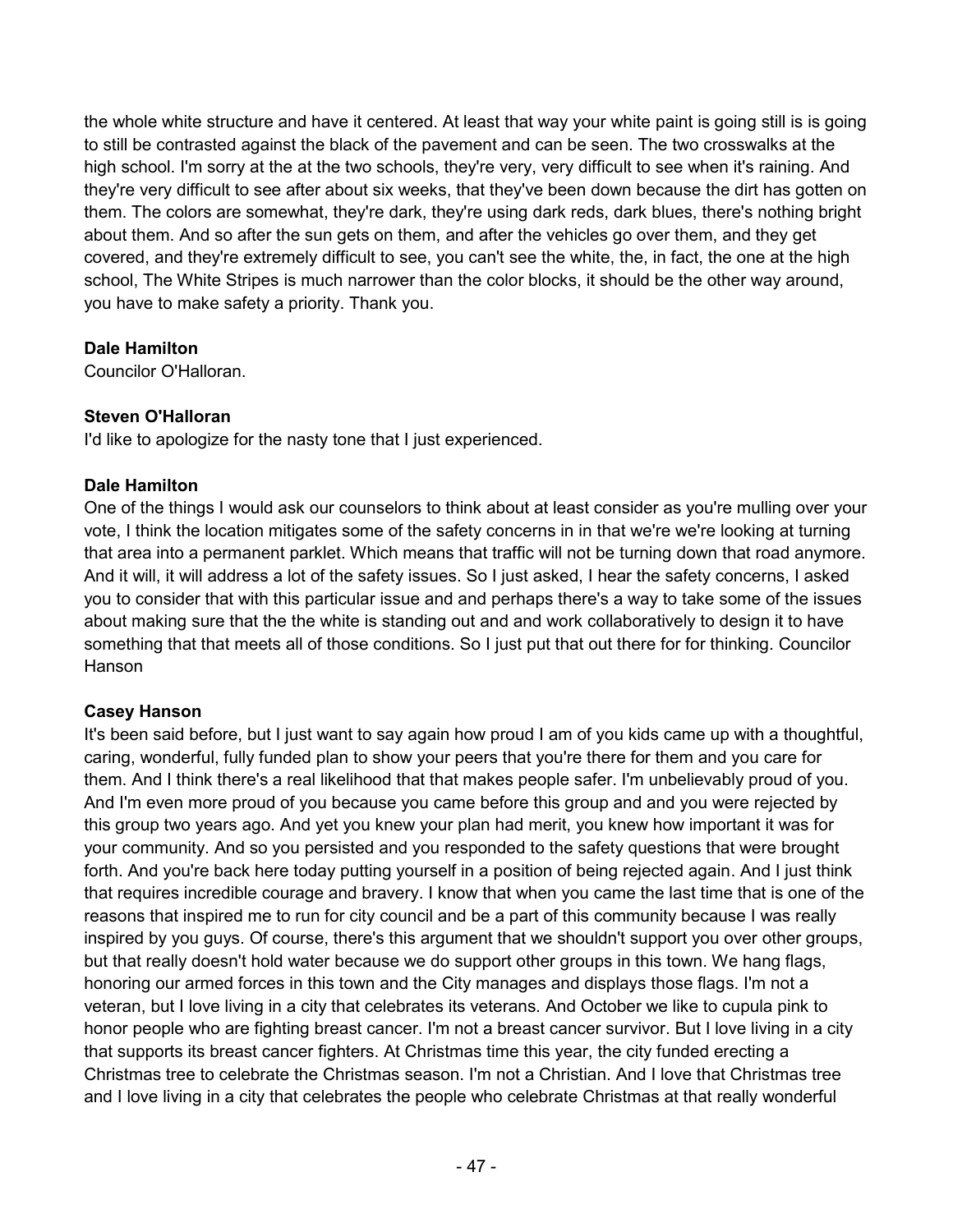time of year. There's no reason not to celebrate this group exactly the same way we celebrate all of those other wonderful groups. It's part of what makes the city great. This morning, I counted the number of emails that we got that we city councilors received from constituents about rainbow crosswalks over the last couple of weeks. And there were 16 emails in favor of the project and three opposed to the project. That's just people from Ellsworth, I wasn't counting anybody outside of Ellsworth. Last fall when I was running for city council. I was very outspoken in my support for the LGBTQ community in Ellsworth. And I received more votes from this from voters in this city than any other candidate did. I am convinced that Ellsworth is a community that wants to support these students. We are a caring, inclusive and welcoming city and supporting this plan will confirm that. As I've been pondering the issue over the past several weeks, the phrase that keeps popping into my mind is that it takes a village to raise a child. And I think about the ways that my kids growing up here in Ellsworth, have been formed by living in Ellsworth and I really think that saying rings true for me it does take a village to raise a child. We are the village. These are our children. I hope my fellow councilors will join me in showing love and acceptance to these amazing students. And with that I move to accept the GSDA proposal to paint a rainbow crosswalk on Franklin Street.

### **Robert Miller**

And second

# **Dale Hamilton**

motion a second further discussion. Councilor Kaplan.

### **Michelle Kaplan**

so I get to disagree with the rejection aspect. When I abstained last year, it was because there were some outstanding questions that I had had. I wasn't for or against rainbow crosswalks half the time. I just want to make that perfectly clear. And that as far as the military flags and the pink ribbons, those cover a cross section of the community. Doesn't matter what race even what gender a person is, you can still get breast cancer. As far as military service, people evolve, sexual identities and races and socio economic status, all join the military, we all lose someone. As far as the rainbow crosswalks, especially the one on Franklin Street, being unsafe. I don't see it as unsafe as it was made out to be last year, where the federal government was actually taking money away from certain communities that put the rainbow crosswalks in places over 25 miles per hour. And they told those communities, if you don't remove the crosswalk, we will withdraw that federal funding. That was my big bugaboo last year, knowing what budgets are like and being accountable to taxpayers. I am a big believer in equality. Not equity, but equality, equality for everyone. I am from the Martin Luther King era. And one thing Martin Luther King said, as far as race, he wanted to be judged not on the color of his skin, or in today's world, your sexual preference, your sexual identity, whatever, but by all the content of your character, and I say let's go one more. Let's not judge anyone. On any circumstance. Okay, I had the privilege of meeting don't ask me all your names again. But with Griffin, Ren, Elizabeth, Alex, Abbey and I forgot the name of the first one I told you I was gonna forget but I met with them and they spoke from their heart and they moved me into tears and I don't think any kid should go through go through some of the things that these kids went through you hit me right there nobody does that. So I'm not opposed to the crosswalks.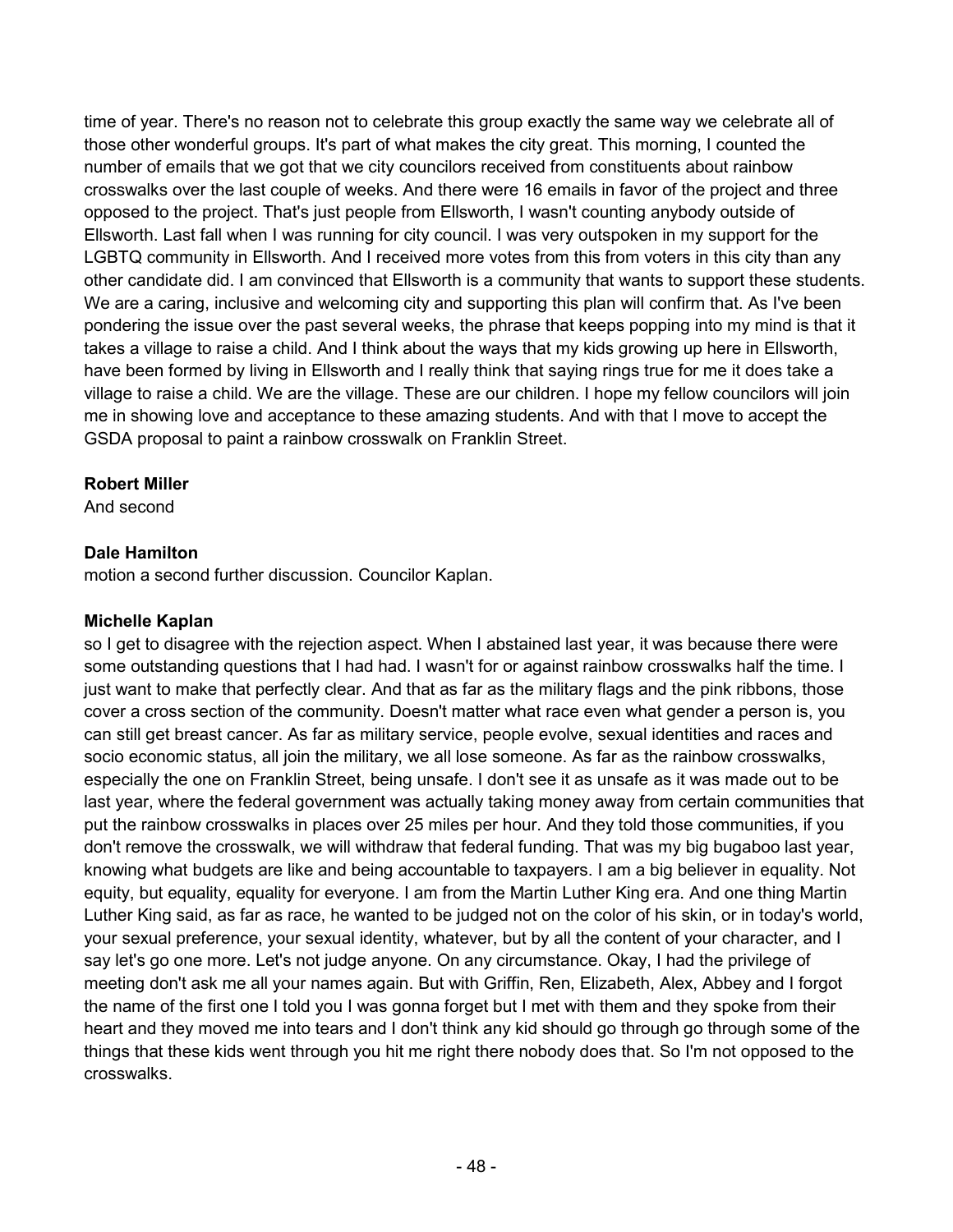### **Dale Hamilton**

Any further discussion Seeing none, all those in favor of the motion All those opposed? Motion passes. For the record, you now have to stay for the rest of the meeting. But they're leaving anyway. So we're gonna we're gonna continue so if you can just all right,

### **Item #24- City Waste Water plant acceptance of sewage by Non-Ellsworth residents**

### **Dale Hamilton**

Item 24 discussion and action to request the city wastewater treatment plant only accept sewage from pipe connected Ellsworth residents, effective June 30 2022 sponsored by Councilor O'Halloran

### **Steven O'Halloran**

Can we give them just a minute,

### **Dale Hamilton**

I know I'm done. This is to move them along.

### **Steven O'Halloran**

Thank you, Mr. Chairman. When I became a counselor, I was taken to city facilities around the city. And one of the things I noticed was how much outside sewer we were getting delivered by trucks that may or may not have been from outside the city. And that concerns me when I see the financial statements of that particular department in the red. Now admittedly, the financial statements that I have analyzed are from June of 2020. And I had at a finance meeting mentioned that maybe we should look into that we have a an asset there that might be being wore out quickly, that we have to pay for. And when I saw so many outside trucks coming in, I'm like, Wow, this this is scary. I saw a trash pump, perceived to be jumping the system a little bit. And I'm not saying that's the truth, because I know nothing about the sewer. But when I see a facility like that, that was built for the city of Ellsworth. And it is being used by more than the city of Ellsworth. That makes me nervous when I saw so many trucks coming in there wearing out the infrastructure and the financial statements that the accountant had prepared. That was paid 1000s of dollars says that there's a loss there. It concerns me. And therefore, I would like to see the city of Ellsworth except sewer from the paying sewer customers in this enterprise account. Therefore, I bring that before you tonight for discussion and possible action.

### **Mike Harris**

my name is Mike Harris. I'm the Ellsworth wastewater superintendent. And so I just like to really just lay it all out there for you guys. So you can see.

### **Dale Hamilton**

Before you start, I guess I just want to jump in and ask a couple of questions of Councilor O'Halloran, I I questioned whether this is the right forum for this initial discussion. I think there's a lot of information that should be vetted through the finance committee, that there's a lot of preparation work that should be collected to bring it back to this council because I don't think we can do do justice to this issue. without having it vetted in that manner. I just I think this is it hasn't gone through that process where a committee can dive into it and get that information. And so that's, that's what I would suggest is that we we utilize that process to gather the information that we've that we need. absolute legend.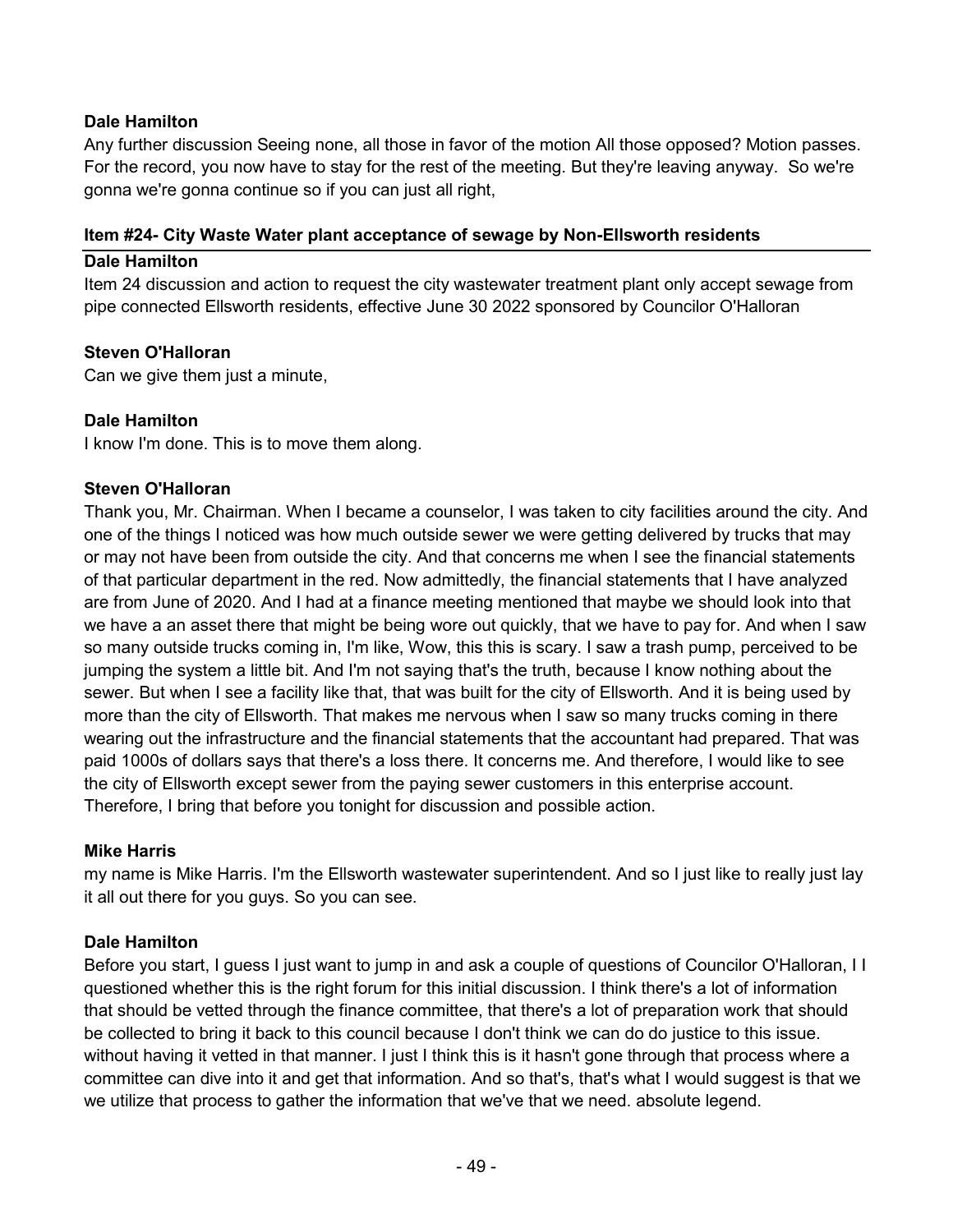### **Marc Blanchette**

Mr. Chairman, I agree completely. Therefore, I would move that we table this indefinitely.

### **Robert Miller**

Second,

### **Dale Hamilton**

there's a motion to postpone indefinitely second discussion on that motion.

### **Michelle Kaplan**

So this is something that could be looked at at budget time. When we're doing the budgets,

### **Mike Harris**

I can give you an information need right now. Okay. The department shows a negative loss because of depreciation. Depreciation is a non cash transaction. Okay. That's an accounting thing.

### **Dale Hamilton**

I just have to stop here because we have a motion. Yep. Sorry, I had a second on the table. And we're in discussion.

### **Steven O'Halloran**

To clarify, I didn't bring this to the Finance Committee. And it was kicked around and I had suggested that perhaps we have an accountant look at this a CPA firm. Because depreciation is a part of that loss. And I'm using round numbers, a half a million dollar loss with \$300,000. Depreciation, those are round numbers very round. Okay. And I did bring that before the finance committee, as you know, and it was not well supported. It makes me nervous when I see all of this debt on this facility.

### **Dale Hamilton**

So it just don't want to interrupt but right now, we the motion that we have to debate is to postpone indefinitely, not the the issue at hand. So right at this point, that discussion has to be about the merits of postponing or not postponing this discussion.

### **Steven O'Halloran**

Okay, then if that's the case, I would like to say that I'm in opposition of tabling this issue and kicking it down the road. This is a real issue. For the City of Ellsworth, I did go through the Finance Committee. And I think that this is the only forum if the Finance Committee didn't want to hear it.

### **Casey Hanson**

if we table it indefinitely, is that the proposal table indefinitely? That would mean if it goes back to finance committee or another committee and more information is found out it can come back here?

### **Dale Hamilton**

Yes, it can come back at any time that it just needs to be reintroduced.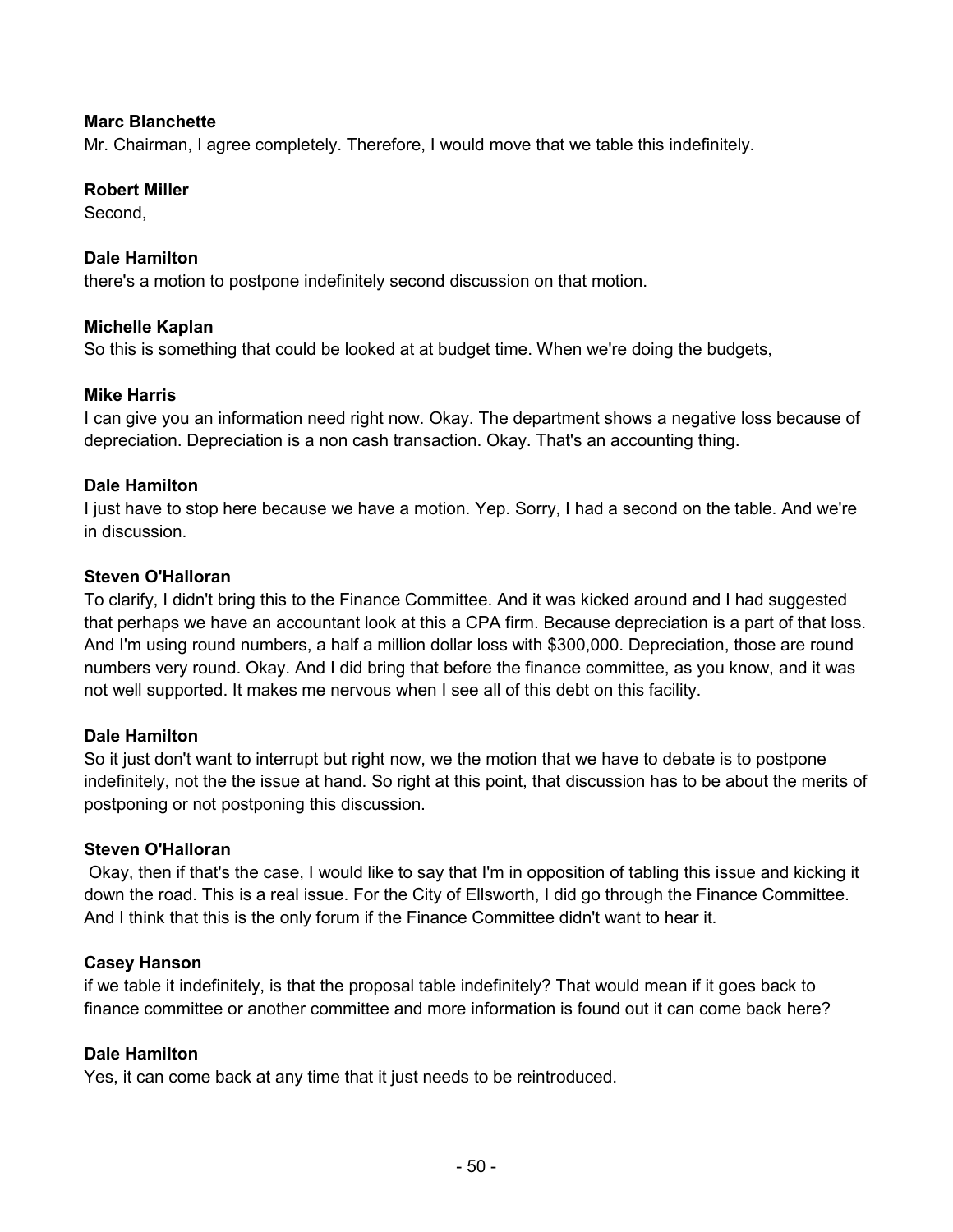### **Michelle Kaplan**

What's wrong with just hearing what he has to say and just, I'm trying to get so so you're saying that you see trucks dropping stuff off, and then you also see a loss. And I don't understand what the problem is, which is hearing it out.

### **Dale Hamilton**

That's your argument in terms of not postponing. Any other comments about the motion? On the table?

### **Gene Lyons**

I guess I wonder, without those trucks dumping, if it would be a bigger loss. And so I don't know, maybe like you said, we need to get together and actually figure out what it would be without them trucks dumping what it would be with them. What would wear out quicker if they weren't dumping it maybe in the end.

### **Dale Hamilton**

So let's wait. Let's act on this motion, which we have to do by Robert's Rules. And then after whatever that decision is, we can take the next step in terms of where where we go next, depending on what the vote is. But we have to by Robert's Rules, we have to act on the motion on that's been put on the table. Any other discussions about the motion? All those in favor of postponing this item indefinitely? Five, All those opposed to two the motion passes. Now in terms of where this goes, there can be a referral to committee. If, if that motion wants to be made, where that committee, whatever it is, I'm assuming the Finance Committee would then be tasked with vetting this issue and getting those questions answered. And then bringing that product back to this council so that it's a directive from the council. that for whatever committee is tasked with. So if somebody wanted to make that motion, that could be the next step in terms of what you're talking about. That's one possible solution. I only throw that up there as a potential option.

### **Casey Hanson**

I would make that motion to send this question to finance committee to discuss and bring back to city council. So

### **Michelle Kaplan**

second,

### **Dale Hamilton**

motion and second. Any discussion? Seeing none, all those in favor? All those opposed? All those abstaining? Motion passes. So the Finance Committee will be tasked with vetting it. So we'll set up a time Finance Committee, we'll set up a time to have you come, we'll gather the facts. When that those facts are gathered. We'll put this back on the agenda and go from there.

### **Item #25- City Waste Water to no longer dump product in Ellsworth**

### **Dale Hamilton**

Item 25 discussion and action requests the city Wastewater Treatment Plant no longer dump any product in Ellsworth, effective June 30 2023, sponsored by Councilor O'Halloran.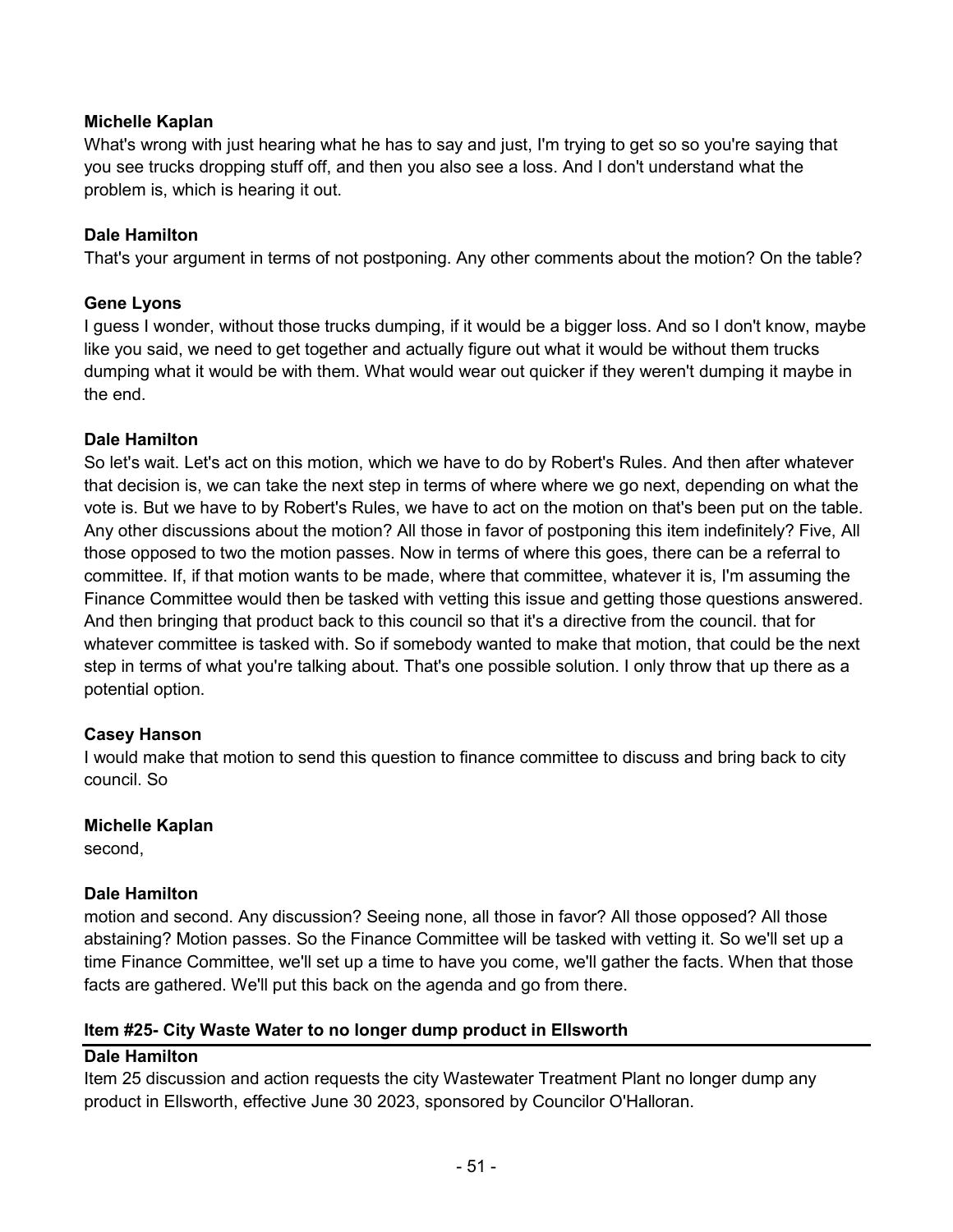### **Steven O'Halloran**

My comment or my reason for putting this on is I'm told that our contract ends with the contractor that we lured to town to have this composting site at appears that the signed contract ends on June 30 2023. The city has entered into an agreement to with this company in the industrial park to accept our sludge. I believe that we're contributing to our own problems there. I would like to see the city no longer dump and create all of these problems. I feel like we're we're creating some of our own problems by dumping at that site. Therefore I bring before the council tonight this motion to no longer dump our is it sludge product.

### **Mike Harris**

I call it biosolids.

### **Steven O'Halloran**

okay biosolids in this city. Prior to that my understanding is we were taking it to a landfill a number of them

### **Mike Harris**

were taken into another compost facility.

### **Steven O'Halloran**

okay. Outside of Ellsworth. Okay. So I bring this before you tonight for discussion and possible action to make sure that we stopped contributing to our own trouble here in this town.

### **Marc Blanchette**

Mr. Chairman, I move we table this indefinitely. The contract with the company expires June 30 2023. And if we don't have a contract, we can dump there anyways. Anyway. Looking at the lateness of the hour, what is the sense of even discussing this? When the contract expires our right to dump their expires. So it's, it's we already know that we can't dump there after June 30 2023.

### **Dale Hamilton**

So you have a motion? Is there a second?

### **Robert Miller**

**Second** 

### **Dale Hamilton**

motion a second discussion on postponing this indefinitely? Just when it's time to renew the contract, it'll just come up in council anyway.

### **Michelle Kaplan**

When it's time to renew this contract, it would just come up in council anyway.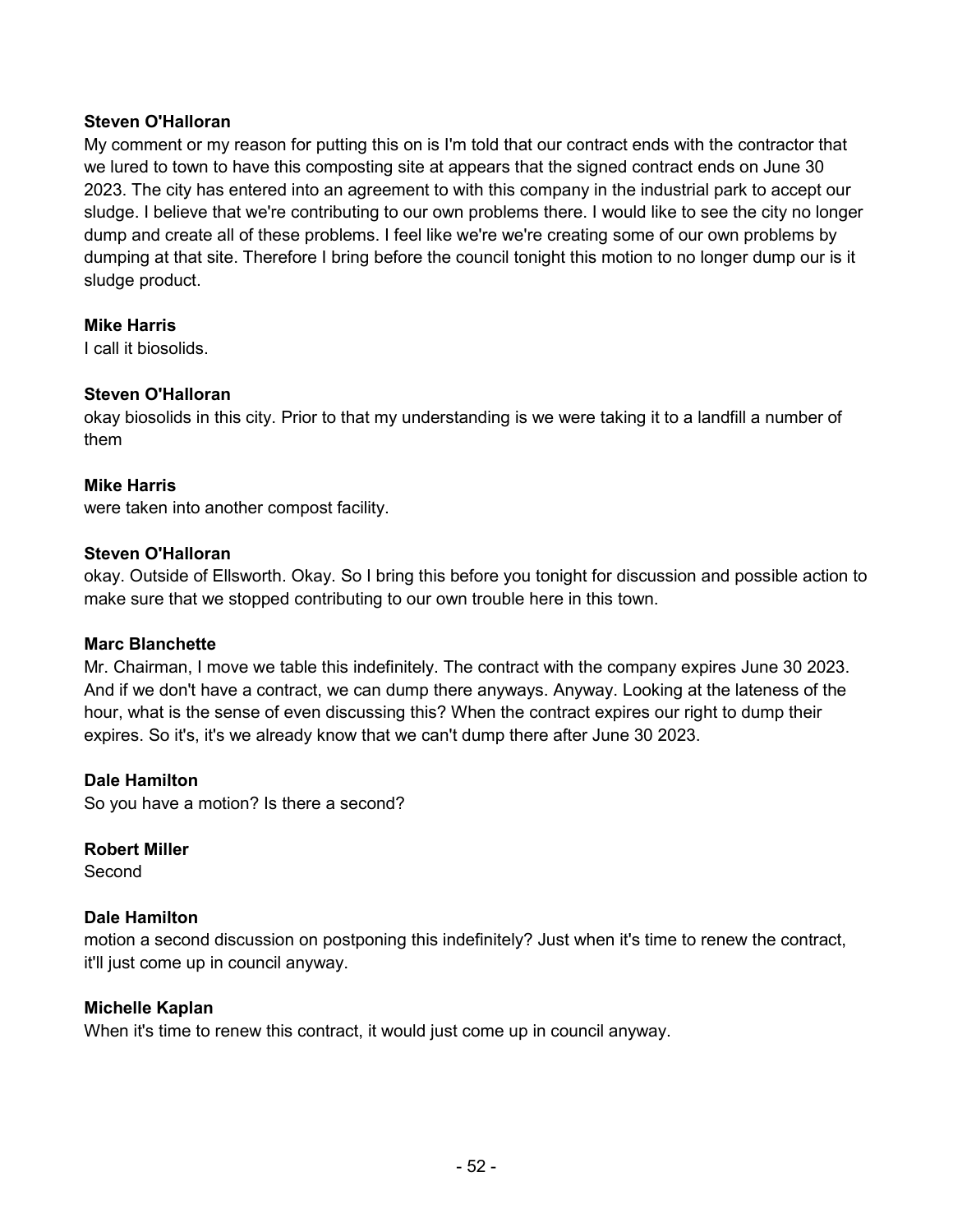### **Mike Harris**

Yeah, I mean, we have a contract with Maine organics Josh from Maine Organics is here tonight and yeah, that's correct. I mean, at this at this time, it's a good possibility that the contract will not be renewed. But it's completely his business decision whether he decides that he would end the contract or come to put in a bid with the city to have another contract. And at that time, you guys would have the option to

### **Dale Hamilton**

so Councilor O'Halloran, in terms of where we have a motion to postpone indefinitely. Just wondering if if you agree that perhaps if this motion passes, perhaps having Mr. Harris present an alternative plan based on what he just said in terms of its, it's going to expire, there needs to be an alternative Would that be something that he could come back to? And we could then vet that issue at that time? If you're

### **Steven O'Halloran**

asking my opinion, my opinion would be everyone so far that has spoke on this issue, it seems that is assuming that we can't dump without a contract. Is that the truth?

### **Mike Harris**

Yeah, I can just take my stuff to Josh's site. Yeah, too bad Josh. I'm dumping here anyway.

### **Dale Hamilton**

I don't want to drift too far from the motion on the table. Any other comments about postponing this indefinitely? Right. All those in favor of postponing indefinitely. All those opposed? One opposition.

### **Item #26- Enforcement of the Odor Ordinance**

### **Dale Hamilton**

Item 26 discussion and action to request the city of Ellsworth enforce the current odor ordinance by June 30 2022, sponsored by Councilor O'Halloran.

### **Lori Roberts**

Hi, my name is Lori Roberts. I'm the code enforcement Interim officer.

### **Dale Hamilton**

Lori, can you just wait to say I got to turn it over to Councilor O'Halloran to introduce the item.

### **Steven O'Halloran**

I bring this before you tonight. I'm not having a very good record here. But I'm here anyway. So here we go. It seems to me that everybody's scared to deal with this ordinance. And we've got an illegal act legal representation, I'm told that says that it would be hard to enforce an odor ordinance. So I feel like if we need to put an end to this problem. And it's been going on for close to five years, maybe four years, is that fair? Four to five years, maybe somewhere near right here. And at some point, we get to draw a line in the sand. And this needs to stop the these businesses are being affected by this. And I'm I'm here tonight to say whether it's tough to enforce or not tough when force my understanding is it's an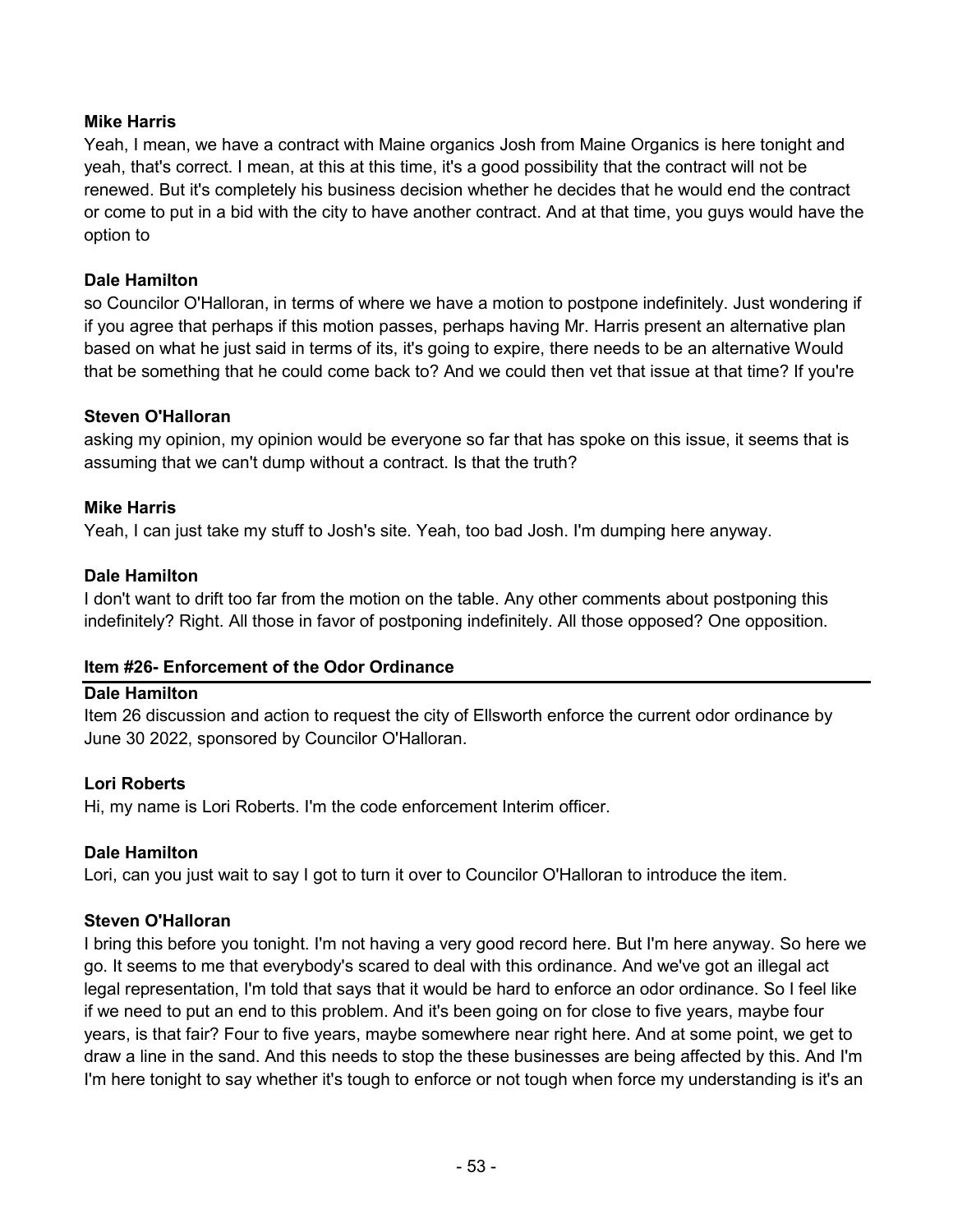ordinance. And it's there for a reason. And my vote, or my suggestion would be on June 30 22. To attempt to get this problem under control and enforce this ordinance.

### **Marc Blanchette**

Mr. Chairman, given that Mr. O'Halloran has some business interest in the park, via a retail display on the corner of that park, I would ask that as far as discussion and action on this item, that he recused himself, because of that conflict.

### **Steven O'Halloran**

Actually, it's the odor that brought me to that area. When I first brought this up, I had nothing there. And I have an overflow yard there now. Because I was dealing with everyone's complaint about this, I rented that spot for three months to put sold buildings, and there's no operation. And it's the odor that brought me there to be frank with you.

### **Marc Blanchette**

Operation and not, you still have some products stored there. That gives you a conflict of interest, as far as this is concerned.

### **Dale Hamilton**

So in terms of trying to get over, I guess that a couple of questions I have, and I'm sure you get to this, but I just wanted to throw them out in advance. So you're thinking about it. One, I understand that the city regulates some of this with our ordinance, but some of this is also regulated at the state level. So if you could talk about that, and I'd also be interested in terms of the ordinance what the ordinance says and what the enforcement what that means. What does that mean the city to enforce and what are we enforcing and what have we done? Those? Those are the kind of questions I have.

### **Michelle Kaplan**

I'm just wondering. I have smelled stealer at times, and it's it really is overwhelming. But how do you differentiate the smell of the landfills are not landfill but the transfer station versus the smell of the compost facility. And I can only tell you that they do smell different, but how do you it's they're both in the same industrial park. So if you enforce it for one, how do you not enforce it for another?

### **Dale Hamilton**

And the answer is,

### **Lori Roberts**

well, one is licensed through the DEP. And that would be the compost facility. And, again, our past responses to complaints, we had sent them to the DEP. And in meetings with our attorney, I just wanted to make sure that we were doing going about it the right way. And the attorney suggested that they made we make sure that they're following their operations manual that the planning board approved. And so with additional complaints that we've received as of the beginning of this year, because that's when I met with the attorney, I have been going out, sometimes with Mike, sometimes with other people in our office at least once a week, or when we have a complaint. And I was able to schedule a meeting with Mr. Johnstone from DEP who is now in charge of this Mr. C has retired who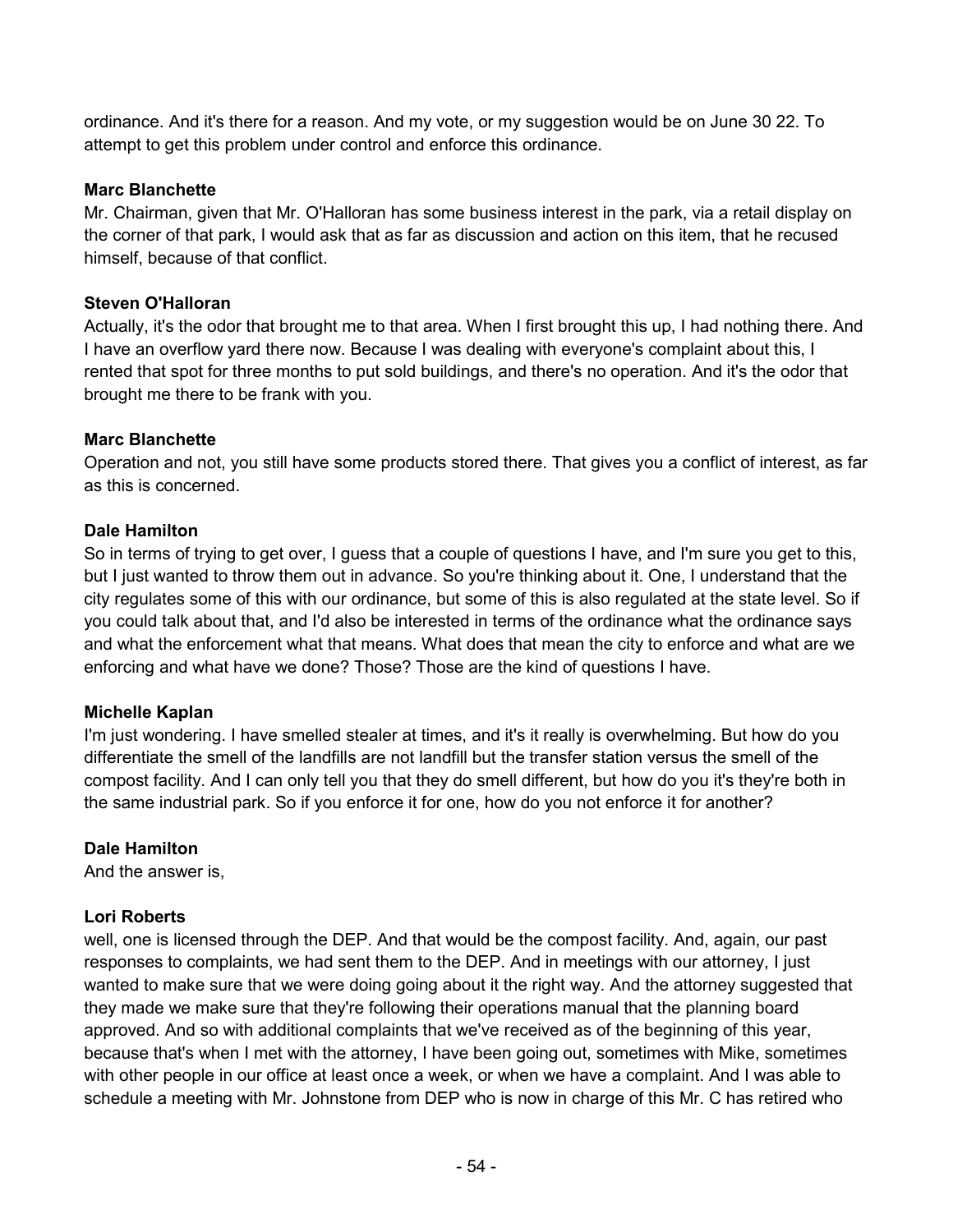was in charge of this project. And through the DEP and his suggestions were, again, following the operations manual, about when someone comes to complain that they, the compost facility, hands them a complaint form so they can log what time it was, was it the time that they were getting product delivered? Either the seafood? Or was it the time that we were getting sludge delivered? All of those are supposed to be logged through his operation, and being able to either cross reference as to what was happening. His other suggestion, a suggestion was that smaller piles, the air or the arrows, or how do they win rows, these win rows of product are airing out they should be smaller piles, and that would tend to not produce as big of an odor. And then when they go to turn them again, it wouldn't produce as big of an odor. They're covered with Chip wood chip when they come and they try not to turn them now since we've received so many complaints. They try not to turn these piles when the wind is blowing and they have a wind sock there. They have pretend Falcon there which the seagulls don't like. And as we've been going out and they're doing these procedures, it doesn't smell as bad. I can't even smell it when I'm going down the Moriahville road or going down the industrial road. I can only smell it when I get on to the site. And I'm right there where they're doing the work. And Mr. Johnstone also suggested that that they compost maybe the Jackson lab shavings to also be able to put on top like they would the wood chips when the product arrives to lower the smell. So I, Josh says he can regulate when the seafood comes. He can. His son suggested maybe putting the Jackson lab shavings in a room or in a section where there's a blower which blows air through it to keep it to get it going. I didn't know much about

### **Dale Hamilton**

So what all that with all that that you talked about? If if there were some motion that said that the city of Ellsworth needs to enforce the current odor ordinance? What would be different than what's happening now?

### **Lori Roberts**

They all we could do is fine them.

### **Dale Hamilton**

And what does that look like?

### **Lori Roberts**

Well, it can be 100, up to \$100 a day to \$2,500 a day and each day is a new violation.

### **Dale Hamilton**

And what what would that be subjected to in terms of what would qualify that? What would how would you determine a violation of odor? What what standard is used for to measure that? So that what would

### **Lori Roberts**

Oh, it's not supposed to cross the property line. Is that what you mean?

### **Dale Hamilton**

Well, I don't know what the I don't know how you interpret the ordinance. I'm trying to understand if if, if there's this an enforcement that we're not doing, what does that look like as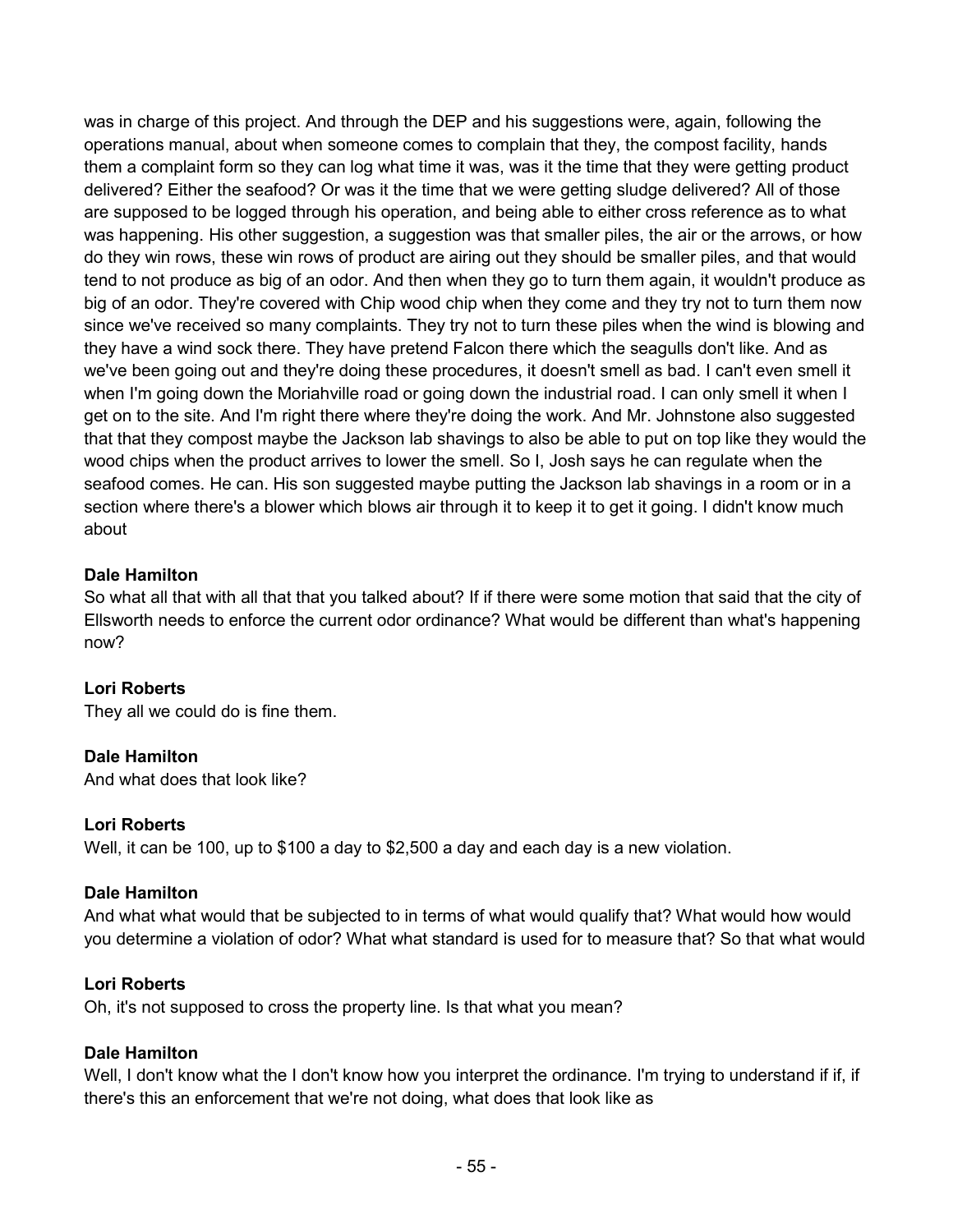### **Lori Roberts**

I would have to consult was the attorney about how to approach a fine? We've never fined anybody through the Ellsworth Code Enforcement Office.

# **Mike Harris**

So far, so answer your question. We don't have the technology to quantify the odor. And by the way, at this point in time neither does the DEP, which he was very clear about saying, and they don't have anybody qualified to conduct the odor testing if they did have the equipment. And so I don't think that it's proper to try and enforce an ordinance based on subjectivity. That's what I think it's very clear that you do need a standard to say, let's further the example say, hydrogen sulfide, hydrogen sulfide is what you smell when you smell sewer, people rotten egg, or that's hydrogen sulfide, there are meters, I can detect the level of hydrogen sulfide in the air and tell you, Hey, you're not supposed to go about 10 parts per million, and you're at 50 parts per million. And so therefore, you're violating, we don't have that we don't have that capability state, right, at this point in time doesn't have that capability. And so that's what makes enforcing the odor ordinance, particularly challenging, as well as, as was mentioned by Mrs. Kaplan. If you're going to do it for one, then you have to be consistent and do it for all. So now we're going to talk to our transfer station now we're gonna talk to maine shellfish. Now, you have to talk to the wastewater plant, and we haven't been putting out odors like, it was like we used to on Water street. And so that was the discussion, I was having the attorney to basically say, you're opening up a can of worms, and you are not set up to be able to fulfill the obligations, they're going to put on yourself to enforce it.

### **Steven O'Halloran**

So I want to be clear that, that I'm after eliminating the odor. Okay, um, I'm not about and I think my past experience and comments here would be very clear that I said from the beginning, I'm not after making someone's life difficult. I'm not after hammering somebody with a fine. What I'm after, is the people to be able to drive by that, and not call and tell about this odor. And it seems that if we're gonna have an ordinance on the books, that's not enforceable, and let's get rid of it and smell up Ellsworth.

### **Dale Hamilton**

I kind of want to make this a broader discussion as well, as is we've run into, since my time on the council, other types of issues that are very difficult to subjectively measure noise, having businesses that that are located in residential settings, but they're there we are allowed they're zoned appropriately and their their parking has become a question. And this is quite honestly, the challenge that I think we face as members of the city council when these issues come before us that the city faces when the issues come before. And and quite honestly the discussion about we talked about earlier about regulations and too many ordinances and not being business friendly way to draw the line. Being B there are ordinances for a reason. And a lot of times, they're very subjective, to get towards a goal to get to a place when there seems to be an issue to try to work it out. And you're trying to find solutions, which is what I hear that you've been trying to do is to find solutions, and it's not hard and fast. And I think this is the issue. I don't think there's I don't think the issue the ordinance is not being enforced. I don't think there's I agree, give if the if the if we can't measure it, then perhaps we change it somewhat. But But enforcing enforcing it, I don't think is an option. I don't think there's anything there to enforce. I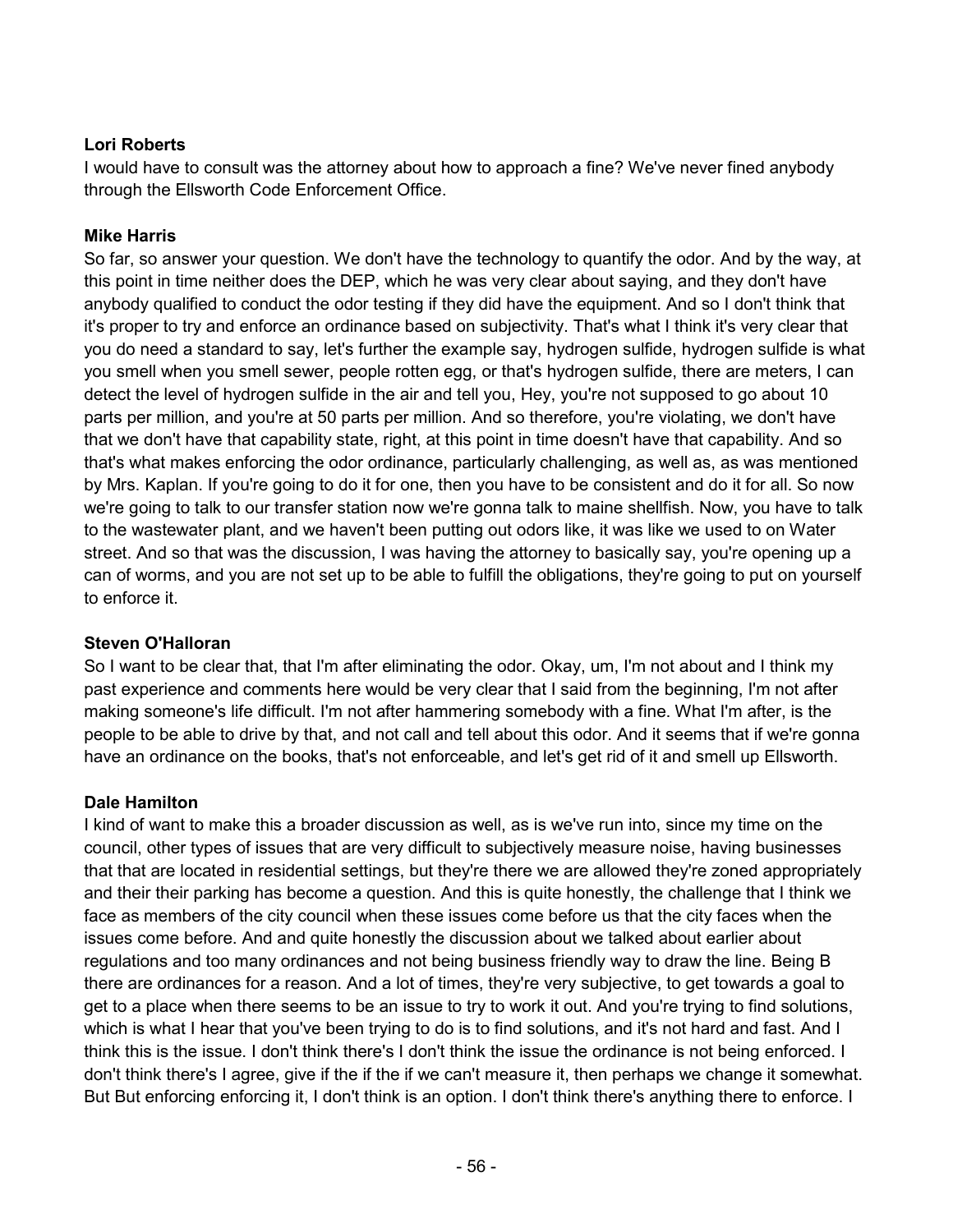think it's incredibly you just said it's subjective. And so if we're going to be business friendly, let's not say okay, if tomorrow when you drive down the road and you sniff it's okay, that's a \$500 smell, versus no that's \$2,500 smell. Now, I'm not in favor of that kind of process. So I think we have to recognize the the subjective nature of this

### **Michelle Kaplan**

you know, what's the use of having an ordinance if you're not gonna enforce it, but at the same time you said, you've never fined anyone

### **Lori Roberts**

no, we would, we would try and get more i If you were violating the ordinance, I would try and work with you send you a letter, if you're not going to comply, you know, we're looking for compliance, I'm not looking to fine people. So we would work with you to comply with.

### **Michelle Kaplan**

And then additionally, I mean, you can, I think that the way you could measure it is in its impact on neighboring properties. For example, if somebody has a upholstery, for example, that they can no longer sell, because it has those flavors in it, if that would be a way that you could measure it as far as impact to me. Properties, physical properties, a smell going through the air is, you know, if it's temporary, just over a course of an hour, that's not that big of a deal. But if it's day in a day out, and I believe that actually, I smelled it more in the summertime, in the wintertime, some of those moist products are frozen, even though they're turned, they are frozen, and that mitigates some of that odor. So I would say that you'd have to look over it over a course of months to see if that's impacting it. The other question I would have is, you know, the biosolids that we're bringing there, do they contain PFOS? What's that doing to the water table? There? Is a river nearby? You know, is that PFOS? Are there PFOS products in the sludge that's being brought there? Actually, I'm glad you asked that question, which isn't really related to the order. So do you want me to answer now, so really quickly, if you can do it under 10 words?

### **Mike Harris**

Now, so our stuff is tested, tested 2020 2021 results came back. And our PFOS levels are well under the established limits set by the state to the point where you could take the biosolids that are produced from Maine organics, spread it on the same piece of property 100 times and still not meet the minimum screen level. And then there's three different chemicals. So two the chemicals, 100 times the third chemical, you'd have to spread it maybe 80 times before it would actually meet the minimum level. So we're one of the communities that can say that our stuff is very low level PFOS contamination.

### **Marc Blanchette**

Mr. Chairman, I'd like to ask the chief of police a question. If you see a car speeding on High Street, and you stop and write him a ticket and taking the court and you have to go testify, you have no equipment. You just say? No, he was going too fast. Is that going to hold up in court? Thank you. If we have no way of measuring, protesting, the state has no way of measuring, protesting. Why? Why are we going on and on and on about this? We have no way to support any kind of supposed Odor Ordinance of Ellsworth.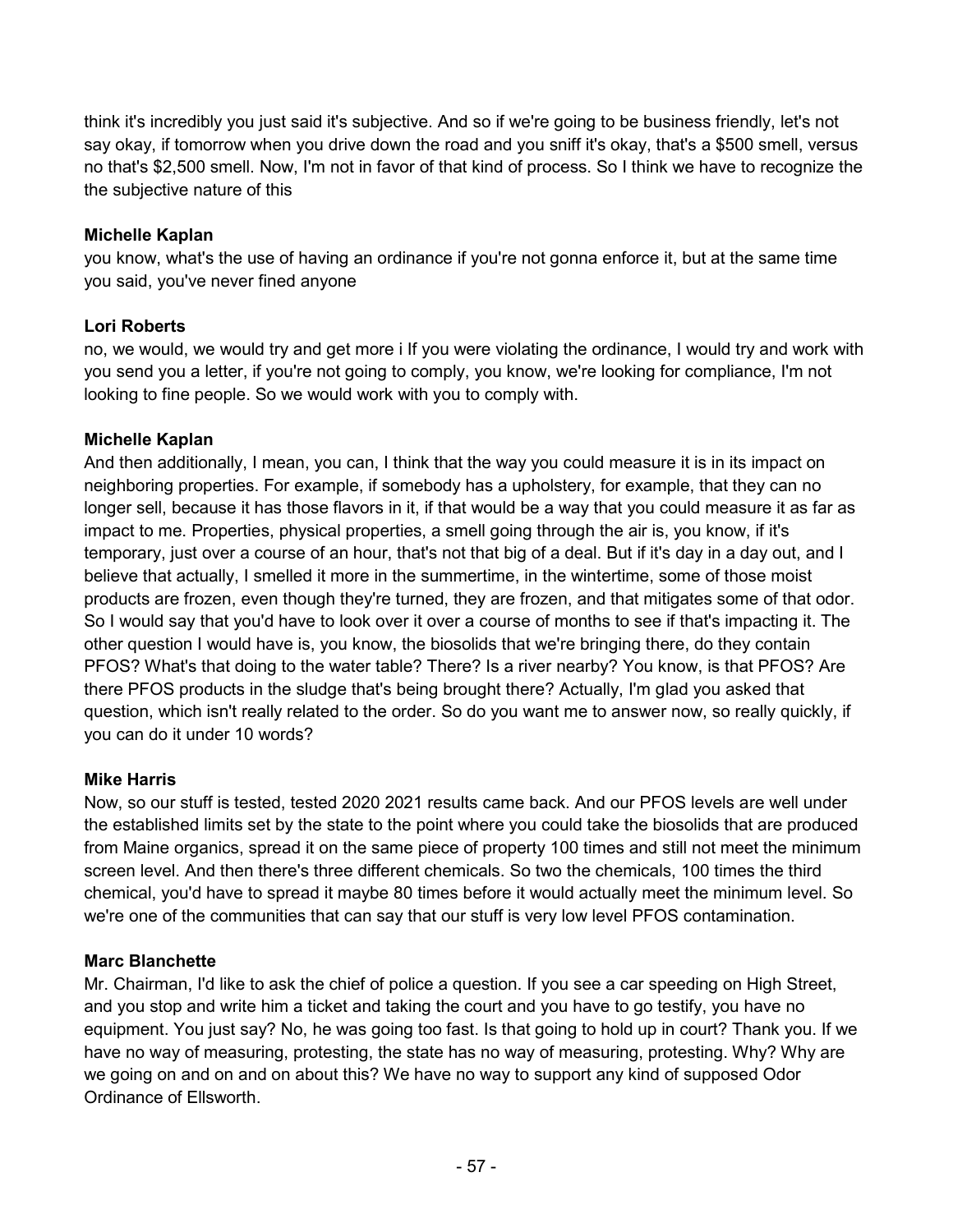### **Gene Lyons**

A question? Okay. Are you currently doing everything you can to keep the smell down?

### **Josh Wellman**

Yes, we are. And that's why I stood up here. I just wanted to tell everybody that we haven't had when she gets a complaint. Usually I get complaints. It's emailed or whatever. And we haven't had any for probably a month and a half. Because we've been doing all kinds of different things we have with the winds blowing towards the neighbors. We don't do anything. If the winds blowing towards the north. Okay, that's flip piles, that screen that's go at it. We've been working nights, we've been working weekends, we work on Sundays, just to make things happen because our busy season is coming up to sell the compost is springtime. So we've been doing all kinds of different things to make it better because we don't want to be a pain of neighbors. We don't want to cause you guys problems. We just want to do business. So we're doing everything that we can. And we're actually working on some other things with the US. wildlife management for the birds, we're working on some different things with them. So, you know, I just want to let you guys know, we're trying everything to make it work for everybody. Yeah, so

### **Gene Lyons**

you understand where everybody's coming from too, right? Totally does. Yeah.

### **Josh Wellman**

Yeah. I mean, it's it the product smells sometimes coming in. So as soon as it comes in, we're mixing it, mixing it and covering it. And like Lori said, some of the ideas that the DEP had, you know, we're using those ideas as well. We're studying it we're we're doing everything that we can to make it work

### **Dale Hamilton**

Councilor O'Halloran, Do you want to turn Your agenda item into a motion to see where it's at. I

### **Steven O'Halloran**

I do not I would like to ask another question, if I may. So it appears that you are really tackling this issue to solve some of the neighbor. problem, right, some of the commuter problems, yes, some of the other problems. So from the time we started until when I first brought this up this complaint that when I got elected, everyone come at me about this. You think you're a better neighbor today than you were three months ago?

### **Josh Wellman**

I do. But one of the things that people don't understand with the compost process, you get an odor, and there might be multiple odors, but it takes time to take care of those odors, it doesn't happen like that. It takes, it could take months to take care of the odors, I mean, you can cover everything. But it can just it can be it can be complicated. It can be complicated, because if you have a pile that is going anerobic, and you just cover it, well, eventually you got to dig into that pile and remix it. And if you're doing that, while you're mixing it all sudden the wind blows towards the neighbors. So what we do now is we email the DEP, Roger Johnstone, we tell them what we're doing. Hey, we're gonna screen today, we're going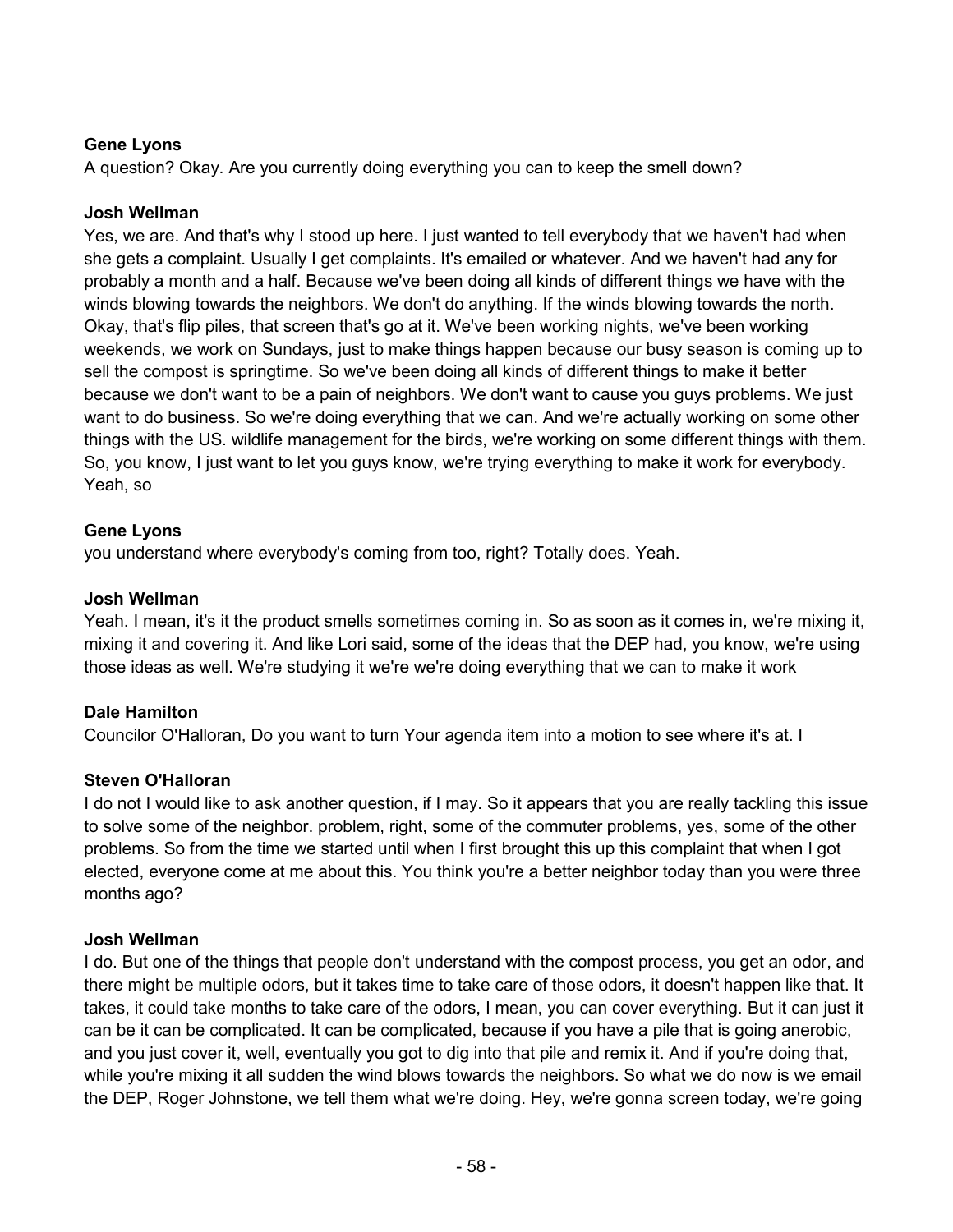to mix today, we're going to do this today, if you get a complaint, we just want to let you know, this is what we're doing. And we're going to do it when the wind isn't blowing towards them. But every now and then, as you guys all know, the wind changes. So

### **Steven O'Halloran**

absolutely. But it seems to me that you folks, from what I'm hearing tonight is it's a better place than it was is. And it will be worse in the summer the odor will improve in summer?

# **Lori Roberts**

Because they have no place to send compost right now. Nobody needs it, you know, in the summertime is when they're getting rid of their product. Right now. They're just accepting. Nobody wants to buy

# **Josh Wellman**

we're screening and we're mixing and we're processing.

# **Dale Hamilton**

Will the compost helped my wife from killing all the plants.

# **Glenn Moshier**

If I may Councilor Hamilton, I think one major difference between now and three months ago is standing at the podium right now. And three months ago, there was very little communication between the city and the property as a business owner, and now and the DEP, and now there's a much more active, cooperative atmosphere. We're engaging with the business owner and the business owner is engaging with us, DEP is involved. And we're working together collectively to try and resolve the issue. Three months ago, there was very little communication. When we got a complaint. As Lori said, we forwarded on to the DEP and the DEP would do. God knows what with it, Mr. Wellman would occasionally hear complaints himself. But now that I think we've engaged, he certainly has been respectful and responsive. So you know, to the complaints into the issues. And I think as we continue to work with him, work with the business, work with the DEP to come up with ways to mitigate, not eliminate, because that's really not an option. But to mitigate the smell. I think that that's going to be a win win situation for for everybody. I think that's what the major improvement has been over the last three plus months.

# **Michelle Kaplan**

Would we entertain tabling it for 120 days to see how they do over the coming months as we go into summer

# **Steven O'Halloran**

well, I would. If there's progress being made, I would support tabling it for longer. Because the last thing we want is to clobber a business. But the same thing that we want is we want the smell factory I want the smell factory to disappear. And I know a lot of the neighbors do. And now does it have to disappear totally I don't think so. But if we're improving it I'm I'm game for revisiting this 6-12 months as long as there's a game plan in place here and it sounds like to your credit that suddenly everyone's working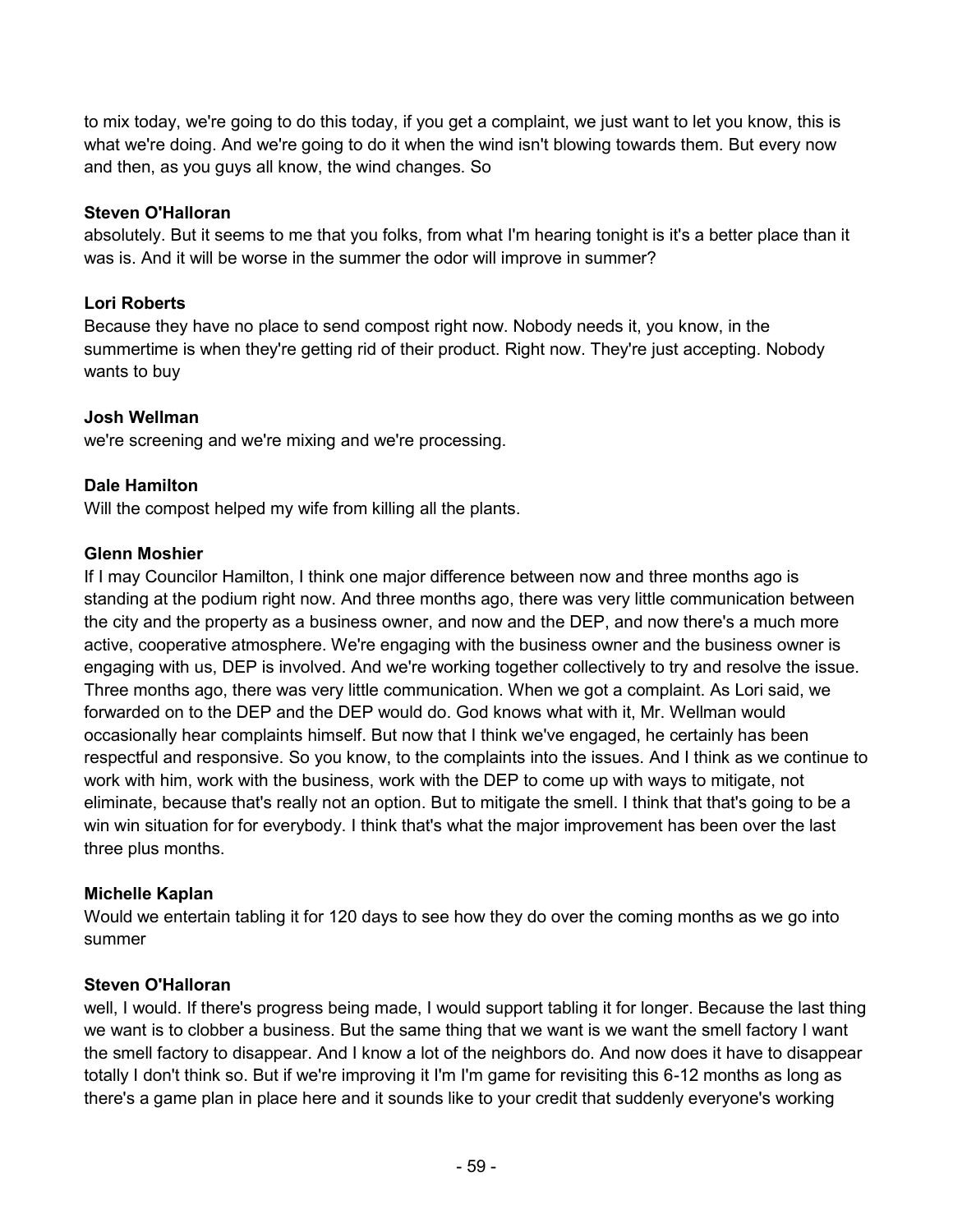together with which I think is really what we want. We, you know, we want a win win for everybody. We don't want to clobber you and help the businesses in the park while the residents driving by. I guess there's quite a few residents in the area that have

### **Gene Lyons**

Are there other places that do the same exact procedure? Like, what towns have those places where I go, and just kind of smell you know?

### **Josh Wellman**

Lincoln wastewater treatment, he does sludge multiple times, they're kind of sat down below, but they've had odor complaints. They've had, you know, from time to time, you know, what their, what their composting naturally smells.

### **Gene Lyons**

So they're places that really just don't have in it because like, Bar Harbor,

### **Josh Wellman**

he sought to compensate.

### **Gene Lyons**

Because they used to, but they don't . Okay, yeah, that's what I was wondering, because I never heard of any complaints in there. But yeah, I'm actually loaded stuff there myself. And I didn't realize

#### **Mike Harris**

So some history for you. That wasn't there wasn't another compost facility, a much bigger compost facility called soil preparation. soil preparation was shut down because they didn't want to comply with okay. But then there's an even the biggest one of the stages as Casella. Briscoe, which is called New England organic, who we used to bring our stuff to in unity. And they have been in operation for many, many, many years. And, you know, they, they're probably the most comprehensively operating place that there is, but they still have dealt with occasional odor issues

#### **Josh Wellman**

from time to time. It's just gonna happen.

### **Michelle Kaplan**

Lincoln, is that why they call it stinking? Lincoln? No. No. So would you be amenable to a postponing this for a year?

### **Steven O'Halloran**

Absolutely. I just want an end game for the people in the community.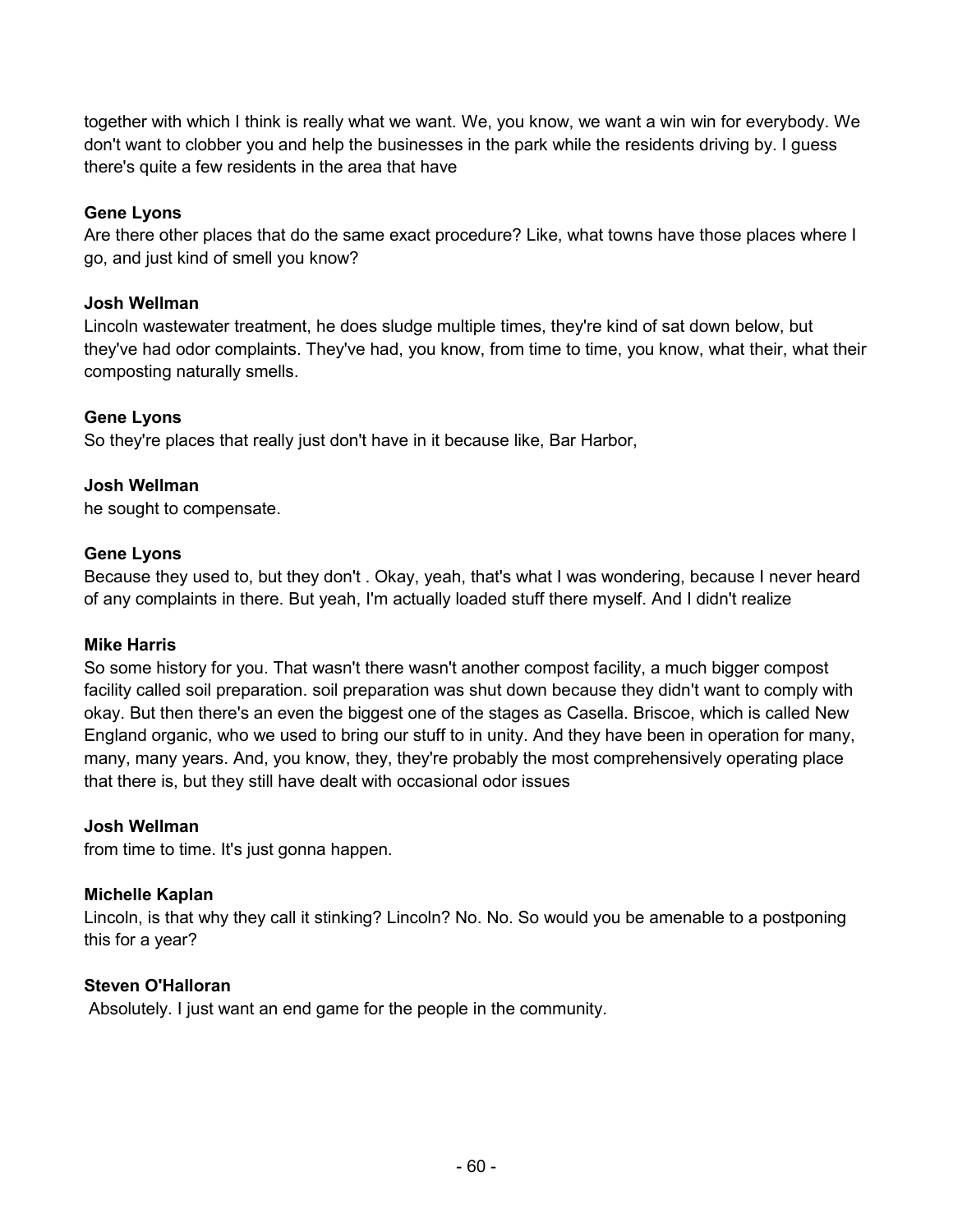### **Dale Hamilton**

yeah, just for the record, that we don't have to even take any action. If we don't have to have a motion, we can just let the agenda go. And if you feel like you want to bring it back in a month, or well, you can always do that. But I was

### **Steven O'Halloran**

I'm pleased that we're here having this conversation and hearing about progress. No, I just want an end game here to this whole thing. Is is an end game. Progress doesn't happen overnight. And if everyone's working at it and do your credit as you said three months ago that wasn't happening with let it go.

### **Dale Hamilton**

I tried to do Okay, next. Moving on.

### **Steven O'Halloran**

Thank you.

### **Item #27- Request all City Departments to remain open, regardless of weather**

### **Dale Hamilton**

Item 27 discussion action request all city departments remain open regardless of weather sponsored by Councilor O'Halloran.

### **Steven O'Halloran**

I want to bring this to this board's attention that I've seen City Hall closed during perceived snowstorms and weather and it's it's on a safety platform each time that to keep our employees safe. And I'm struggling with that I'm not against the employee taking the Sick Day, personal day, day off because of the slippery weather. But I am I struggle with the people that have an inside job don't have to come to work. They close City Hall and the people like the fire the police and public works have to work in the weather and I'm not against individuals making the decision that the roads are too slippery and take the day off. But I I am against living in Maine and closing City Hall. Having half of our crew work and half of our crew not work and the crew not working has an inside job. Therefore I would like to see that be an individual employees choice, not a management decision.

### **Michelle Kaplan**

the road crews would prefer to have as few people traveling the roads while they're trying to clean them as possible. I mean, I see your point. But I think that the fewer people on the roads in inclement weather, the better and then if we say Look you're not gonna To get the day off, then we're forcing people more people on the roads which could lead to more accidents.

### **Marc Blanchette**

So, this is inane on its face for a city councilor to propose that all city employees must show up, regardless of the weather, putting their life at danger, putting themselves on the road, putting other people on the road. Add danger also, is one of the dumbest damnedest things I've ever heard. And I move to table this indefinitely.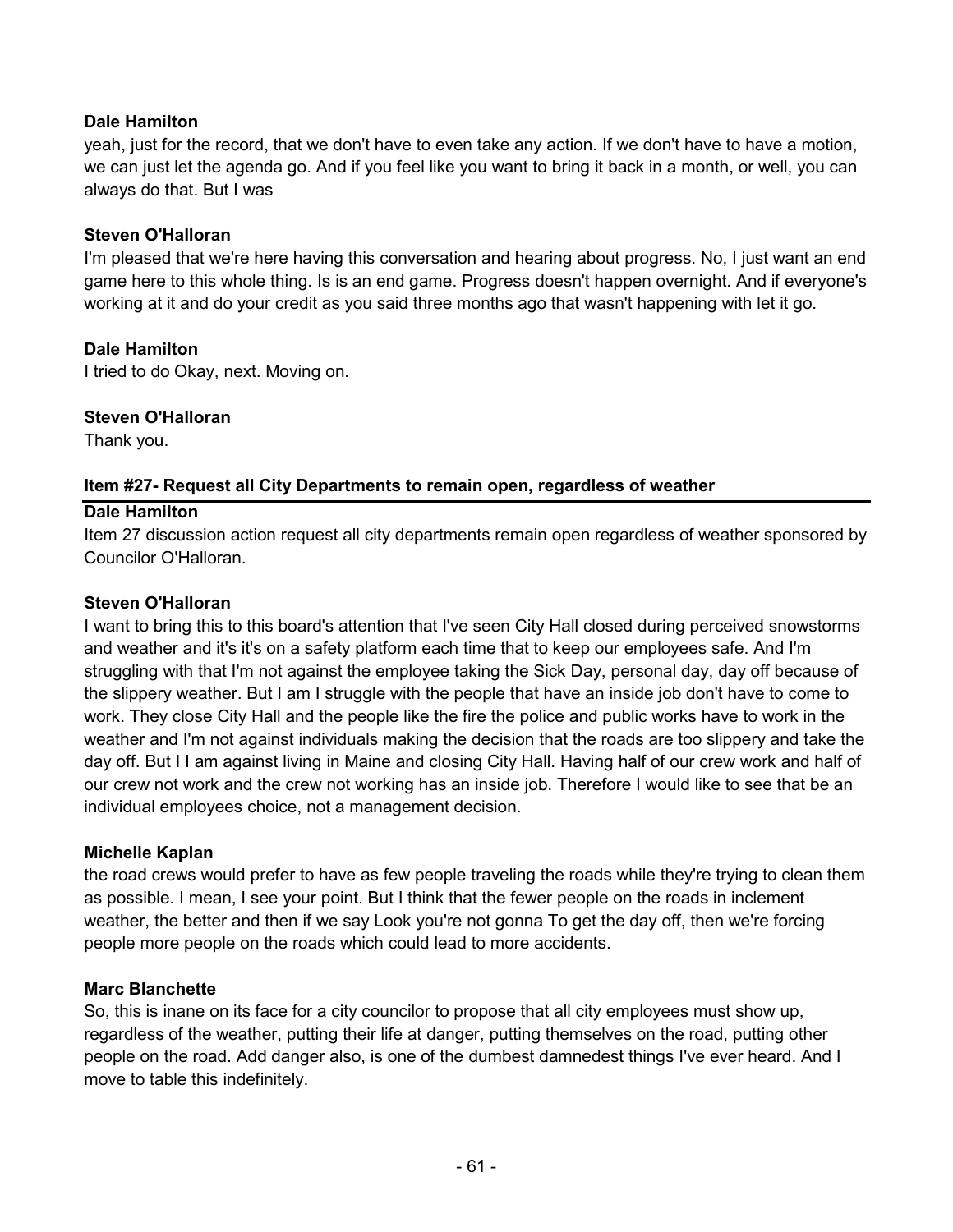**Dale Hamilton** 

have a motion. Is there a second

#### **Robert Miller**

Second?

### **Dale Hamilton**

Motion a second discussion on postponing indefinitely?

#### **Steven O'Halloran**

Just like to comment, if I could, that. I just heard that I was forcing people to come to work. That's not my goal.

#### **Marc Blanchette**

Is that a discussion on the motion? Now is that a discussion on?

#### **Dale Hamilton**

The motion is to postpone indefinitely. So let's Yeah, we have to we have to discuss that motion at this point

#### **Michelle Kaplan**

I'd like to discuss the motion. But I don't think that we should be calling any motion or anybody's thing that they brought forth dumb or inane. People bring forth.

#### **Marc Blanchette**

I didn't say the person was I said the proposal was

#### **Michelle Kaplan**

Well, any proposal, it doesn't necessarily mean that it's dumb or named, it just means if this is something a counselor felt, and now we're determining whether we're going to postpone indefinitely, I'm not opposed to postponing indefinitely. But I am opposed to calling any promotion or any proposal dumb or inane.

#### **Dale Hamilton**

Any other comments on the postpone.

### **Casey Hanson**

I'm in favor of postponing it mostly because I don't. I didn't look in the charter. But I don't want to be the one who decides that. I don't want the city council to be the one who decides that. So I will support the postponement.

#### **Dale Hamilton**

And I I would agree with I think there's some personnel issues related to the charter in terms of where our line begins and ends with city employees. And I'm also concerned about, we have multiple unions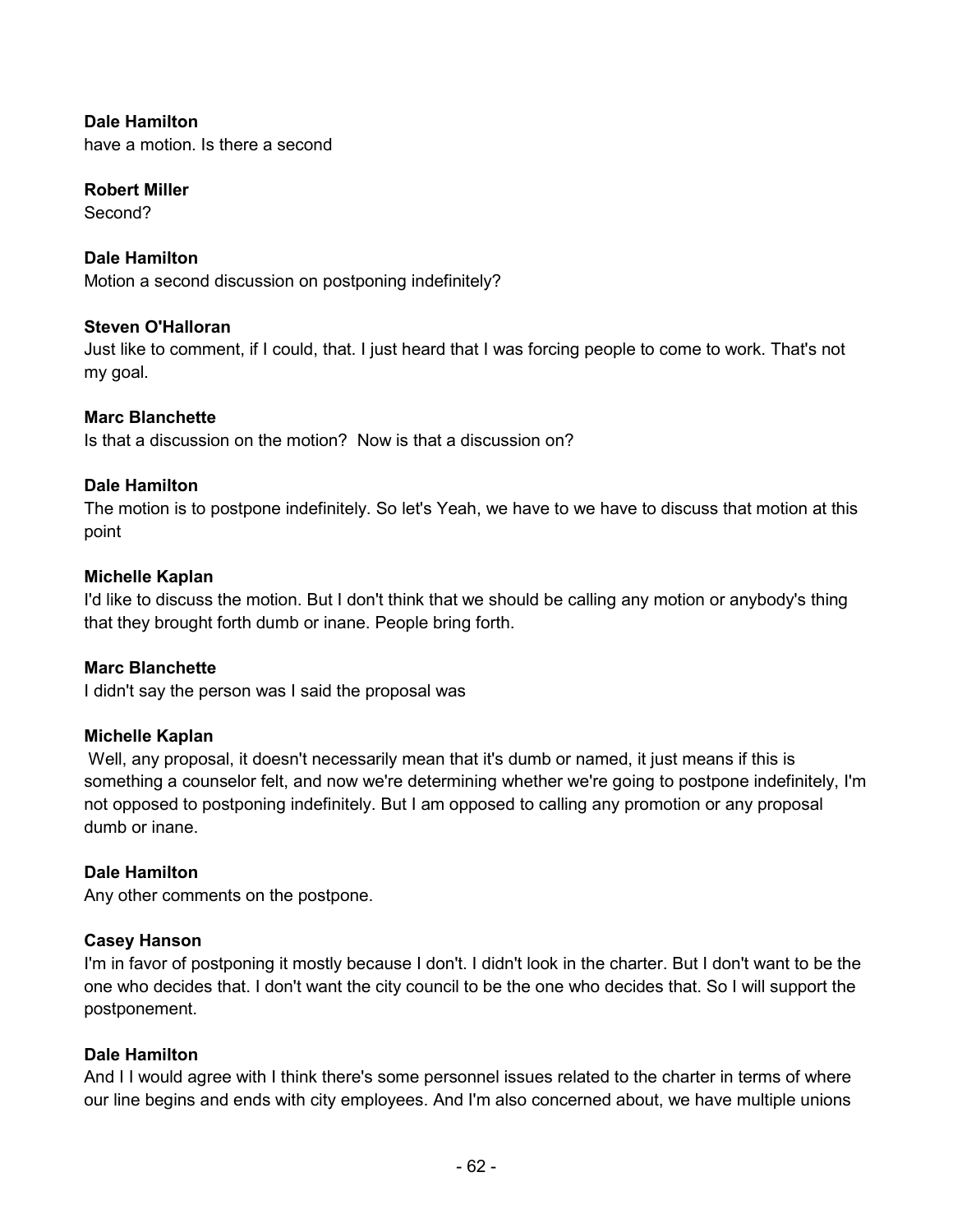and multiple union contracts. And some of this is is definitely embedded in those contracts. And I would want to know much more about those two issues, before taking any action on that. So I agree, I think there may be a need to collect some information. And if there were that information were available, I I would certainly feel more comfortable discussing it. So I also that's where I'm with postponing.

### **Gene Lyons**

So is somebody gonna gather the information,

### **Dale Hamilton**

but we can talk about that after this after we resolve this motion that's on the table? All right. See no more, all those in favor of postponing indefinitely? All those opposed? One opposed? Motion passes.

# **Steven O'Halloran**

Can I make one comment? Now that the motion is over? My comment, I don't want to force employees to come to work, I want them to be able to make that choice. And I heard my fellow counselor, put a few words out of my mouth that I didn't care for. And I simply think that and fine. We've we've talked about it, and it's over. But I simply think that leaving that decision to the employee, when we're asking half of them to come out and not the other half. Again, if they feel they don't want to come calling don't come but closing City Hall. Perhaps we ought to give some money back to the taxpayers if we're gonna do that.

# **Dale Hamilton**

So we'll move on, I am going to make one general comment as chair. And I'm not addressing this to any one person and include myself in this comment. I think one of the things that we really should look at, to your point, Councilor Kaplan, is how we discuss issues both in terms of responding to each other, but also how we respond to members of city staff. And how we come across and present ourselves. I don't think we're representing collectively the way that we want to as a city council, and I think we can we can choose that words a little bit better in all directions and have conversations that we can disagree. But I think how we choose to portray either each other or staff is is something that we should Just bear in mind going forward. So that's that's all I'll say about that.

### **Item #28- Allowing Non-Ellsworth residents to vote in School Board elections**

### **Dale Hamilton**

Item 28 discussion and actions to allow non Ellsworth residents that utilize Ellsworth schools be allowed to participate in the municipal school board elections sponsored by Councilor Kaplan.

# **Michelle Kaplan**

So I was asked by some non residents actually, to sponsor this because they have children that attend the Ellsworth school system. And they feel frustrated that they don't have a voice in choosing who makes decisions that affect their children. How will be implemented is problematic because, you know, if somebody has multiple choices of where they go to school, does that mean that if, if they have a kid at MDI and a kid at Ellsworth are gonna vote in each one? Well, that's something for other municipalities to decide. But I think that at least allowing them to have a voice in those processes, and how, whether or not it would be to have a collective board member that represents outlying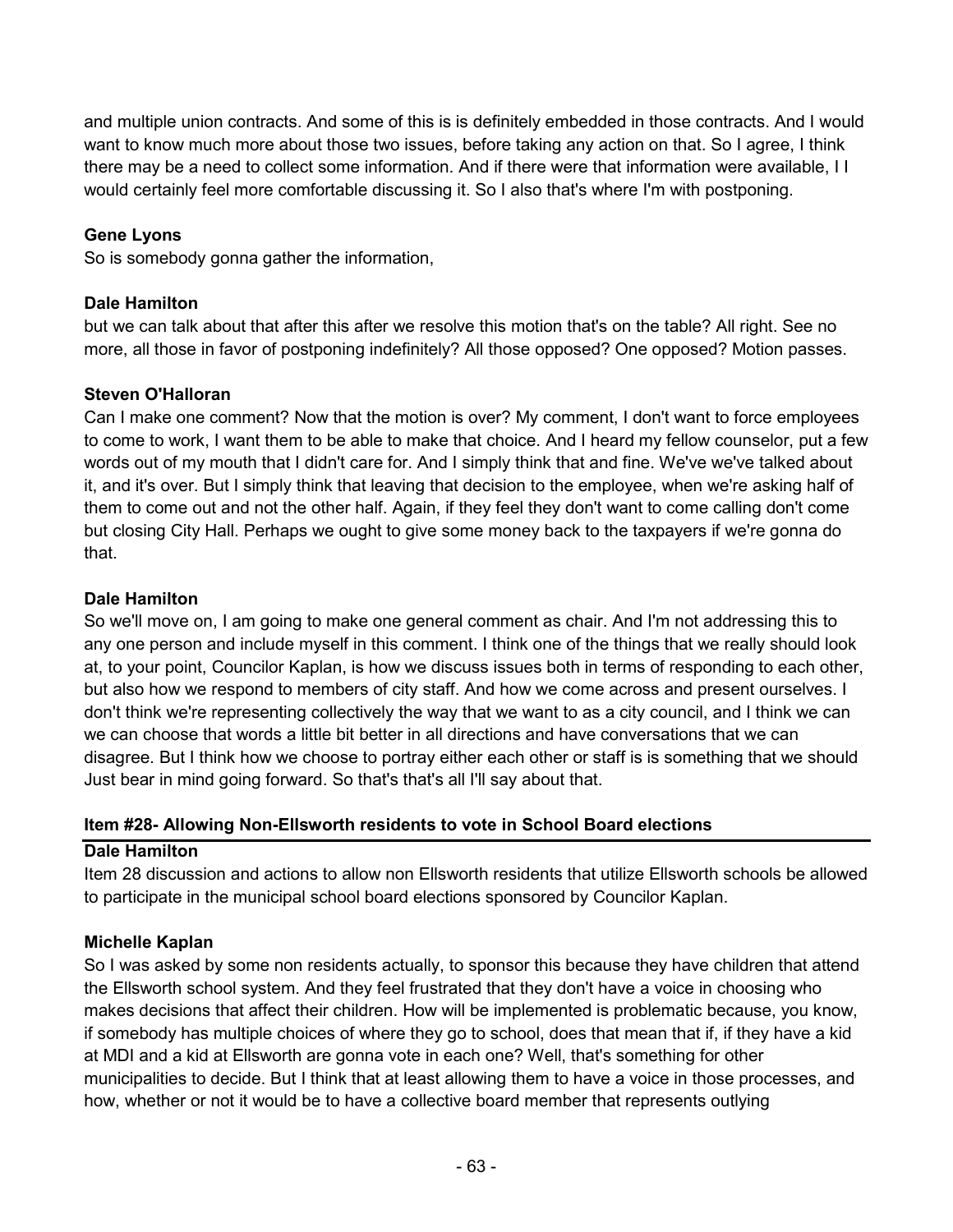communities, or if they got to participate in choosing representatives from Ellsworth, that make decisions that affect their children, especially since they do pay to they do pay taxes, and a portion of the taxes goes to the tuition that pays for their children to go to school. I think that the citizens, Yes, you would ask me. So I think that the citizens could probably speak.

### **Dale Hamilton**

So let me let me let me just upfront so I can be very clear. Robert's Rules and the chair, I cannot entertain and will not entertain any motion that violates law. This would be an illegal act, we are not an RSU. We don't combine entities, it's illegal for someone from a different municipality to vote in another municipality election. And that's what we would be endorsing. We cannot do that. So there is no motion that will be made, that I will accept. Now, as the council, you can overrule the chair, in that case, if you if you think that that's an error, but I'm just being very clear on the front end, before we even go down that road of discussion. I think it's it's not going to happen as a motion unless the council overrules it. Because it's illegal. It can't happen.

### **Steven O'Halloran**

could we have the discussion?

### **Dale Hamilton**

What's the purpose?

### **Steven O'Halloran**

That wasn't my question. My question is, can we have the discussion?

### **Dale Hamilton**

And I'm asking what the purpose was, why would we do that? You can roll your eyes, but.

### **Michelle Kaplan**

the purpose would be to allow those that have no voice currently in their own students education, to have at least a voice at least hear them out. Even if we can't do anything we can least let them be heard.

### **Robert Miller**

Ellsworth residents have already voted on this subject and voted overwhelmingly against any such discussion. It was four to one. It was four to one. Our charter also states that in the event, the city withdraws from an RSU, which we did, the five members of the board will be elected by voters of the city.

### **Casey Hanson**

can I make a motion to table indefinitely this topic since it's illegal, and there can be no motion?

### **Robert Miller**

Second,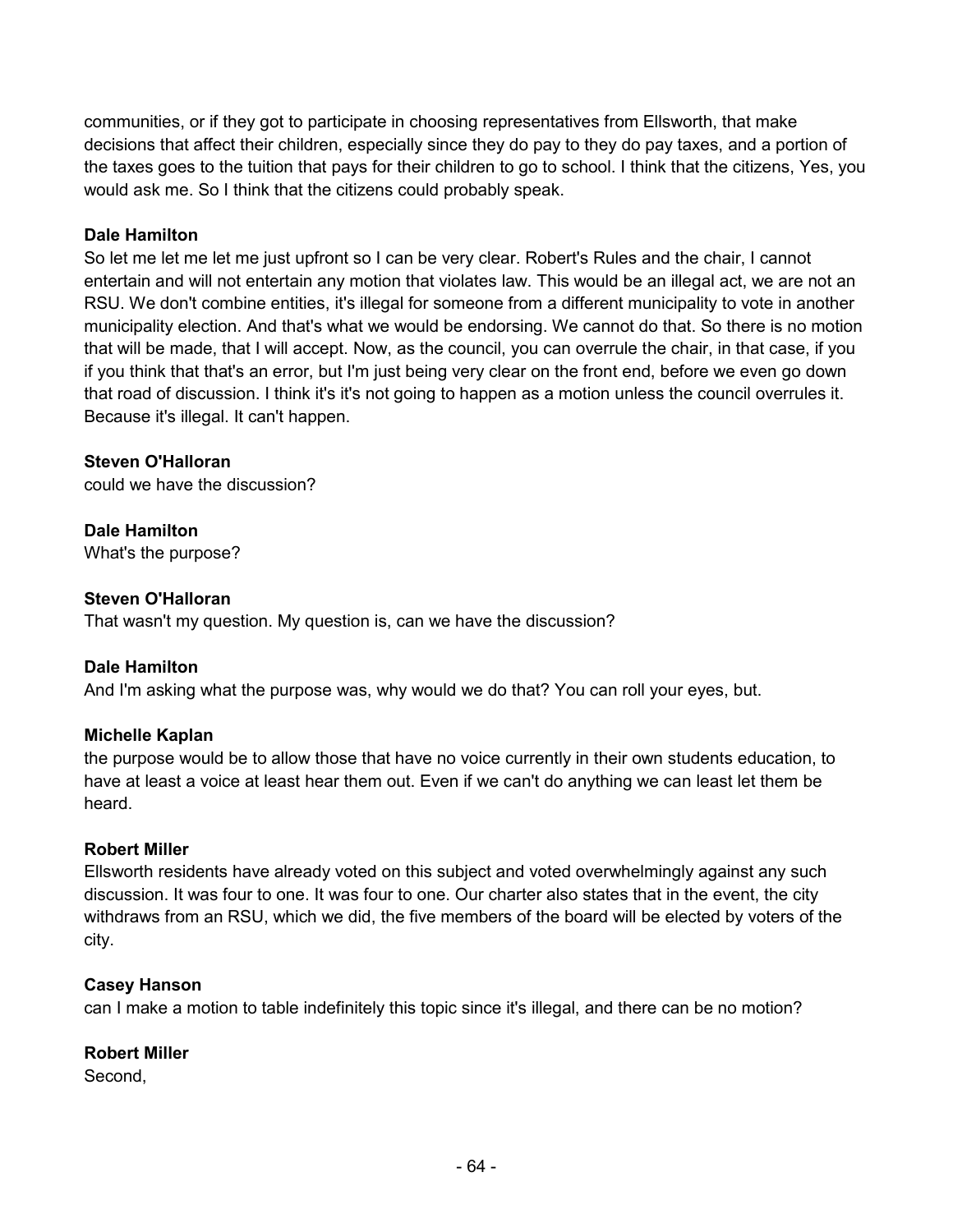### **Dale Hamilton**

there's a motion a second discussion on the motion. Councilor Kaplan?

#### **Michelle Kaplan**

So I guess my question is, in fairness, if a resident has a student, a resident of an outline town, and there's several

#### **Dale Hamilton**

we've got to stop it we we have to debate the motion, the motion on the table. So the discussion is about the motion to postpone indefinitely.

### **Michelle Kaplan**

Okay, so you're you're taking away my voice now.

#### **Dale Hamilton**

No, I'm following Robert's Rules, which we all agree. That's what we follow. I'm following Robert's Rules. That's all I'm doing.

### **Michelle Kaplan**

You're not even entertaining, hearing discussion, you're just

#### **Dale Hamilton**

Let me let me provide some some clarity so that you understand the Robert's Rules and you can do your own research. When there is a motion and a second, we have to have discussion and debate on the motion that lays on the table, which it does. there is no other motion that is on the table. There's no other motion that takes precedent. I have to follow that. We have to dispose of that motion first. Once that is resolved. I am happy to move it for whatever the decision is, which is made by the council not by me. I'm only following the procedures of Robert's Rules, that's what we agreed to. That's what we follow. I can't change that. It's not arbitrary. I can't someday say as chair. Okay, I'll follow this rule. I won't follow that. That's the motion. And that's the discussion. Is there any other discussion on the, on the motion to postpone indefinitely?

#### **Michelle Kaplan**

Yes, as I started to say, without having this discussion, and just tabling it indefinitely? How do you suppose someone who has a student who attends the city of Ellsworth school has it has a choice in who makes decisions that affect their children's lives? That was my question.

### **Dale Hamilton**

No. Any other discussion on postponing indefinitely?

### **Casey Hanson**

I think we can postpone indefinitely, and I'm just trying to think about the rules because it would be illegal to move forward with any motion. And the people who live in outlying towns do have to have choice about their children's schooling.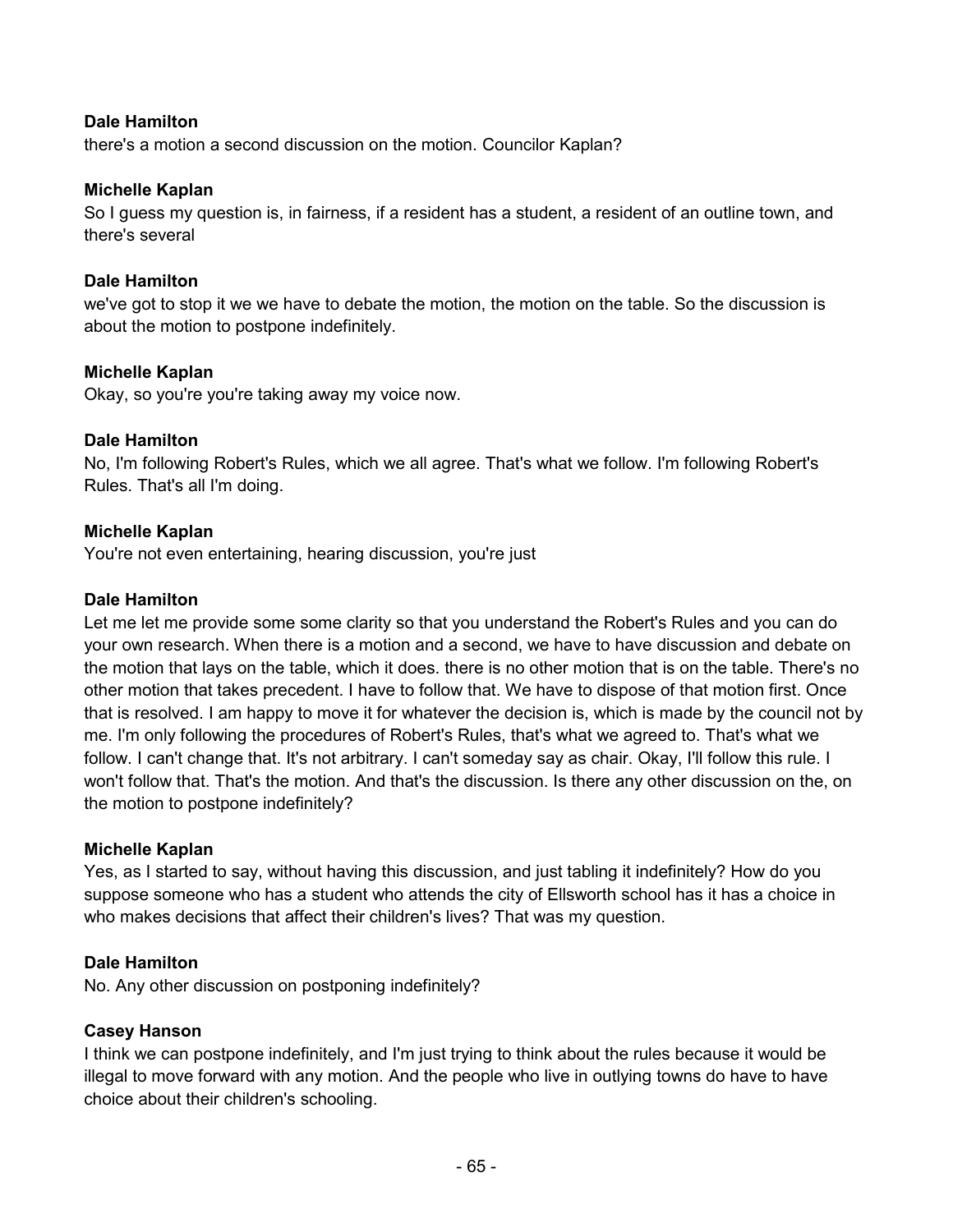### **Michelle Kaplan**

We can disagree, because they don't have a choice.

### **Marc Blanchette**

Can we vote on the motion, please.

#### **Dale Hamilton**

Any Council? No. No, yeah. All those in favor of postponing indefinitely. All those opposed? Those abstaining but how are you gonna vote? You've got to vote one way or the other.

#### **Gene Lyons**

All right. So I say this, to postpone indefinitely.

#### **Dale Hamilton**

Yes. Motion passes.

#### **Gene Lyons**

But I do want to say something. I believe this came about because of parents who I think went to a school board meeting. And absolutely were not heard and minions waste or matter. So they relayed to me. And they wanted to be heard. And I guess so I don't know if maybe we should take more time when we're talking with parents and maybe listen to him.

### **Item #29- Executive Session- Personnel Matters**

#### **Dale Hamilton**

Item 29 executive session pursuant to one MRSA section 405 6 for personnel matter.

#### **Robert Miller**

The motion to go into Executive Session

### **Casey Hanson**

Second.

### **Dale Hamilton**

All those in favor of going into executive session. All those opposed, One opposed. (O'Halloran opposed)

Motion to exit by Blanchette, second by Miller, unanimous Motion to adjourn by Hanson, second by Blanchette, unanimous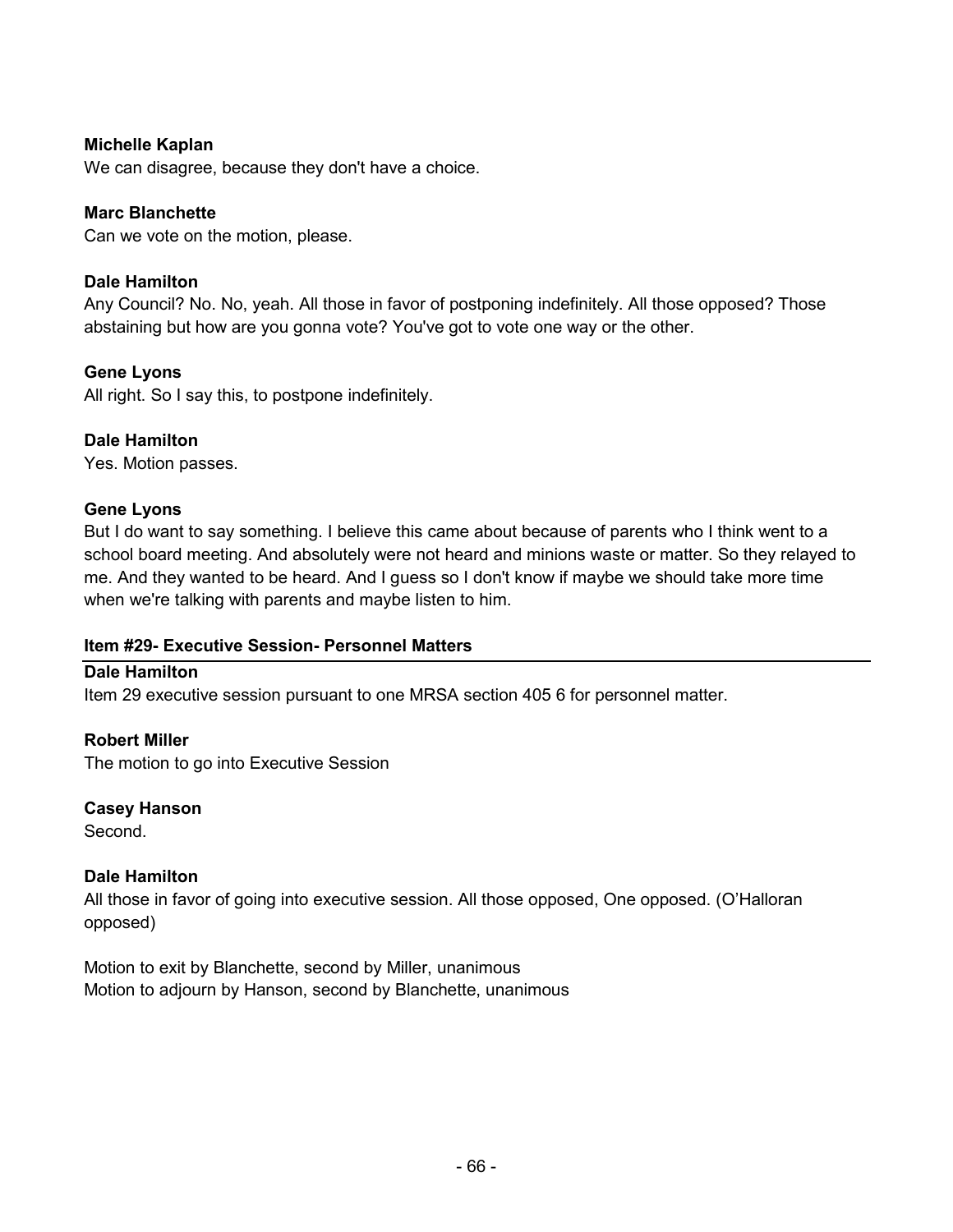- 17. Council Order #032106, Request of the Public Works Director to extend the contract for marking words, symbols, stop bars, parking lines, crosswalks and authorize the City Manager to sign the contract.
	- **Motion to approve by Kaplan, second by Miller, unanimous**
- 18. Council Order #032107, Request of the Public Works Director to award the Christian Ridge Road Rehabilitation project engineering **Motion to approve by Blanchette, second by Hanson, 4-3 (Hamilton, Lyons, O'Halloran opposed)**
- 19. Council Order #032108, Request of the Water Superintendent to purchase a new water pump for the Water Treatment Plant **Motion to approve by Blanchette, second by Kaplan 6-1 (O'Halloran opposed)**
- 20. Public Hearing and action to extend by 180 days the Moratorium Ordinance Regarding Medium- Large Scale Solar Energy Systems **Motion to extend the moratorium by Blanchette, second by Hanson, 6-1 (O'Halloran opposed)**
- 21. Council Order #032109- Request of the City Planner to designate the Ellsworth Planning Board as the Planning Committee responsible for preparing the Comprehensive Plan in accordance with Maine's Growth Management Act- 30-A M.R.S.A., Chapter 187 **Motion to approve by Blanchette, second by Miller, unanimous**
- 22. Council Order #032110-Request of the Public Works Director to change a part-time position to a full-time position at the transfer station **Motion to approve by Hanson, second by Miller, unanimous**
- 23. Discussion and action regarding painting of a rainbow crosswalk on Main Street- Sponsored by Hanson **Motion to approve the GSDA proposal to paint a rainbow crosswalk on Franklin Street by Hanson, second by Miller, passed 4-3 (O'Halloran, Blanchette, Lyons opposed)**
- 24. Discussion and action to request the City Waste Water treatment plant only accept sewage from pipe connected Ellsworth residents effective June 30, 2022.- sponsored by O'Halloran **Motion to table indefinitely by Blanchette, second by Miller, passed 5-2 (O'Halloran, Kaplan opposed). Motion to send this question to Finance Committee to discuss and bring back to City Council by Hanson, second by Kaplan, passed 5-1-1 (O' Halloran opposed, Blanchette abstained)**
- 25. Discussion and action to request the City Waste Water Treatment Plant no longer dump any product in Ellsworth effective June 30, 2023- sponsored by O'Halloran **Motion to table indefinitely by Blanchette, second by Miller, passed 6-1 (O'Halloran opposed)**
- 26. Discussion and action to request the City of Ellsworth enforce the current odor ordinance by June 30, 2022- sponsored by O'Halloran **Request by Blanchette that Councilor O'Halloran recuse himself as he has business interest in the Park.**